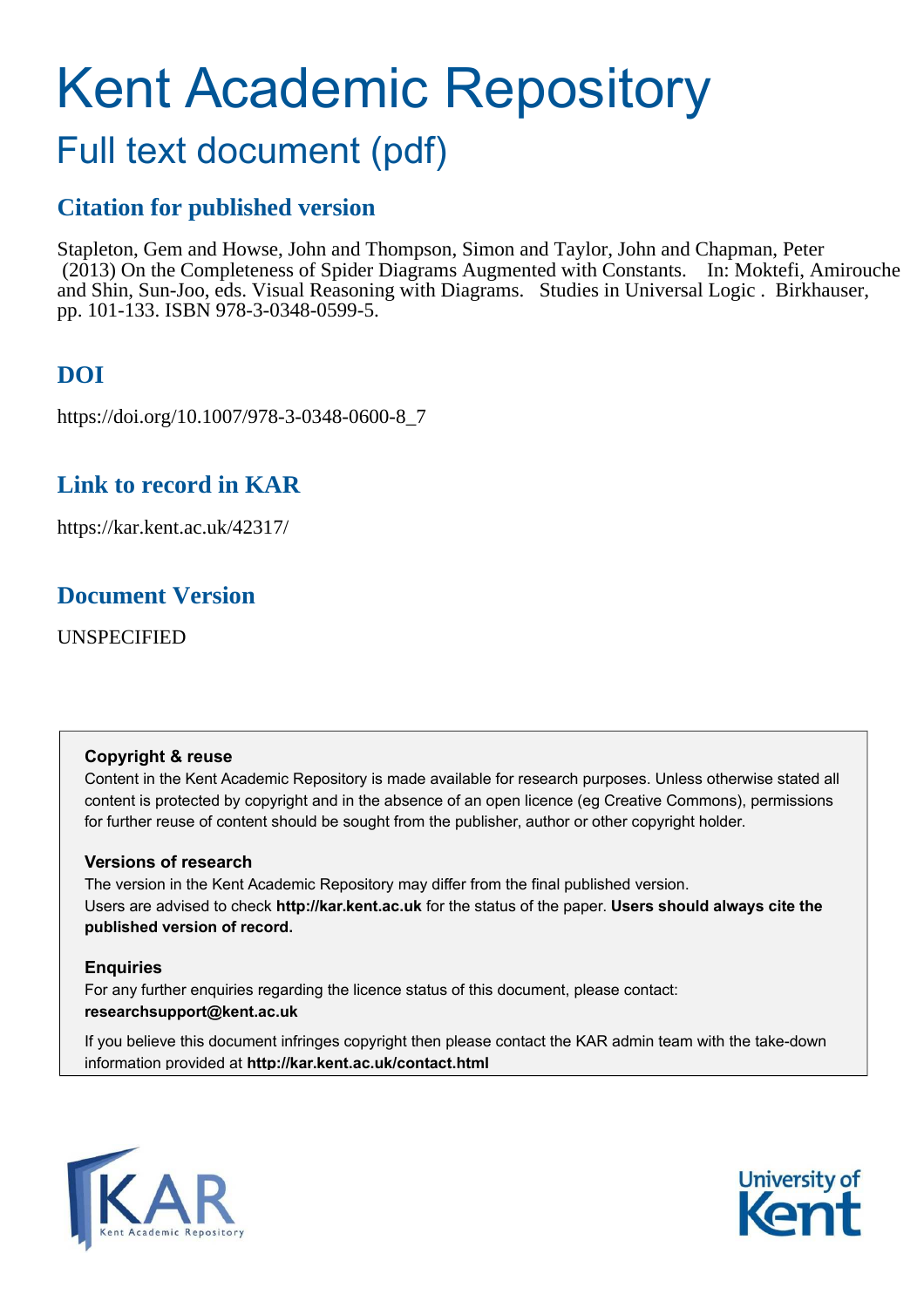# <span id="page-1-0"></span>Kent Academic Repository

# <span id="page-1-1"></span>Full text document (pdf)

# **Citation for published version**

Stapleton, Gem and Howse, John and Thompson, Simon and Taylor, John and Chapman, Peter (2013) On the Completeness of Spider Diagrams Augmented with Constants. In: Moktefi, Amirouche and Shin, Sun-Joo, eds. Visual Reasoning with Diagrams. Studies in Universal Logic . Birkhauser, pp. 101-133. ISBN 978-3-0348-0599-5.

# **DOI**

https://doi.org/10.1007/978-3-0348-0600-8\_7

## **Link to record in KAR**

http://kar.kent.ac.uk/42317/

## **Document Version**

UNSPECIFIED

## **Copyright & reuse**

Content in the Kent Academic Repository is made available for research purposes. Unless otherwise stated all content is protected by copyright and in the absence of an open licence (eg Creative Commons), permissions for further reuse of content should be sought from the publisher, author or other copyright holder.

## **Versions of research**

The version in the Kent Academic Repository may differ from the final published version. Users are advised to check **http://kar.kent.ac.uk** for the status of the paper. **Users should always cite the published version of record.**

## **Enquiries**

For any further enquiries regarding the licence status of this document, please contact: **researchsupport@kent.ac.uk**

If you believe this document infringes copyright then please contact the KAR admin team with the take-down information provided at **http://kar.kent.ac.uk/contact.html**



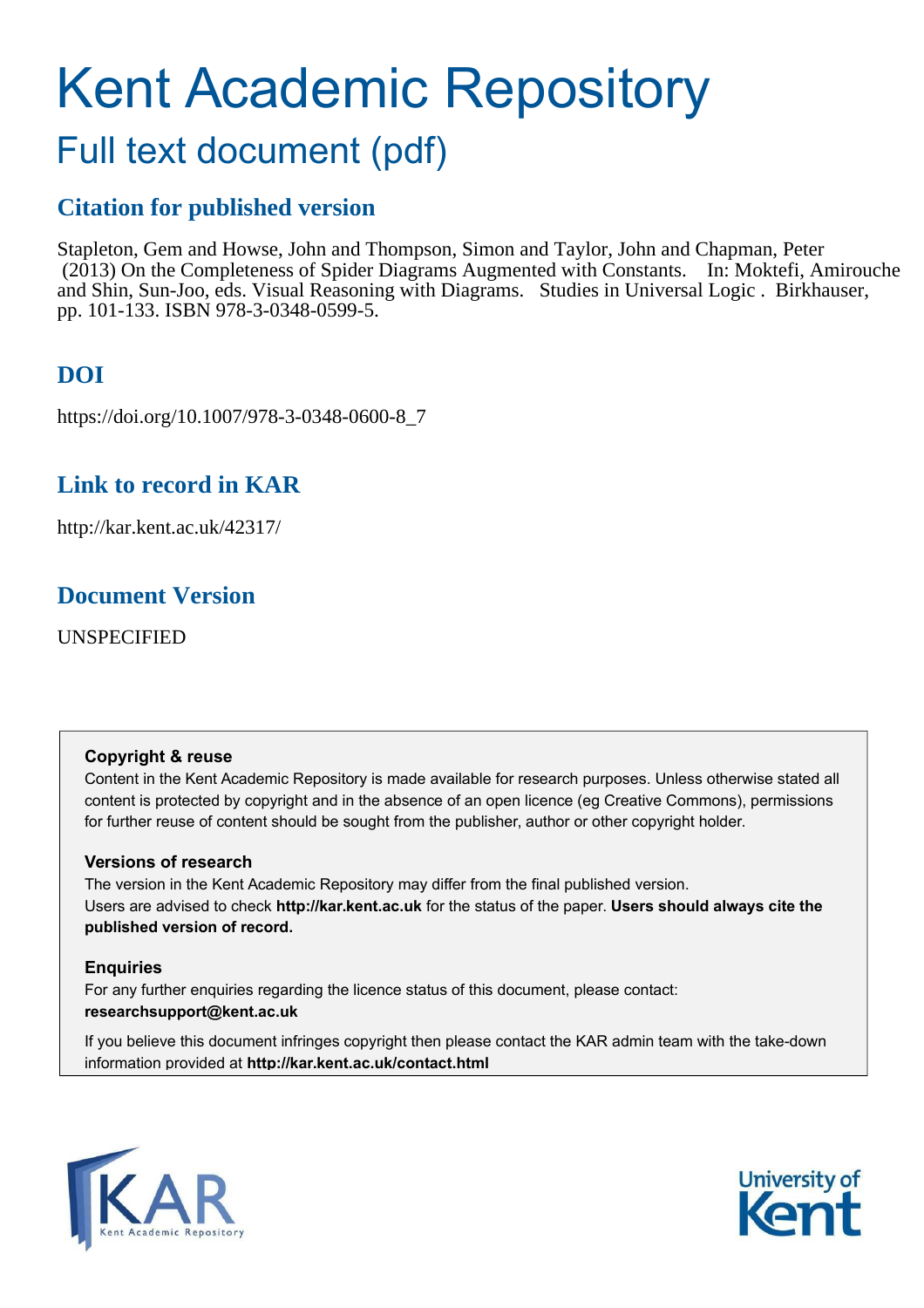## **On the Completeness of Spider Diagrams Augmented with Constants**

**Gem Stapleton, John Howse, Simon Thompson, John Taylor, and Peter Chapman**

<span id="page-2-0"></span>**Abstract** Diagrammatic reasoning can be described formally by a number of diagrammatic logics; spider diagrams are one of these, and are used for expressing logical statements about set membership and containment. Here, existing work on spider diagrams is extended to include constant spiders that represent specific individuals. We give a formal syntax and semantics for the extended diagram language before introducing a collection of reasoning rules encapsulating logical equivalence and logical consequence. We prove that the resulting logic is sound, complete and decidable.

**Keywords** Spider diagrams · Constants · Soundness · Completeness · Monadic first-order logic · Diagrammatic reasoning

**Mathematics Subject Classification (2010)** Primary 68R02; Secondary 03B02

#### **1 Introduction**

Diagrams have been used for centuries in the visualization of mathematical concepts and to aid the exploration and formalization of ideas. This is not the place to survey that history; however, we give a brief overview of the background to the development of spider diagrams now.

One of the most successful visual notations is the Venn diagram for sets and their relationships; indeed, it is taught in the elementary school curriculum in many countries. While Venn diagrams contain all possible intersection regions between the sets, Euler diagrams [\[4](#page-31-0)] allow set intersection, disjointness and containment to be represented visually. The Euler diagram  $d_1$  $d_1$  in Fig. 1 asserts that A and B are disjoint and C is a subset of A. The relative placement of the curves gives, for free, that  $C$  is disjoint from  $B$ . This 'free ride' is one of the areas where diagrams are thought to be superior to symbolic languages [[20\]](#page-31-1). This example also illustrates the concept of 'well-matchedness' [\[8](#page-31-2)] since the visual representation of assertions mirrors those at the semantic level: for example, the containment of one curve by another mirrors the interpretation that the enclosed curve,  $C$ , represents a subset of the set represented by the enclosing curve, A. Moreover, this has the added benefit that the subset relation is mirrored by the transitive property of syntactic containment.

<span id="page-2-1"></span>Various extensions to Euler diagrams have been proposed, such as including syntax to represent named individuals [[27](#page-32-0)], or assert the existence of arbitrary finite numbers of elements  $[12]$  $[12]$ . The Euler diagram  $d_2$  in Fig. [1](#page-1-0) is augmented with shading, which asserts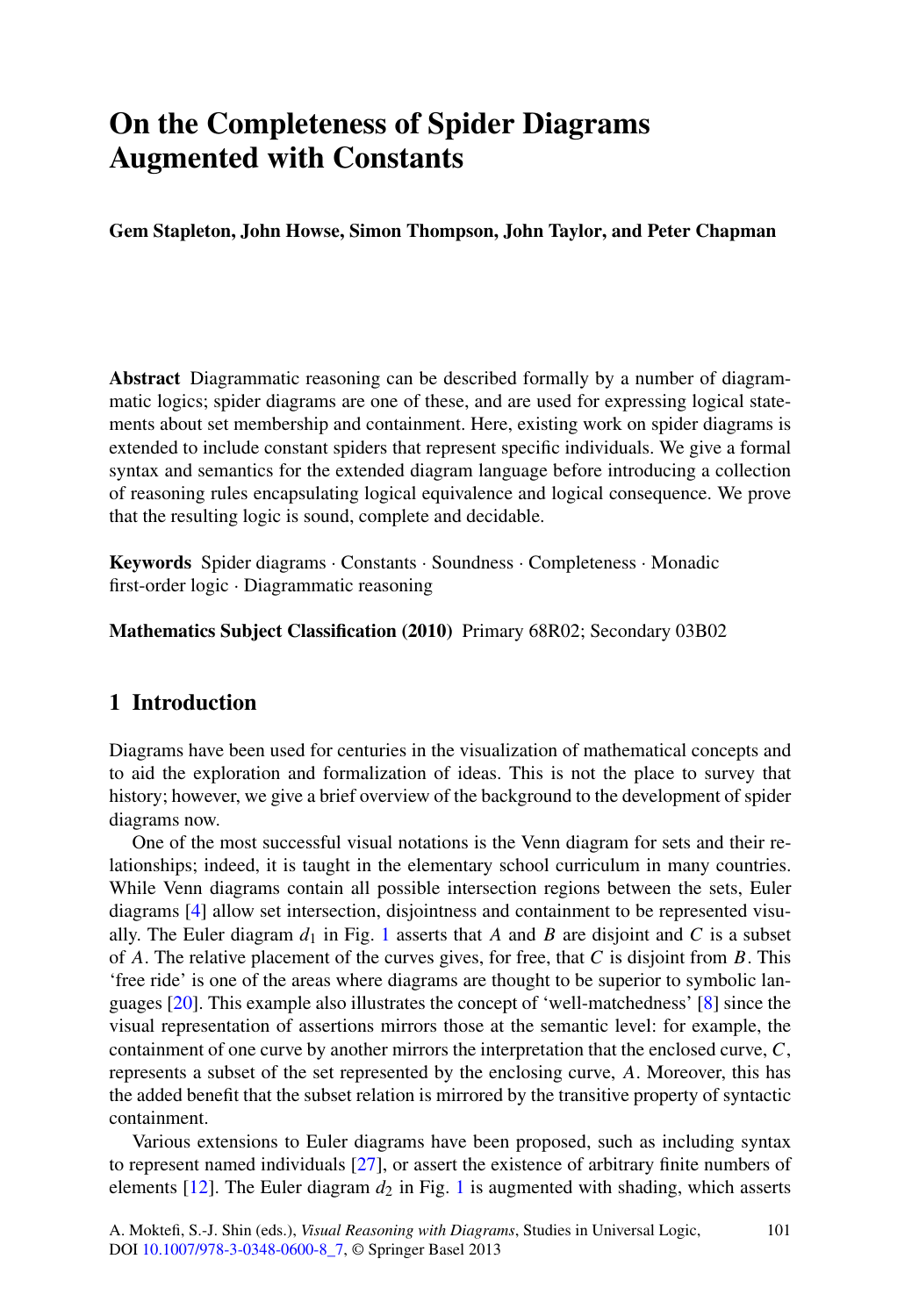<span id="page-3-0"></span>

**Fig. 1** Extended Euler diagrams

**Fig. 2** Non-hierarchical file systems



the emptiness of the set  $A - C$  and the Euler/Venn diagram  $d_3$  tells us, in addition, that *fred* is in the set C and *bob* is not in the set A.

Spider diagrams [\[12](#page-31-3)] are also based on Euler diagrams. The spider diagram  $d_4$  in Fig. [1](#page-1-0) asserts the existence of two elements in the set  $C$  and at least one element outside of the set A; this is accomplished through the use of *existential spiders*. A spider is a tree which denotes a single element that can occupy one of the positions given by the nodes of the tree. The shading in  $d_4$  is used to place an upper bound on the cardinality of A, limiting it to two: in a set represented by a shaded region, all elements must be denoted by spiders. Using a model-theoretic argument, it has been shown that spider diagrams are equivalent to Monadic First-Order Logic with equality [\[23](#page-31-4)].

<span id="page-3-1"></span>Constant spiders [\[21](#page-31-5), [25\]](#page-32-1), corresponding to given spiders in [\[11](#page-31-6)], were introduced to provide users of spider diagrams with an explicit way to write constraints involving named individuals. There are a number of examples of spider diagrams being used in practice, such as assisting with the task of identifying component failures in safety critical hardware designs [[2\]](#page-31-7). Equivalent notations have been used for representing non-hierarchical computer file systems [[3\]](#page-31-8), in a visual semantic web editing environment [[16,](#page-31-9) [28](#page-32-2)] and for viewing clusters which contain concepts from multiple ontologies [\[9](#page-31-10)]. Each of these applications uses constants to represent specific objects, thus motivating the utility of augmenting spider diagrams with constants. To take a particular example, the VennFS system [\[3](#page-31-8)], is used to represent visually non-hierarchical files systems. The example in Fig. [2](#page-1-1) provides information about the folder location of certain files stored on a computer: the labeled dots are files—or constant spiders—and the curves represent folders.

In [[25\]](#page-32-1), it was established that constants in spider diagrams could be simulated by a shaded contour containing a single (non-constant) spider. This translation gave a diagram that was expressively equivalent to the original, in the sense that it had the same model set as the spider diagram with a constant. As with many notations—both symbolic and diagrammatic—it is worthwhile adding a notation even though it might be dismissed as mere 'syntactic sugar'. The additional notation makes clear the *intention* of the user, and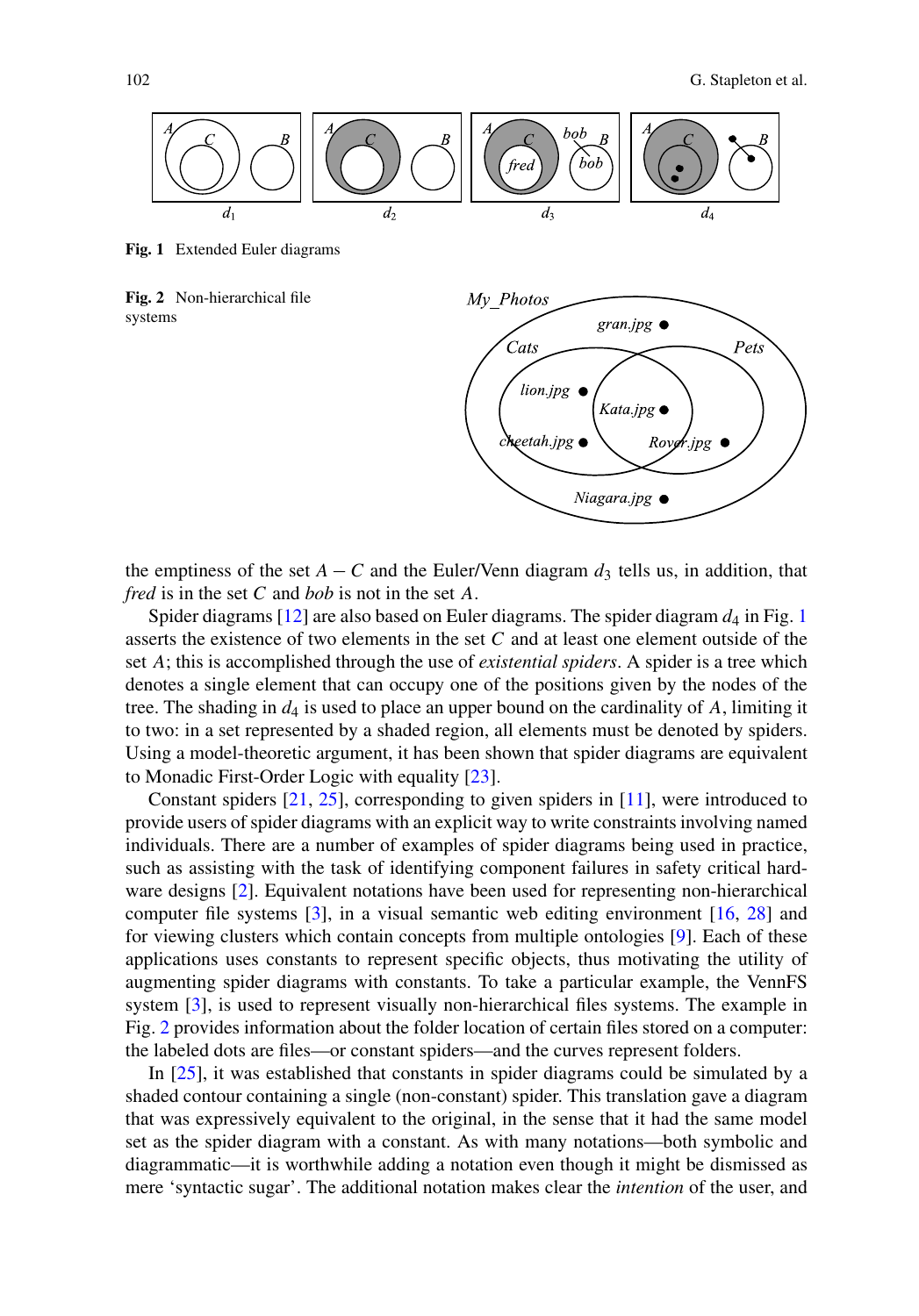<span id="page-4-0"></span>allows that intention to be preserved in reasoning, for instance. In a visual notation it makes it much easier to preserve the 'free ride' and 'well matchedness' properties; in the particular case of constants there is a direct naming of a constant, rather than an indirect naming through the name of the representing contour, for instance. Further discussion and motivation can be found in [\[21](#page-31-5), [25](#page-32-1)].

Earlier work formalized the syntax and semantics of spider diagrams and specified a logic for the diagrams which was proved to be sound, complete and decidable; in this paper we do the same for spider diagrams with constants. Specifically, in Sect. [2](#page-2-0), we give the syntax of spider diagrams extended to include constant spiders and, in Sect. [3,](#page-6-0) present formal semantics. In Sect. [4,](#page-9-0) we provide a collection of reasoning rules for spider diagrams with constants and, in Sect. [5](#page-17-0), we present sketches of soundness, completeness and decidability results.

#### **2 Syntax**

In diagrammatic systems, we can distinguish two levels of syntax: concrete (or token) syntax and abstract (or type) syntax [\[10](#page-31-11)]. Concrete syntax captures the physical representation of a diagram. Abstract syntax is independent of the semantically unimportant spatial relations between syntactic elements in a concrete diagram. We do not include the concrete syntax in this discussion since we work at the abstract level here.

The closed curves in a spider diagram are called *contours* and each contour is identified by a label chosen from a countably infinite set, CL. A *zone*[1](#page-2-1) is defined to be a pair (*in*, *out*) of disjoint finite subsets of CL. The set *in* contains the labels of the contours that include the zone (*in*, *out*) whereas *out* is the set of labels of the contours that do not include (*in*, *out*). So, in a unitary diagram, *in* and *out* form a partition of the contour label set. In diagram  $d_1$  in Fig. [3](#page-3-0) the zone that is inside contour A but outside B and C has abstract representation ( $\{A\}, \{B, C\}$ ). A *region* is a set of zones. We define  $\mathcal Z$  and  $\mathcal R = \mathbb P\mathcal Z$  to be the sets of all zones and regions respectively. As noted earlier, in a Venn diagram,  $d$ , every possible zone—that is every element of  $PL$  for the set L of contour labels in  $d$ —is represented in d. This is not the case for spider diagram, and a zone is said to be *missing* if it is not a member of the possible zone set for the diagram.

<span id="page-4-1"></span>A spider without a label is called an *existential spider*. A spider with a label is called a *constant spider*. A spider *touches* a zone if that zone is in its habitat, and a spider is said to *inhabit* the region in which it is placed, which is termed its *habitat*. To describe the existential spiders in a particular diagram, it is sufficient to say how many existential spiders there are in each region. We will use a bag of regions, called *existential spider descriptors*, with the number of occurrences of each region in the bag giving the number of existential spiders in the region. For example, the region

 $\{(\{A, C\}, \{B\}), (\emptyset, \{A, B, C\}), (\{B\}, \{A, C\}), (\{B, C\}, \{A\})\}\$ 

in diagram  $d_2$  in Fig. [3](#page-3-0) contains two existential spiders. We must also specify which constant spider labels appear and, for each spider label, the habitat of the spider with that

<sup>&</sup>lt;sup>1</sup>Since all constructs discussed here are abstract, we will use the terminology 'zone' rather than 'abstract zone' throughout.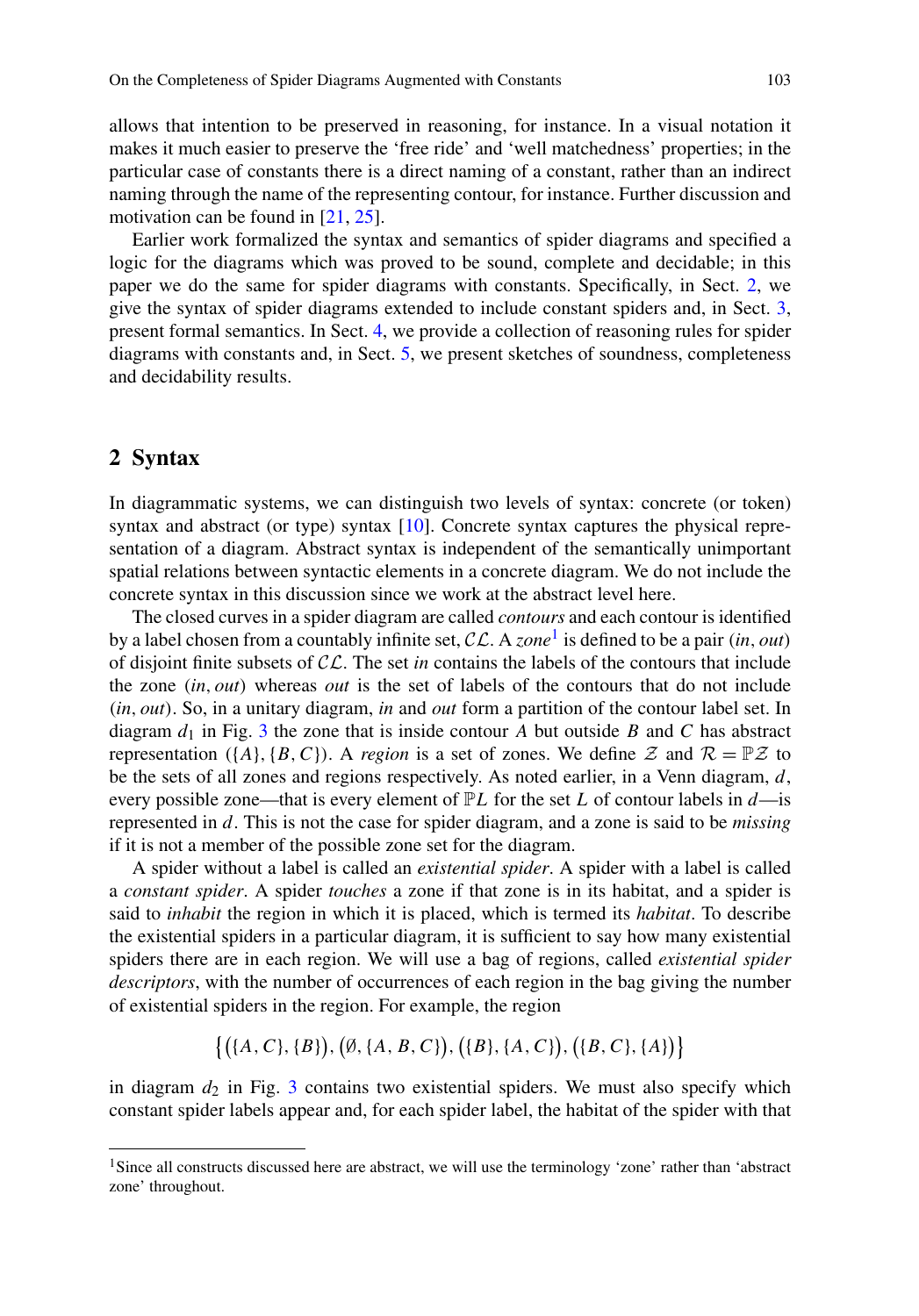<span id="page-5-0"></span>

**Fig. 3** Examples of unitary spider diagrams

label. At the abstract level, a unitary diagram will contain a finite set of constant spider labels together with a habitat function, mapping each constant spider label to a region in the diagram. The habitat of the constant spider labeled  $s$  in diagram  $d_2$  in Fig. [3](#page-3-0) is  $\{(\{A\}, \{B, C\}), (\{C\}, \{A, B\})\}.$ 

We will assume that all of the constant spider labels come from a finite set  $\mathcal{CS}$ . An alternative choice would be to have a countably infinite set of constant spider labels. With this alternative choice, the work below on reasoning rules, soundness and completeness remains identical. However, the approach taken in [\[23](#page-31-4)] to prove that augmenting the spider diagram language with constants does not increase expressiveness would need to be modified.

Given two distinct constant spiders, each with a habitat sharing some zone z, a *tie*, represented by an 'equals' sign, can be placed between them in z. The *web* of a pair of constant spiders is the set of zones that contain a tie between those two spiders. The diagram  $d_3$  $d_3$  in Fig. 3 contains two constant spiders, labeled s and t, connected by two ties. The web of s and t is the region made up of the zone inside contour A but outside B and C and the zone inside C but outside A and B.

General spider diagrams are a logical combination of diagrams; a single diagram is called *unitary*. The formal definition of an abstract unitary spider diagram with constants extends that given in [[12\]](#page-31-3) for unitary spider diagrams without constants. We assume that the sets  $\mathcal{CS}, \mathcal{CL}, \mathcal{Z}$  and  $\mathcal{R}$  are all pairwise disjoint.

**Definition 2.1** An **abstract unitary spider diagram with constants**, d (with contour labels in  $CL$  and constant spider labels in  $CS$ ), is a 7-tuple

$$
\langle L, Z, Z^*, ESD, CS, \theta, \omega \rangle
$$

whose components are defined as follows.

- 1.  $L = L(d) \subset C\mathcal{L}$  is a finite set of contour labels.
- 2.  $Z = Z(d) \subseteq \{(in, L in) : in \subseteq L\}$  is a set of zones such that
	- (i) for each label  $l \in L$  there is a zone  $(in, L in) \in Z(d)$  such that  $l \in in$  and (ii) the zone  $(\emptyset, L)$  is in  $Z(d)$ .
	- We define  $R(d) = \mathbb{P}Z \{\emptyset\}$  to be the set of regions in d. We further define  $MZ(d)$  $\{(in, L - in) : in \subseteq L\} - Z(d)$  to be the **missing zones** of d.
- 3.  $Z^* = Z^*(d) \subseteq Z$  is a set of **shaded zones** and we define  $R^*(d) = \mathbb{P}Z^*(d)$  to be the set of shaded regions in d. A region,  $r \in R(d) - R^*(d)$ , is **completely non-shaded** if and only if  $r \cap Z^*(d) = \emptyset$ .
- 4.  $ESD = ESD(d) \subset \mathbb{Z}^+ \times R(d)$  is a finite set of **existential spider descriptors** such that

$$
\forall (n_1, r_1), (n_2, r_2) \in ESD \ (r_1 = r_2 \Rightarrow n_1 = n_2).
$$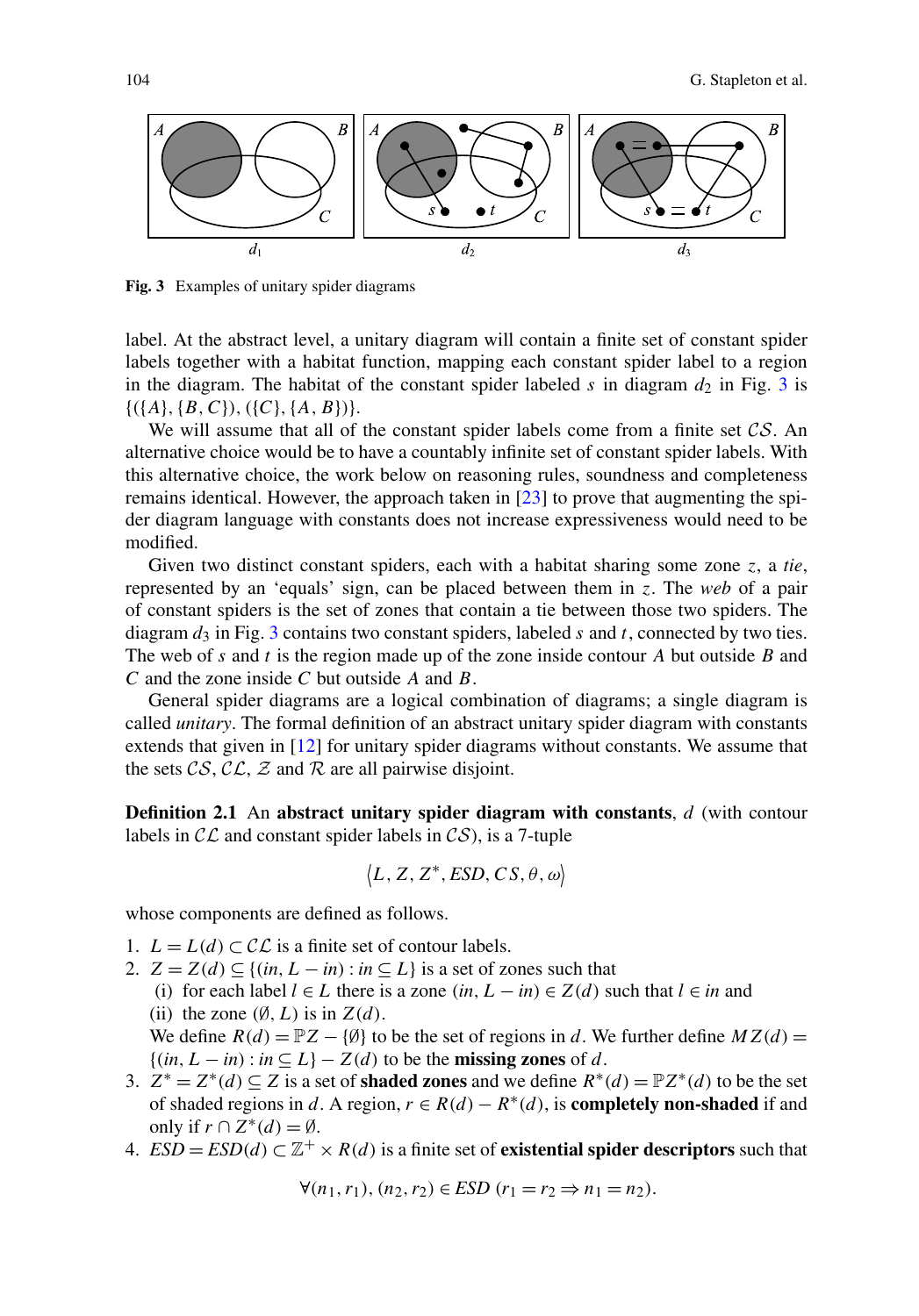If  $(n, r) \in ESD$  we say there are *n* existential spiders with **habitat** *r*.

- 5.  $CS = CS(d) \subseteq CS$  is a finite set of constant spider labels.
- 6.  $\theta = \theta_d : CS \to R(d)$ , is a function which maps each constant spider label to a region in d. If  $\theta_d(s_i) = r$  we say  $s_i$  has **habitat** r in d.
- 7.  $\omega = \omega$ :  $CS(d) \times CS(d) \rightarrow \mathbb{P}Z$  is a function which returns the **web** of each pair of constant spiders where  $z \in \omega(s_i, s_j)$  means that there is a **tie** between  $s_i$  and  $s_j$  in the zone z. Further,  $\omega$  must ensure that the following hold for all  $s_i$ ,  $s_j$ ,  $s_k$  in  $CS(d)$ :
	- (a) given two constant spiders there can only be ties in zones common to their habitat:  $\omega(s_i, s_j) \subseteq \theta_d(s_i) \cap \theta_d(s_j),$
	- (b) each constant spider is joined by ties to itself (this simplifies the formalization of the semantics below):  $\omega(s_i, s_i) = \theta_d(s_i)$ ,
	- (c) if there is a tie between constant spiders  $s_i$  and  $s_j$  in zone z, then there is a tie between  $s_j$  and  $s_i$  in z:  $\omega(s_i, s_j) = \omega(s_j, s_i)$ , and
	- (d) given any zone z, if  $s_i$  and  $s_j$  are joined by a tie in z and so are  $s_i$  and  $s_k$ , then  $s_i$ and  $s_k$  are joined by a tie in  $z: z \in \omega(s_i, s_j) \cap \omega(s_i, s_k) \Rightarrow z \in \omega(s_i, s_k)$ .

Some remarks about the above definition are in order, before we illustrate it with an example.

- Every contour in a concrete diagram contains at least one zone as captured by condition  $2(i)$  $2(i)$ .
- <span id="page-6-0"></span>• In any concrete diagram, the zone inside the boundary rectangle but outside all the contours is present and this is captured by condition [2](#page-3-1) (ii).
- Being joined by a tie is interpreted transitively. In fact, ties give rise to an equivalence relation on the spiders in each zone, as specified by conditions [7](#page-4-0) (b), (c) and (d).
- Therefore, in a zone z, taking the constant spiders in z as a set of vertices and the ties in that zone as a set of edges, we would have a graph whose components formed complete graphs with loops at each vertex. However, in our concrete syntax we will only draw a spanning forest in each zone so as to avoid unnecessary clutter in diagrams.
- We note that ties could also be used to connect existential spiders. Indeed, they could also be used to connect an existential spiders to constant spiders.<sup>[2](#page-4-1)</sup>

*Example* The diagram  $d_1$  in Fig. [4](#page-5-0) has the following abstract description.

- 1. Contour label set  $L(d_1) = \{A, B\}.$
- 2. Zone set

$$
Z(d_1) = \{ (\emptyset, \{A, B\}), (\{A\}, \{B\}), (\{B\}, \{A\}), (\{A, B\}, \emptyset) \}.
$$

- 3. Shaded zone set  $Z^*(d_1) = \{(\{B\}, \{A\})\}.$
- 4. The set of existential spider descriptors

$$
ESD(d_1) = \{ (1, \{ (\{B\}, \{A\}) \}), (1, \{ (\{A\}, \{B\}), (\{B\}, \{A\}) \}) \}.
$$

5. Constant spider label set  $CS(d_1) = \{s, t\}.$ 

<sup>&</sup>lt;sup>2</sup>However, for any diagram that incorporated such ties it is possible to define a semantically equivalent diagram that does not contain such ties. This is not the case for ties between constant spiders. It is straightforward to extend the work in this paper to the case where these additional types of tie are permitted.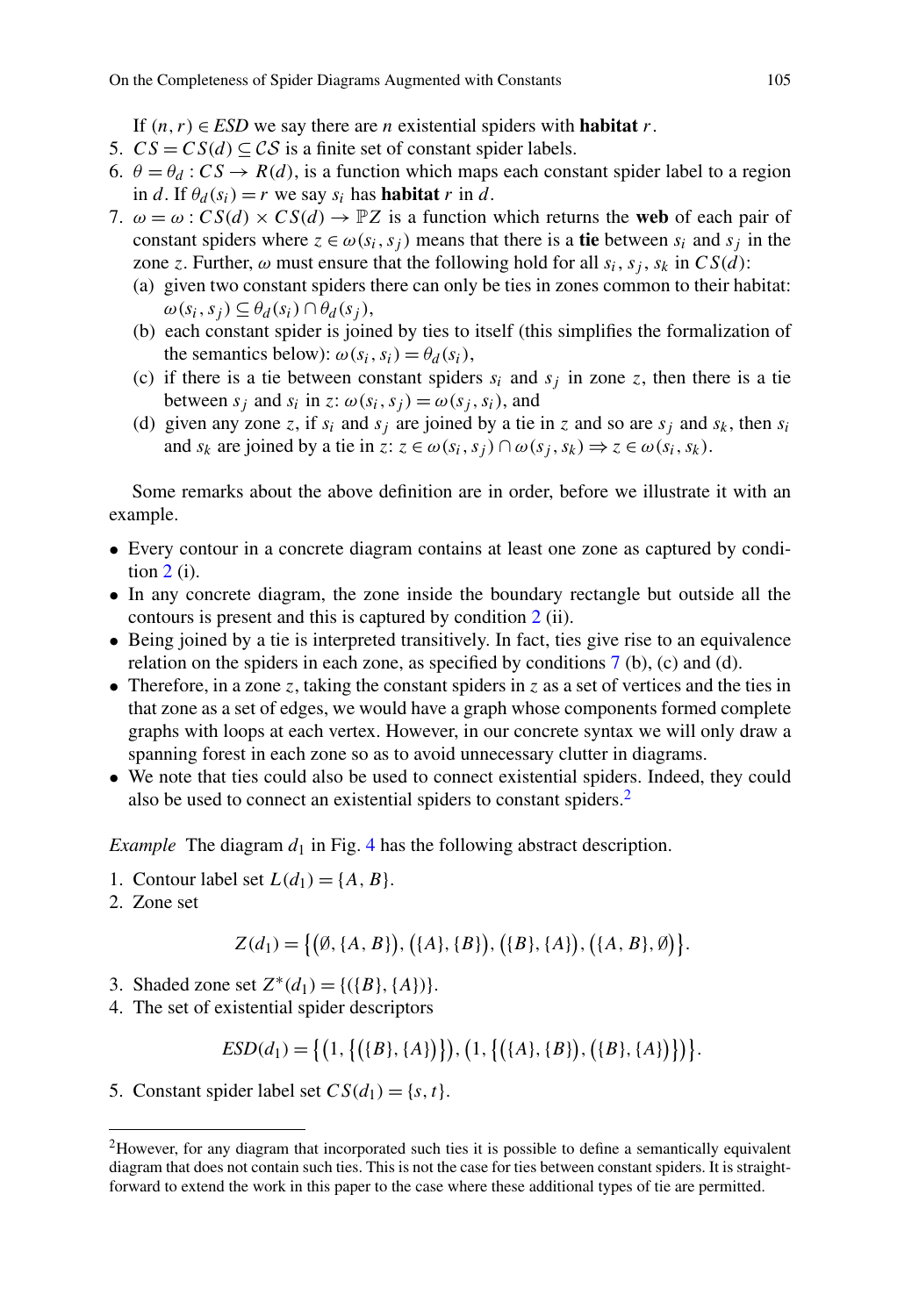

**Fig. 4** Two spider diagrams with constants

- 6. The function  $\theta_{d_1} : \{s, t\} \to R(d_1)$  where  $\theta_{d_1}(s) = \{(\{A\}, \{B\})\}$  and  $\theta_{d_1}(t) =$  $\{(\{A, B\}, \emptyset)\}.$
- 7. The function  $\omega_{d_1}$ :  $CS(d_1) \times CS(d_1) \rightarrow \mathbb{P}Z(d_1)$  where  $\omega_{d_1}(s, s) = \theta_{d_1}(s), \omega_{d_1}(t, t) =$  $\theta_{d_1}(t)$  and  $\omega_{d_1}(s, t) = \omega_{d_1}(t, s) = \emptyset$ .

Now we introduce some terminology and notation on top of the concepts formalized in the definition. An existential spider descriptor  $(n, r)$  is intended to mean that there are precisely  $n$  existential spiders placed in the zones in the region  $r$ , and we can think of these being numbered from 1 to  $n$ . A typical such spider will be spider  $i$ , which we denote by  $e_i(r)$ , to avoid confusion with the notation  $(i, r)$  used for existential spider descriptors. The set of **existential spiders** in a unitary diagram d is given by

$$
ES(d) = \{e_i(r) : \exists (n, r) \in ESD(d) \land 1 \le i \le n\}.
$$

We also define  $S(d) = ES(d) \cup CS(d)$  to be the set of **spiders** in d. We assume that the sets  $ES(d)$  and  $CS \cup CL \cup Z \cup R$  are disjoint. We also define a function

$$
\eta: ES(d) \to R(d)
$$

which returns the **habitat** of each existential spider, so that  $\eta(e_i(r)) = r$ .

Spiders represent the existence of elements and regions represent sets—thus we need to know how many elements are represented in each region. Note here that, in a unitary diagram, a constant spider and an existential spider represent the existence of distinct elements. For example, in Fig. [4,](#page-5-0) the diagram  $d_2$  asserts that the set represented by the zone  $({A}, {B})$  contains at least three elements, including the individual represented by s. The set of existential spiders contained by region r in d is denoted by  $ES(r, d)$ . More formally,

$$
ES(r, d) = \{e \in ES(d) : \eta(e) \subseteq r\}.
$$

Similarly, the set of constant spiders contained by region  $r$  in  $d$  is

$$
CS(r, d) = \{ s \in CS(d) : \theta_d(s) \subseteq r \}
$$

and we also define

$$
S(r, d) = ES(r, d) \cup CS(r, d).
$$

So, any spider in d whose habitat is a subset of r is in the set  $S(r, d)$ . The set of existential spiders touching r in d is denoted by  $ET(r, d)$ . More formally,

$$
ET(r, d) = \{ s \in ES(d) : \eta(s) \cap r \neq \emptyset \}.
$$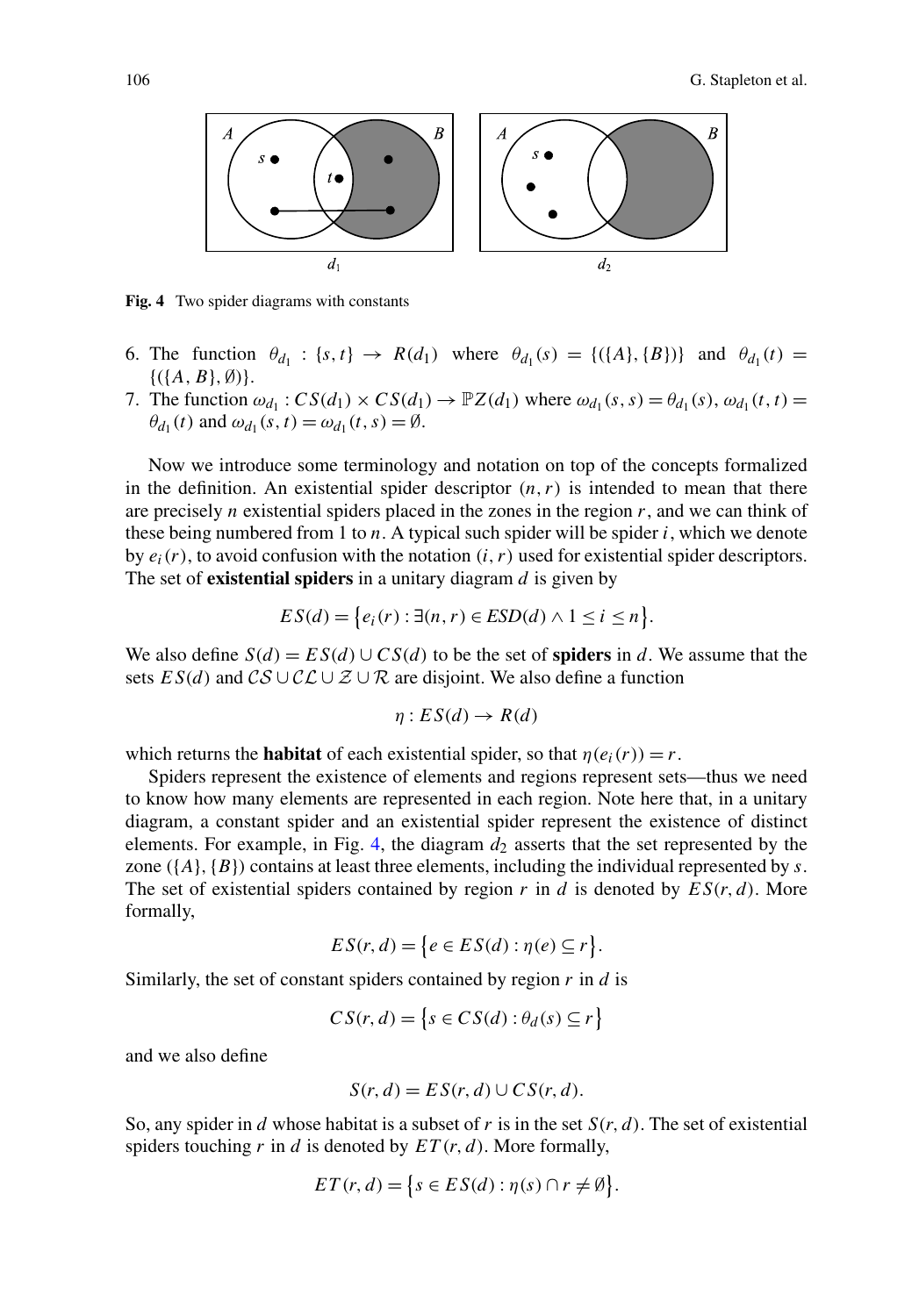Moreover, in a shaded region there is an upper bound on the cardinality of the represented set. For example,  $d_1$  in Fig. [4](#page-5-0) tells us that there are at most two elements in  $B - A$ , because exactly two spiders touch  $B - A$ . The set of constant spiders touching a region,  $CT(r, d)$ , and the set of spiders touching a region,  $T(r, d)$ , are defined similarly. In  $d_1$ , Fig. [4](#page-5-0),

$$
|S(\{(\{B\},\{A\})\},d_1)|=1
$$

and

$$
|T(\{(\{B\},\{A\})\},d_1)|=2.
$$

In  $d_2$ ,

$$
|S(\{(A\},\{B\})\},d_2)|=|T(\{(A\},\{B\})\},d_2)|=3.
$$

Unitary diagrams form the building blocks of *compound diagrams*, formed by using logical connectives.

#### **Definition 2.2** An **abstract spider diagram with constants** is defined as follows.

- 1. Any unitary diagram with constants is a spider diagram with constants.
- 2. If  $D_1$  and  $D_2$  are spider diagrams with constants then  $(D_1 \vee D_2)$  and  $(D_1 \wedge D_2)$  are spider diagrams with constants.

Our convention will be to denote unitary diagrams by  $d$  and arbitrary diagrams by  $D$ . Some compound diagrams are not satisfiable (defined later). For convenience later, we introduce the symbol  $\perp$ , defined to be a unitary diagram that is not satisfiable.

#### **3 Semantics**

We now sketch, informally, the semantics of unitary spider diagrams. Regions represent sets. Missing zones represent the empty set. For example, in diagram  $d_1$  in Fig. [3,](#page-3-0) the zones  $({A, C}, {B})$  and  $({A}, {B}, C)$  are missing and so represent the empty set; from this we can deduce that sets represented by  $A$  and  $B$  are disjoint.

Now, for simplicity, suppose a unitary diagram  $d$  does not contain any ties. If region r is inhabited by n spiders in d then d expresses that the set represented by r contains at least n elements. If r is shaded and touched by m spiders in d then d expresses that the set represented by r contains at most  $m$  elements. Thus, if  $d$  has a shaded, untouched region, r, then d expresses that r represents the empty set. For example, in diagram  $d_1$  in Fig. [3,](#page-3-0) the shaded region  $\{\{\{A\},\{B,C\}\}\$ ,  $\{\{A,C\},\{B\}\}\$  is untouched by any spider and therefore represents the empty set. In diagram  $d_2$  in Fig. [3](#page-3-0), the same region is shaded and touched by two spiders and so the set it represents contains at most two elements.

Each constant spider asserts that the individual it represents is in the set represented by its habitat. Moreover, the individuals represented by constant spiders are distinct from those represented by existential spiders. Therefore, if a region contains an existential spider and a constant spider, s, we can deduce that there are at least two elements in that region, including that represented by s. Within a unitary diagram, no two constant spiders represent the same individual unless they are joined by a tie. Constant spiders joined by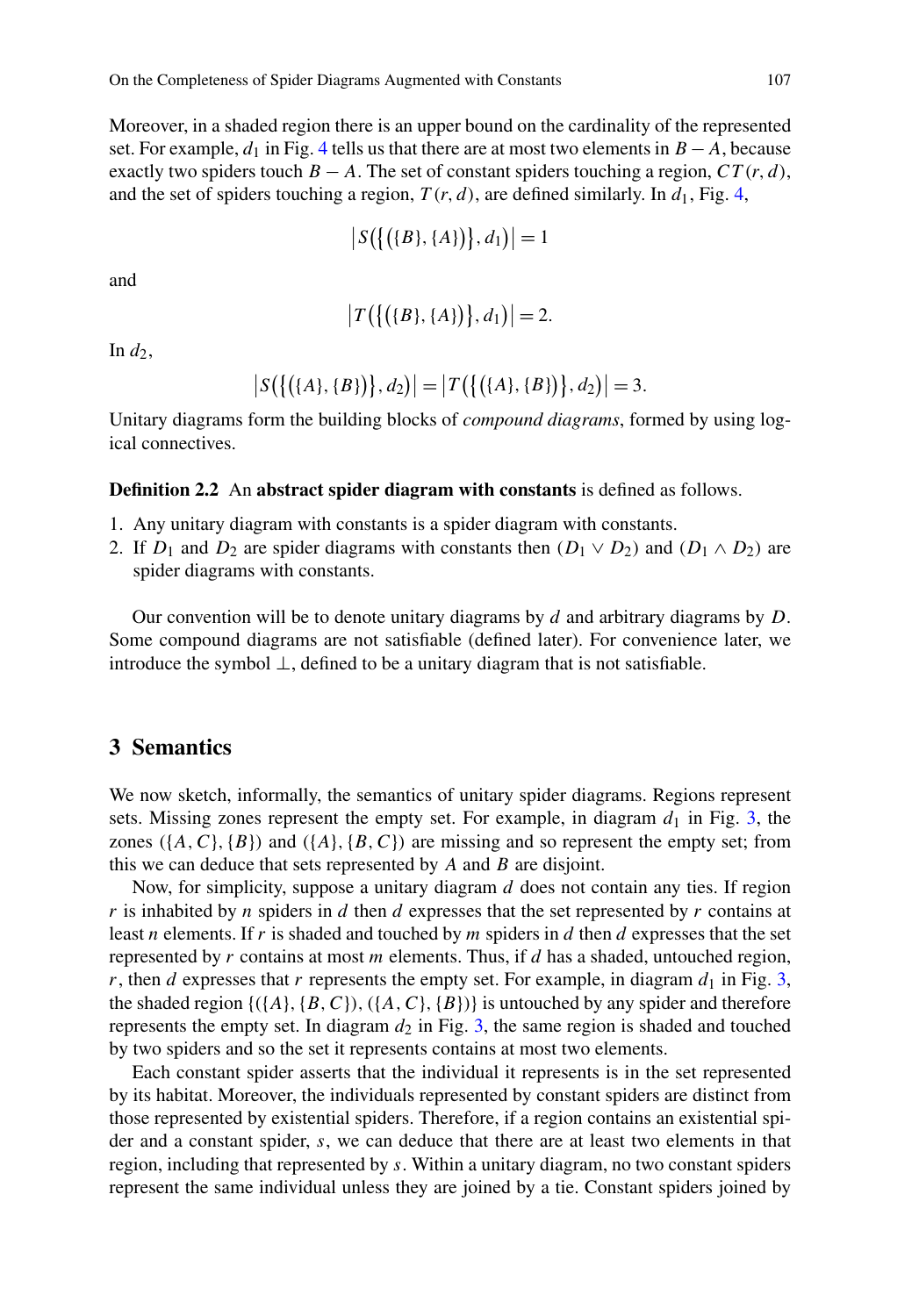ties represent the same individual if and only if there exists a zone, z, in their web and they both represent individuals in the set represented by z. So, the presence of a tie between two constant spiders has the effect of potentially reducing the upper and lower cardinality constraints placed on the set represented by the union of their habitats. In diagram  $d_3$  in Fig. [3](#page-3-0), the constant spiders s and t represent different individuals unless both the individuals they represent are in the set represented by the zone  $({A}, {B}, {C})$  or both are in the set represented by  $({C}, {A, B})$ , in which case they must represent the same individual.

To formalize the semantics of spider diagrams with constants we shall map constant spider labels, contour labels, zones and regions to subsets of some universal set. We wish constant spider labels to act like constants in first-order predicate logic, so they will map to single element subsets of the universal set, unless the universal set is the empty set. We could, equivalently, choose to map constant spiders to elements of the universal set. However, the *semantics predicate* (defined below) is more elegant when we map constant spiders to sets, as are the details of some of the proofs below. Our formalization of the semantics extends that given for spider diagrams without constants in [\[12](#page-31-3)].

<span id="page-9-0"></span>**Definition 3.1** An **interpretation of constant spider labels, contour labels, zones and regions**, or simply an **interpretation**, is a pair  $(U, \Psi)$  where U is a set and  $\Psi : \mathcal{CL} \cup$  $\mathcal{Z} \cup \mathcal{R} \cup \mathcal{C} \mathcal{S} \rightarrow \mathbb{P} U$  is a function mapping constant spider labels, contour labels, zones and regions to subsets of  $U$  such that the images of the zones and regions are completely determined by the images of the contour labels as follows:

- 1. for each zone  $(a, b)$ ,  $\Psi(a, b) = \bigcap_{l \in a} \Psi(l) \cap \bigcap_{l \in b} \Psi(l)$  where  $\Psi(l) = U \Psi(l)$  and we define  $\bigcap_{l \in \emptyset} \Psi(l) = U = \bigcap_{l \in \emptyset} \Psi(l)$  and
- 2. for each region  $r, \Psi(r) = \bigcup_{z \in r} \Psi(z)$  and we define  $\Psi(\emptyset) = \bigcup_{z \in \emptyset} \Psi(z) = \emptyset$

and either the universal set is the empty set or the constant spiders map to singleton subsets of U. More formally

<span id="page-9-1"></span>
$$
U = \emptyset \ \lor \ \forall s_i \in \mathcal{CS} \ |\ \Psi(s_i) \ = 1.
$$

We will write  $\Psi : \mathcal{R} \cup \mathcal{CS} \rightarrow \mathbb{P} U$  when strictly speaking we mean  $\Psi : \mathcal{CL} \cup \mathcal{Z} \cup \mathcal{R} \cup \mathcal{CS} \rightarrow$  $\mathbb{P} U.$ 

We introduce a *semantics predicate* which identifies whether a diagram expresses a true statement, with respect to an interpretation.

**Definition 3.2** Let D be a spider diagram with constants and let  $m = (U, \Psi)$  be an interpretation. We define the **semantics predicate** of D, denoted  $P_D(m)$ . If  $D = \perp$  then  $P_D(m)$  is  $\perp$ . If  $D \neq \perp$ ) is a unitary diagram then  $P_D(m)$  is the conjunction of the following conditions.

- <span id="page-9-2"></span>1. **Plane Tiling Condition.** The union of the sets represented by the zones in D is the universal set:  $\bigcup_{z \in Z(D)} \Psi(z) = U$ .
- 2. There exists an extension of  $\Psi : \mathcal{R} \cup \mathcal{CS} \to \mathbb{P}U$  to  $\Psi : \mathcal{R} \cup \mathcal{CS} \cup ES(D) \to \mathbb{P}U$  such that the following conditions are satisfied.
	- (a) **Spiders Condition.** Each spider represents the existence of an element (strictly, a single element set) in the set represented by its habitat and existential spiders do not represent the same elements as any constant spiders:

$$
\forall s \in ES(D) \left( \left| \Psi(s) \right| = 1 \land \Psi(s) \subseteq \Psi \big( \eta(s) \big) \right)
$$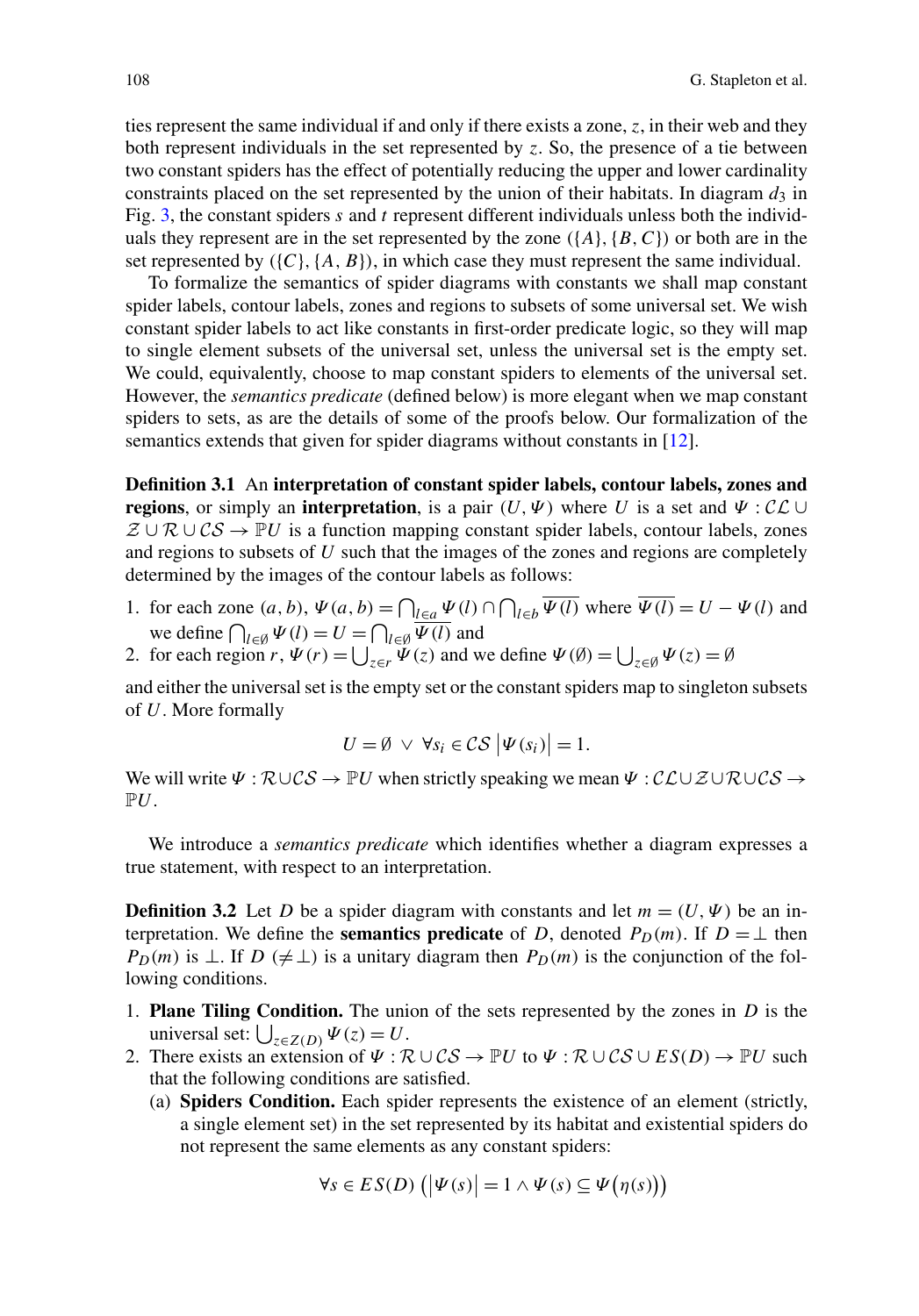<span id="page-10-0"></span>and

$$
\forall s \in CS(D) \left( \left| \Psi(s) \right| = 1 \land \Psi(s) \subseteq \Psi(\theta_D(s)) \right)
$$

and

$$
\forall e \in ES(D) \,\forall s_i \in CS(D) \,\Psi(e) \neq \Psi(s_i).
$$

<span id="page-10-2"></span>(b) **Existential Spiders Condition.** No two existential spiders represent the existence of the same element:

$$
\forall e_1, e_2 \in ES(D) \left( \Psi(e_1) = \Psi(e_2) \Rightarrow e_1 = e_2 \right).
$$

<span id="page-10-1"></span>That is, the function  $\Psi$  is injective when the domain is restricted to  $ES(d)$ .

(c) **Constant Spiders Condition.** Two constant spiders represent the same individual if and only if they both represent an individual in the set denoted by some zone in their web:

$$
\forall s_i, s_j \in CS(D) \left( \Psi(s_i) = \Psi(s_j) \right) \n\Leftrightarrow \exists z \in \omega_D(s_i, s_j) \Psi(s_i) \cup \Psi(s_j) \subseteq \Psi(z).
$$

(d) **Shading Condition.** Each shaded zone, z, represents a subset of the set of elements represented by the spiders touching  $z$ :

$$
\forall z \in Z^*(D) \ \Psi(z) \subseteq \bigcup_{s \in T(\{z\}, D)} \Psi(s).
$$

If  $\Psi : \mathcal{R} \cup ES(D) \rightarrow \mathbb{P}U$  ensures  $P_D(m)$  is true then  $\Psi$  is a **valid extension to existential spiders** for D. If  $D = D_1 \vee D_2$  then  $P_D(m) = P_{D_1}(m) \vee P_{D_2}(m)$ . If  $D = D_1 \wedge D_2$  then  $P_D(m) = P_{D_1}(m) \wedge P_{D_2}(m)$ . We say *m* **satisfies** *D*, or *m* is a **model** for *D*, denoted  $m \models D$ , if and only if  $P_D(m)$  is true. If all the models for  $D_1$  are models for  $D_2$ , then  $D_1$ **semantically entails**  $D_2$ , denoted  $D_1 \models D_2$ . If  $D_1 \models D_2$  and  $D_2 \models D_1$ , then  $D_1$  and  $D_2$ are **semantically equivalent**, denoted  $D_1 \equiv \n \in D_2$ .

As an example, the interpretation  $m = (\{1, 2, 3, 4\}, \Psi)$  partially defined by  $\Psi(s_1) =$  $\{1\}, \Psi(s_2) = \{2\}, \Psi(L_1) = \{1, 2\}$  and  $\Psi(L_2) = \{2, 3, 4\}$  $\Psi(L_2) = \{2, 3, 4\}$  $\Psi(L_2) = \{2, 3, 4\}$  is a model for  $d_1$  in Fig. 4 but not for  $d_2$ .

**Theorem 3.3** Let  $d \neq \perp$  be a unitary spider diagram with constants. Then d is satisfi*able*.

The proof strategy is to construct an interpretation that we call a *standard model* for d, following a similar approach to that for spider diagrams without constants in  $[12]$  $[12]$ . Essentially, this contains only the elements that are forced to exist by the presence of spiders in the diagram: for each spider in the diagram we choose one the zones in its habitat and place an element there; in extending this construction to constants we just have to make sure that these elements are identified when ties require that to be so. It is straightforward to show that any standard model for  $d$  satisfies  $d$ . This standard model is also used in the proof of completeness. More formally, a standard model is defined as follows: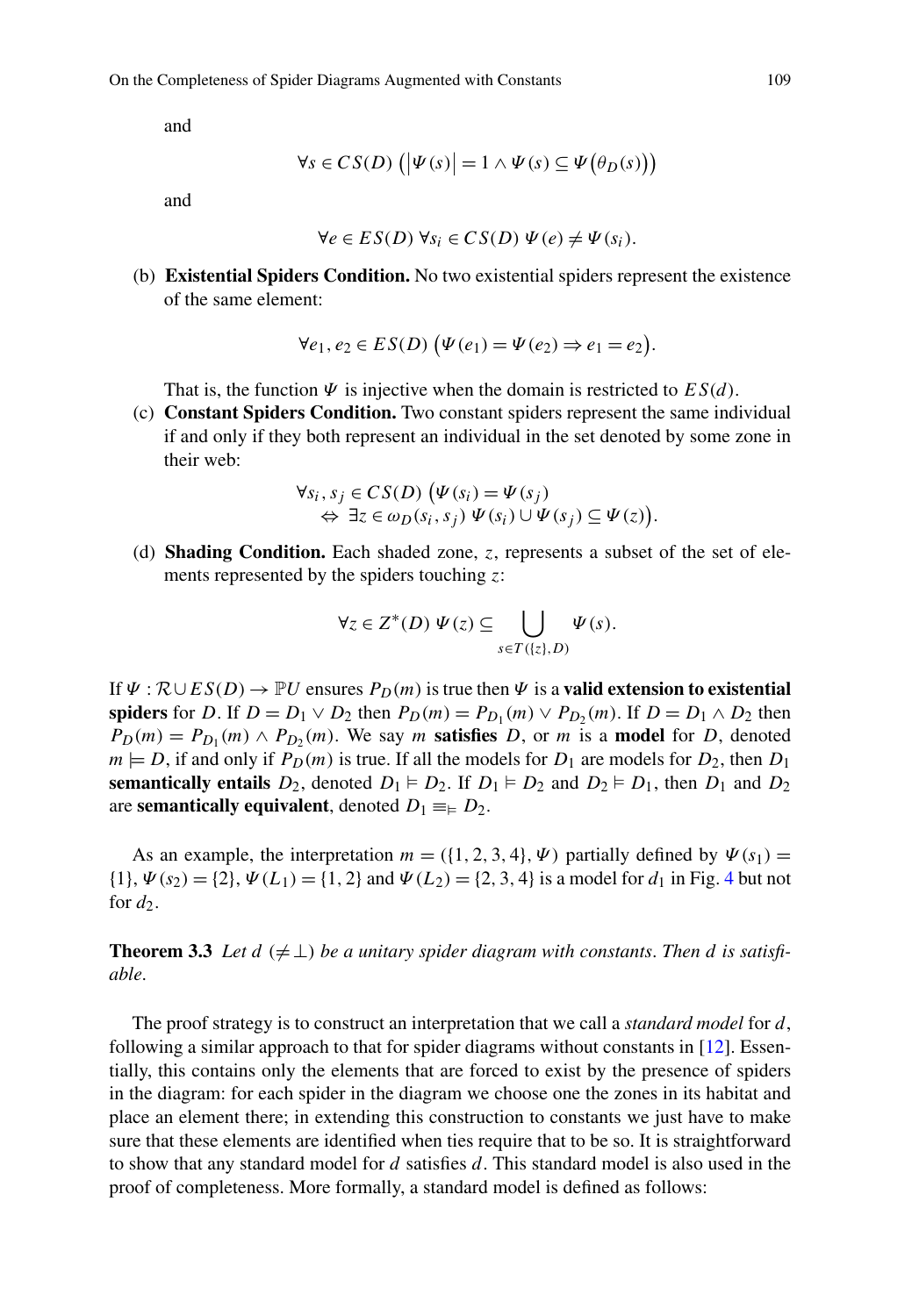**Definition 3.4** Let d be a unitary spider diagram with constants. Let  $f : S(d) \rightarrow Z(d)$  be a function such that for each spider s,  $f(s)$  is in the habitat of s. For each constant spider,  $s_i$ , we define

$$
[s_i] = \{s_j \in CS(d) : f(s_j) = f(s_i) \land f(s_i) \subseteq \omega_d(s_i, s_j)\}
$$

<span id="page-11-0"></span>(these sets  $[s_i]$  give rise to an equivalence relation and, hence, form a partition of  $CS(d)$ ). Define

$$
U = ES(d) \cup \{ [s_i] : s_i \in CS(d) \}.
$$

<span id="page-11-1"></span>For each contour label,  $L$ , in  $d$  define

$$
\Psi(L) = \{e \in ES(d) : f(e) = (in, out) \land L \in in\}
$$

$$
\cup \{[s_i] : s_i \in CS(d) \land f(s_i) = (in, out) \land L \in in\}
$$

and each constant spider,  $s_k$ , in d, maps to the set

$$
\Psi(s_k) = \big\{ [s_k] \big\}.
$$

Then  $(U, \Psi)$  is a **standard model** for d.

#### **4 Reasoning Rules**

We will now develop a set of sound and complete reasoning rules for spider diagrams with constants. All of the reasoning rules given for spider diagrams without constants in [\[12](#page-31-3)] can be extended—sometimes in a non-trivial way—to spider diagrams with constants; we omit most of the formal definitions of the extended rules.

#### *4.1 Unitary to Unitary Reasoning Rules*

In this section we introduce a collection of reasoning rules that apply to, and result in, a unitary diagram.

**Rule 1** (*Introduction of a shaded zone*) Let  $d_1$  be a unitary diagram that has a missing zone. If  $d_2$  is the same as  $d_1$  except that  $d_2$  contains a new, shaded and 'untouched' zone then  $d_1$  is logically equivalent to  $d_2$ .

In Fig. [5,](#page-10-0) Rule [1](#page-9-1) (introduction of a shaded zone) is applied to  $d_1$  to give  $d_2$ . Applying the introduction of a shaded zone rule results in a semantically equivalent diagram. The next two rules are not information preserving.

**Rule 2** (*Erasure of shading*) Let  $d_1$  be a unitary diagram with a shaded region r. Let  $d_2$  be identical to  $d_1$  except that r is completely non-shaded in  $d_2$ . Then  $d_1$  logically entails  $d_2$ .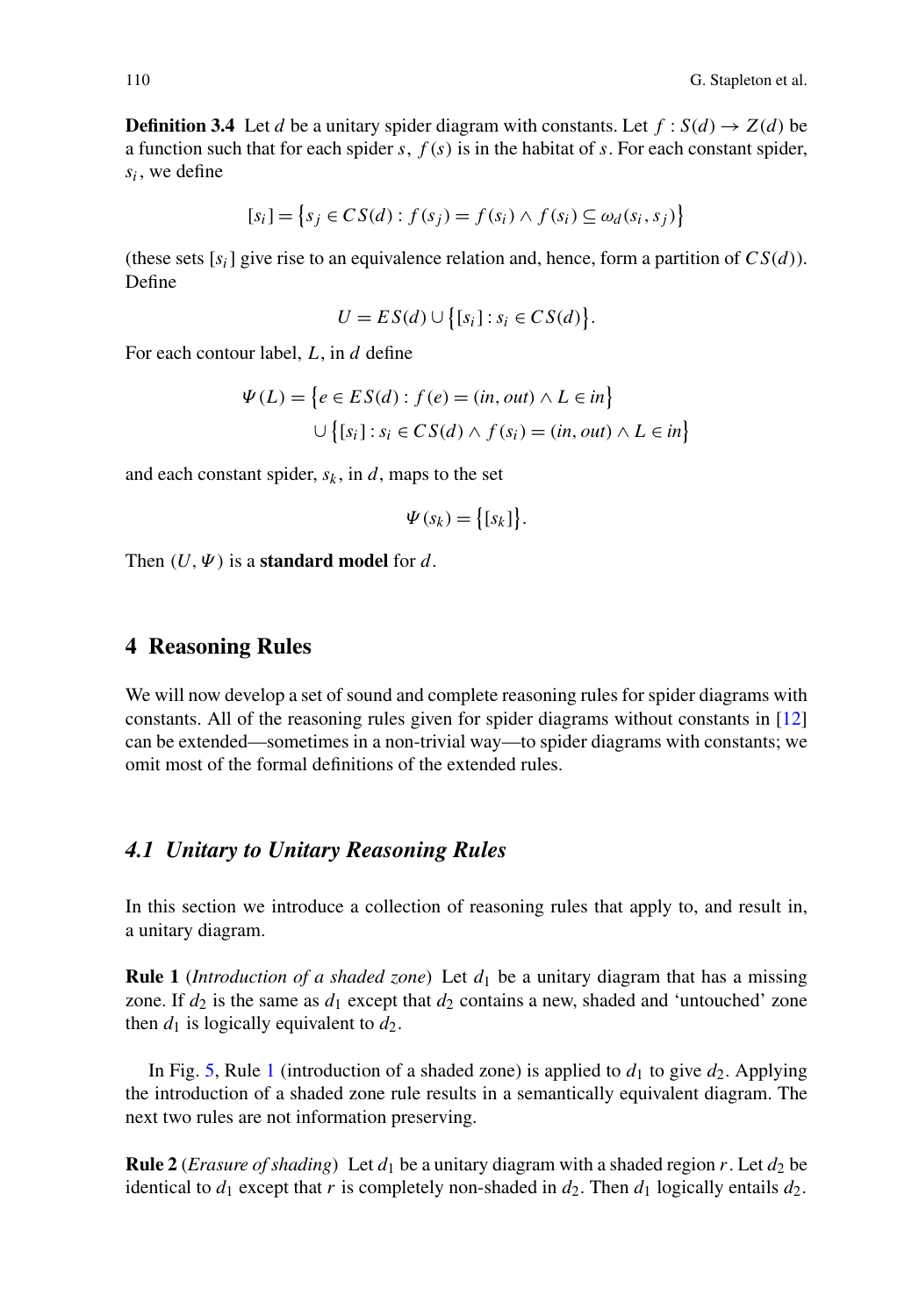<span id="page-12-1"></span>

**Fig. 5** An application of Rule [1](#page-9-1) (introduction of a shaded zone)

<span id="page-12-3"></span>

<span id="page-12-0"></span>**Fig. 6** Applications of Rule [2](#page-9-2) (erasure of shading) and Rule [3](#page-10-1) (erasure of a spider)

In Fig. [6,](#page-10-2) Rule [2](#page-9-2) (erasure of shading) is applied to  $d_1$  to give  $d_2$ .

**Rule 3** (*Erasure of a spider*) Let  $d_1$  be a unitary diagram containing a spider s with a completely non-shaded habitat. Let  $d_2$  the same as  $d_1$  except that  $d_2$  does not contain s or any ties that were connected to s. Then  $d_1$  logically entails  $d_2$ .

In Fig. [6,](#page-10-2) Rule [3](#page-10-1) (erasure of a spider) is applied to  $d_2$  to give  $d_3$ .

#### *4.2 Unitary to Compound Reasoning Rules*

<span id="page-12-2"></span>We now specify five further rules, each of which is reversible, that allow a unitary diagram to be replaced by a compound diagram. The first of these rules allows us to introduce a contour. In the logic for spider diagrams without constants, the introduction of a contour rule applies to, and results in, a unitary diagram [\[12](#page-31-3)].

Before we formulate the introduction of a contour rule, we look at an example. In Fig. [7](#page-11-0), we examine how to introduce the contour with label C to  $d_1$ , which contains constant spiders. When we do so, each zone must split into two new zones, thus ensuring that information is preserved. The habitats of the existential spiders are similarly altered. More care must be taken with the constant spiders, however, due to the presence of ties. Consider, for example, the constant spiders  $s$  and  $t$ . The individual represented by both s and t must be either in  $C - (A \cup B)$  or in  $U - (A \cup B \cup C)$ . The constant spider u represents an individual that is either in  $A - (B \cup C)$  or  $(A \cap C) - B$ . This gives rise to four possibilities, shown in  $d_2$ ,  $d_3$ ,  $d_4$  and  $d_5$ . We call these four diagrams the C-*extensions* of  $d_1$ . The diagram  $d_1$  is semantically equivalent to  $d_2 \vee d_3 \vee d_4 \vee d_5$ . We could replace  $d_1$ with the disjunction of just two unitary diagrams, each with  $u$  having a two zone habitat:  $({A}, {B, C})$  and  $({A, C}, {B})$ . However, it is not the case that the single unitary diagram  $d_6$  in Fig. [8](#page-11-1) is semantically equivalent to  $d_1$ . The constant spiders s and t must represent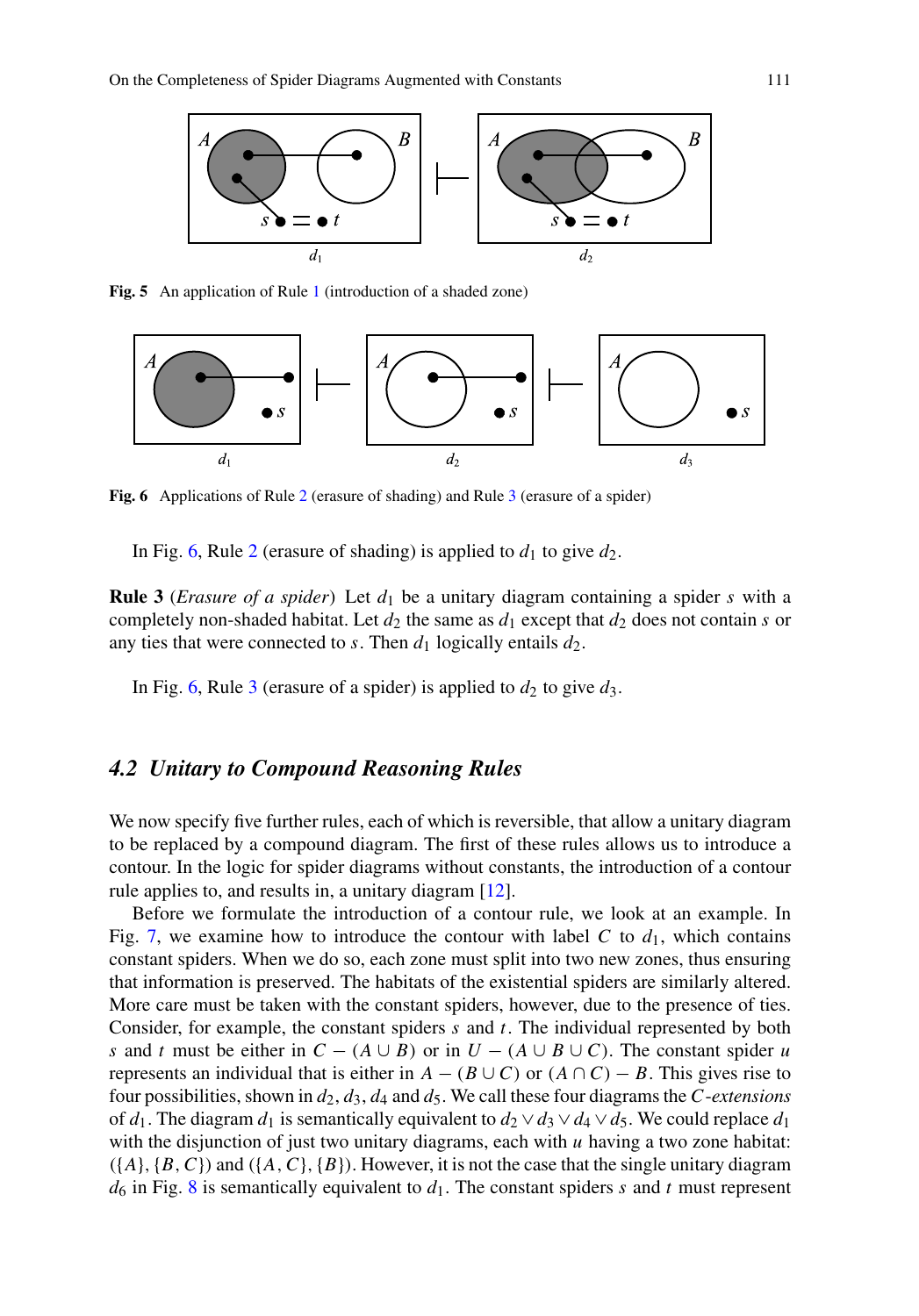<span id="page-13-0"></span>

<span id="page-13-1"></span>**Fig. 7** A diagram with its C-extensions





the same individual in  $d_1$  but this is not the case in  $d_6$ , since the semantics of ties are zone based.

To define this rule formally, we first define the component parts of the resulting disjunction. We call these component parts  $L_i$ -extensions, where  $L_i$  is the contour label introduced.

**Definition 4.1** Let  $d_1$  be a unitary diagram such that each constant spider in  $d_1$  has a single zone habitat. Let  $L_i$  be a contour label that is not in  $d_1$ , that is  $L_i \in \mathcal{CL} - L(d_1)$ . Let  $d_2$  be a unitary diagram such that each constant spider in  $d_2$  has a single zone habitat. If the following conditions hold then  $d_2$  is an  $L_i$ -extension of  $d_1$ .

- 1. The contour labels of  $d_2$  are those of  $d_1$ , together with  $L_i$ :  $L(d_2) = L(d_1) \cup \{L_i\}$ .
- 2. The constant spider labels match:  $CS(d_1) = CS(d_2)$ .
- 3. There exists a surjection,  $h : Z(d_2) \to Z(d_1)$  defined by  $h(a, b) = (a \{L_i\}, b \{L_i\})$ such that
	- (a) each zone in  $d_1$  is mapped to by two distinct zones in  $d_2$ ,
	- (b) each zone is shaded in  $d_2$  if and only if it maps to a shaded zone,
	- (c) the existential spiders match and their habitats are preserved under  $h$ : there exists a bijection,  $\sigma$ :  $ES(d_1) \rightarrow ES(d_2)$  that satisfies

$$
\forall e \in ES(d_1) \ \eta(\sigma(e)) = \{ z \in Z(d_2) : h(z) \in \eta(e) \},
$$

and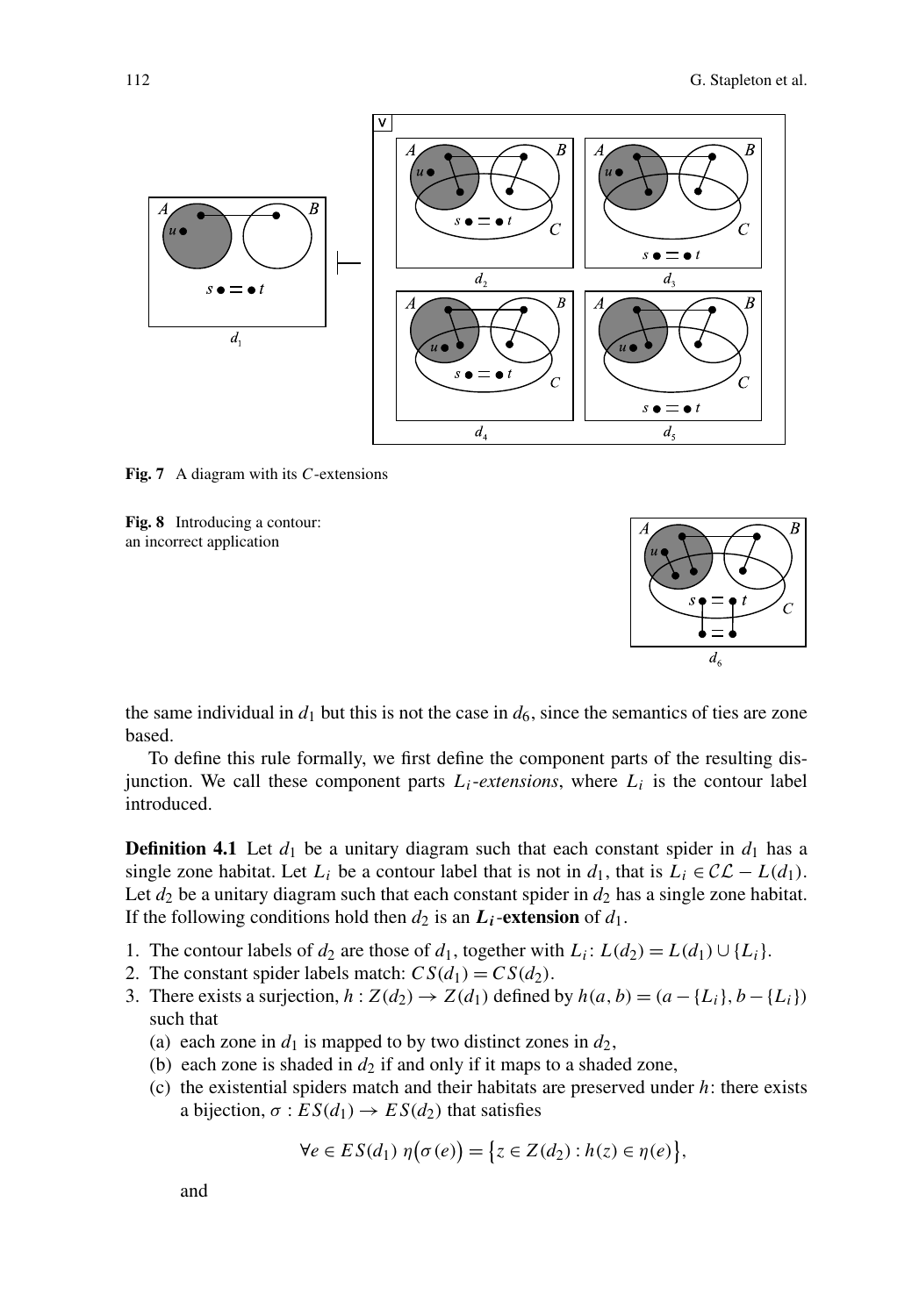<span id="page-14-0"></span>

Fig. 9 An application of Rule [5](#page-12-0), splitting spiders

- (d) the habitat of each constant spider, c, in  $d_2$  satisfies  $h(\theta_{d_2}(c)) = \theta_{d_1}(c)$ .
- 4. Spider webs are preserved. Since the constant spiders have a single zone habitat we may formalize this as follows:

$$
\forall c_1, c_2 \in CS(d_2) \left( \omega_{d_1}(c_1, c_2) \neq \emptyset \Leftrightarrow \omega_{d_2}(c_1, c_2) \neq \emptyset \right).
$$

We define  $\mathcal{E} \mathcal{X} \mathcal{T}(L_i, d_1)$  to be the set of all  $L_i$ -extensions of  $d_1$ .

**Rule 4** (*Introduction of a contour label*) Let  $d_1 \neq \perp$  be a unitary diagram such that each constant spider has a single zone habitat. Let  $L_i \in CL - L(d_1)$ . Then  $d_1$  is logically equivalent to the diagram

<span id="page-14-1"></span>
$$
\bigvee_{d_2 \in \mathcal{EXT}(L_i,d_1)} d_2.
$$

**Rule 5** (*Splitting spiders*) Let d be a unitary diagram with a spider s touching every zone of two disjoint regions  $r_1$  and  $r_2$ . Let  $d_1$  and  $d_2$  be unitary diagrams that are identical to d except that neither contains s, but instead each contains an extra spider,  $s_1$  and  $s_2$ respectively, whose habitats are regions  $r_1$  in  $d_1$  and  $r_2$  in  $d_2$ . If s is a constant spider, then

- 1.  $s_1$  and  $s_2$  have the same label as s and
- 2. any ties joined to s in d are joined to the appropriate instance of s in  $d_1$  and  $d_2$ .

Then d is logically equivalent to the diagram  $d_1 \vee d_2$ .

Figure [9](#page-12-1) illustrates an application of the splitting spiders rule. The spider  $s$  in  $d$  splits into two spiders, one in  $d_1$ , the other in  $d_2$ . Intuitively, the individual represented by s is either in the set  $U - (A \cup B)$  or the set  $A \cup B$ .

**Rule 6** (*Excluded middle*) Let d be a unitary diagram with a completely non-shaded region r. Let  $d_1$  and  $d_2$  be unitary diagrams that are the same as d except that  $d_1$  contains an extra existential spider whose habitat is r and in  $d_2$  the region r is shaded. Then d is logically equivalent to the diagram  $d_1 \vee d_2$ .

For example, the diagram d in Fig. [10](#page-13-0) can be replaced by  $d_1 \vee d_2$  by applying the excluded middle rule.

Before we introduce the next rule, we look at an example, and then make a definition that is key to formulating the rule itself. Given a unitary diagram,  $d$ , that has only nonempty models (in which case  $d$  contains at least one spider), we can deduce that the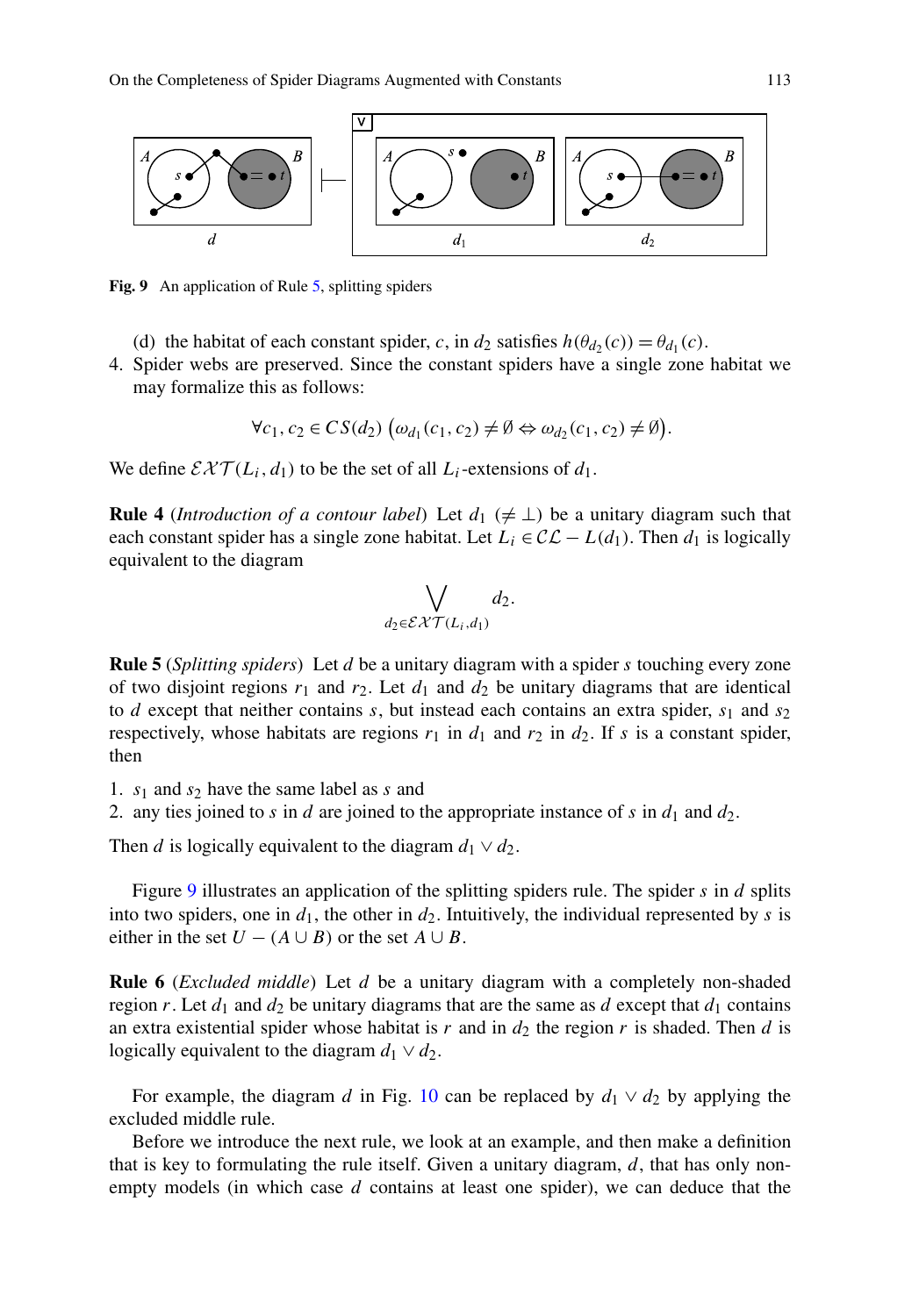<span id="page-15-0"></span>

Fig. 10 An application of Rule [6](#page-12-2), excluded middle



**Fig. 11** A unitary diagram with its  $t$ -extensions

individual represented by a constant spider label,  $t$ , belongs to one of the sets denoted by the zones in  $d$ . Moreover, this individual must either be the same as, or different from, the elements already represented in d.

<span id="page-15-1"></span>As an example, consider  $d$  in Fig. [11](#page-13-1) which has only non-empty models. Thus, in any model for  $d$  the constant spider (label)  $t$  maps to some individual (technically, single element set). Then t is in  $A - B$ ,  $B - A$  or  $U - (A \cup B)$ . If t is in  $A - B$  then it must equal s, since the region inside A is entirely shaded, shown in  $d_1$ . If t is in the set  $B - A$  then it may be either equal to or different from the element represented by the existential spider in B in the diagram d; these cases are represented by  $d_2$  and  $d_3$  respectively. Finally, if t is not in  $A - B$  or  $B - A$  then, since  $A \cap B = \emptyset$ , t must be in  $U - (A \cup B)$ , represented by  $d_4$ . The diagrams  $d_1$ ,  $d_2$ ,  $d_3$  and  $d_4$  are called *t-extensions* of d. A diagram in which all spiders have a single zone habitat is called an α-**diagram**.

**Definition 4.2** Let  $d_1$  be a unitary  $\alpha$ -diagram such that  $S(d_1) \neq \emptyset$  and there exists  $s_i \in$  $CS - CS(d_1)$ . Let  $d_2$  be a unitary  $\alpha$ -diagram. If the following conditions are satisfied then  $d_2$  is an  $s_i$ -**extension** of  $d_1$ .

- 1. The zones match:  $Z(d_1) = Z(d_2)$ .
- 2. The shaded zones match:  $Z^*(d_1) = Z^*(d_2)$ .
- 3. The constant spiders match except that  $s_i$  is in  $d_2$ :  $CS(d_1) \cup \{s_i\} = CS(d_2)$ .
- 4. The habitats of the existing constant spiders are preserved:  $\theta_{d_1} = \theta_{d_2}|_{CS(d_1)}$ .
- 5. The existing webs are preserved:  $\omega_{d_1} = \omega_{d_2}|_{CS(d_1)\times CS(d_1)}$ .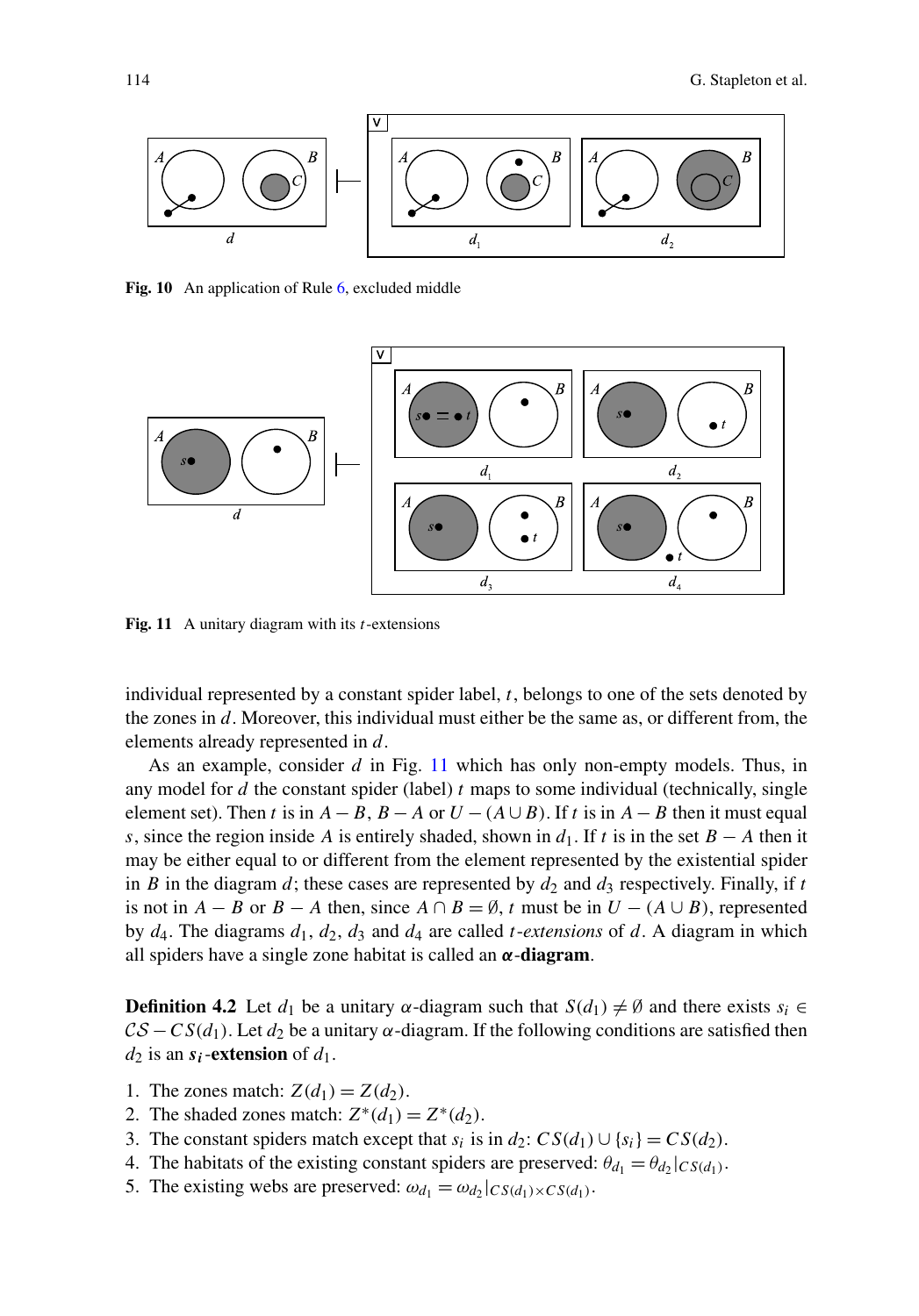

**Fig. 12** Combining diagrams

- <span id="page-16-0"></span>6. If  $s_i$  has a shaded habitat, z, in  $d_2$  then either the number of existential spiders inhabiting z is one less than the number in  $d_1$  or  $s_i$  is joined to another (constant) spider by a tie: if  $\theta_{d_2}(s_i) \subseteq Z^*(d_2)$  then
	- (a)  $\forall s_j \in CS(d_1) \omega_{d_2}(s_i, s_j) = \emptyset \wedge \exists e \in ES(\theta_{d_2}(s_i), d_1) ES(d_2) = ES(d_1) \{e\}$  or (b)  $\exists s_j \in CS(d_1) \omega_{d_2}(s_i, s_j) \neq \emptyset \wedge ES(d_1) = ES(d_2).$
- 7. If  $s_i$  has a non-shaded habitat in  $d_2$  then either the number of existential spiders inhabiting z is the same as, or one less than the number in  $d_1$  or  $s_i$  is joined to another (constant) spider by a tie and the number of existential spiders is the same: if  $\theta_{d_2}(s_i) \cap Z^*(d_2) = \emptyset$  then
	- (a)  $\forall s_j \in CS(d_1) \omega_{d_2}(s_i, s_j) = \emptyset \wedge (ES(d_1) = ES(d_2) \vee \exists e \in ES(\theta_{d_2}(s_i), d_1)$  $ES(d_2) = ES(d_1) - \{e\}$  or
	- (b)  $\exists s_j \in CS(d_1) \omega_{d_2}(s_i, s_j) \neq \emptyset \wedge ES(d_1) = ES(d_3).$

<span id="page-16-1"></span>We define  $\mathcal{E} \mathcal{X} \mathcal{T}(s_i, d_1)$  to be the set of all  $s_i$ -extensions of  $d_1$ .

**Rule 7** (*Introduction of a constant spider*) Let  $d_1$  be a unitary  $\alpha$ -diagram such that  $S(d_1) \neq \emptyset$  and there exists  $s_i \in \mathcal{CS} - CS(d_1)$ . Then  $d_1$  is logically equivalent to the diagram

$$
\bigvee_{d_2 \in \mathcal{EXT}(s_i,d_1)} d_2.
$$

Introducing the constant spider t to d in Fig. [11](#page-13-1), results in  $d_1 \vee d_2 \vee d_3 \vee d_4$ .

The final rule in this section, called *combining*, replaces two unitary  $\alpha$ -diagrams, with the same zone sets and constant spider label sets, taken in conjunction by a single unitary diagram, illustrated in Fig. [12](#page-14-0). We combine  $d_1 \wedge d_2$  to give  $d^*$ . Any shading in either  $d_1$ or  $d_2$  occurs in  $d^*$ . Moreover, the number of spiders in any zone in  $d^*$  is the same as the maximum number that occur in that zone in  $d_1$  or  $d_2$ . The diagram  $d_1 \wedge d_2$  is semantically equivalent to  $d^*$ .

We now give a further example in a build-up to the definition of the combining rule. In Fig. [13,](#page-15-0)  $d_1$  and  $d_2$  contain contradictory information. We observe the following.

- 1. The zone  $z_1 = (\{A\}, \{B, C\})$  is shaded in  $d_1$  and contains more spiders in  $d_2$ . Moreover,  $z_1$  represents the empty set in any model for  $d_1$ . In any model for  $d_2$ ,  $z_1$  does not represent the empty set.
- 2. The constant spider u has different habitats in the two diagrams. In any model for  $d_1$ , u represents an individual that is not in the set  $A\cup C$ . In any model for  $d_2$ , u represents an individual in the set C.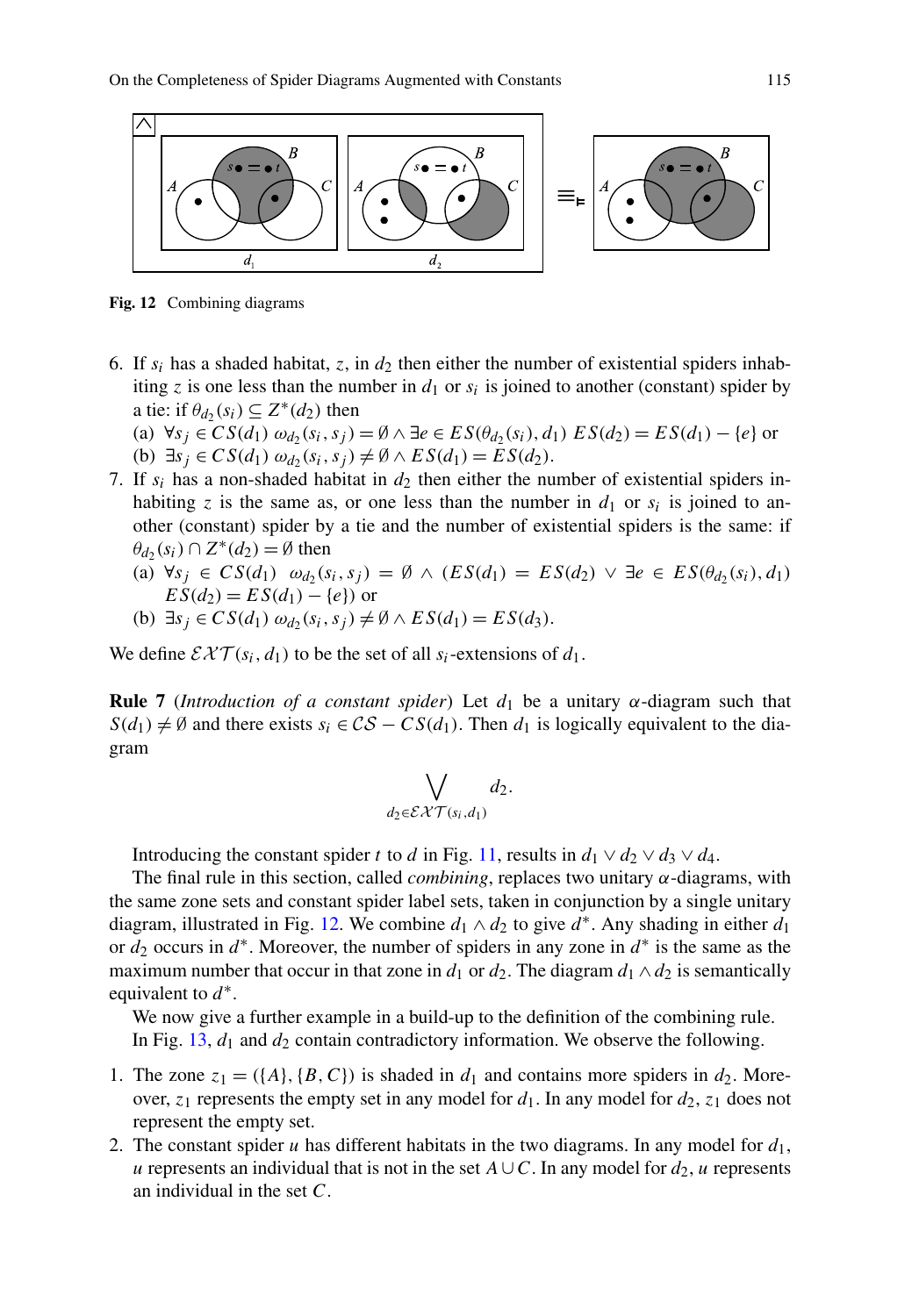<span id="page-17-2"></span>

**Fig. 13** An unsatisfiable diagram

3. The constant spiders s and t are joined by a tie in  $d_1$  but not in  $d_2$ . In any model for  $d_1$ , s and t represent the same individual, but in any model for  $d_2$  they represent distinct individuals.

From any one of these three observations we can deduce that  $d_1 \wedge d_2$  is unsatisfiable.

**Definition 4.3** Let  $d_0$  and  $d_1$  be unitary  $\alpha$ -diagrams. Then  $d_0$  and  $d_1$  are **comparable** if one of the following three conditions holds.

- 1.  $Z(d_0) = Z(d_1)$  and  $CS(d_0) = CS(d_1)$ .
- 2.  $Z(d_0) = Z(d_1)$ .
- <span id="page-17-0"></span>3. for one of the  $d_i$ s where  $i \in \{0, 1\}$ ,  $Z^*(d_i) = Z(d_i)$  and  $S(d_i) = \emptyset$ .
- 4.  $d_0 = \perp$  or  $d_1 = \perp$ .

Recall that  $S({z}, d) = {s \in S(d) : \eta(s) = {z}}.$ 

**Definition 4.4** Let  $d_0$  and  $d_1$  be comparable unitary  $\alpha$ -diagrams. Then  $d_0$  and  $d_1$  are in **contradiction** if one of the following four conditions holds.

- (i) Either  $d_0 = \perp$  or  $d_1 = \perp$ .
- <span id="page-17-1"></span>(ii) There is a zone that is shaded in one diagram and contains more spiders in the other. More formally, there exists  $z \in Z(d_i)$  for some  $i = 0, 1$  such that  $z \in Z^*(d_j)$  and  $|S({z}, d_i)| > |S({z}, d_i)|$  where  $j = 1 - i$ .
- (iii) There is a constant spider with different habitats in  $d_0$  and  $d_1$ . More formally,  $\theta_{d_0} \neq \theta_{d_1}.$
- (iv) There are two constant spiders that are joined by a tie in one diagram but not the other. More formally,  $\omega_{d_0} \neq \omega_{d_1}$ .

It may be helpful to note that if  $d_0$  and  $d_1$  are comparable and not in contradiction then  $\omega(d_0) = \omega(d_1)$ .

**Lemma 4.5** *Let* d<sub>0</sub> *and* d<sub>1</sub> *be comparable unitary*  $\alpha$ -diagrams. Then d<sub>0</sub> *and* d<sub>1</sub> *are in contradiction if and only if*  $d_0 \wedge d_1$  *is unsatisfiable.* 

**Definition 4.6** Let  $d_0$  and  $d_1$  be comparable unitary  $\alpha$ -diagrams. Then their **combination**, denoted  $d^* = d_0 * d_1$ , is a unitary  $\alpha$ -diagram defined as follows.

1. If  $d_0$  and  $d_1$  are in contradiction then  $d_0 * d_1 = \perp$ .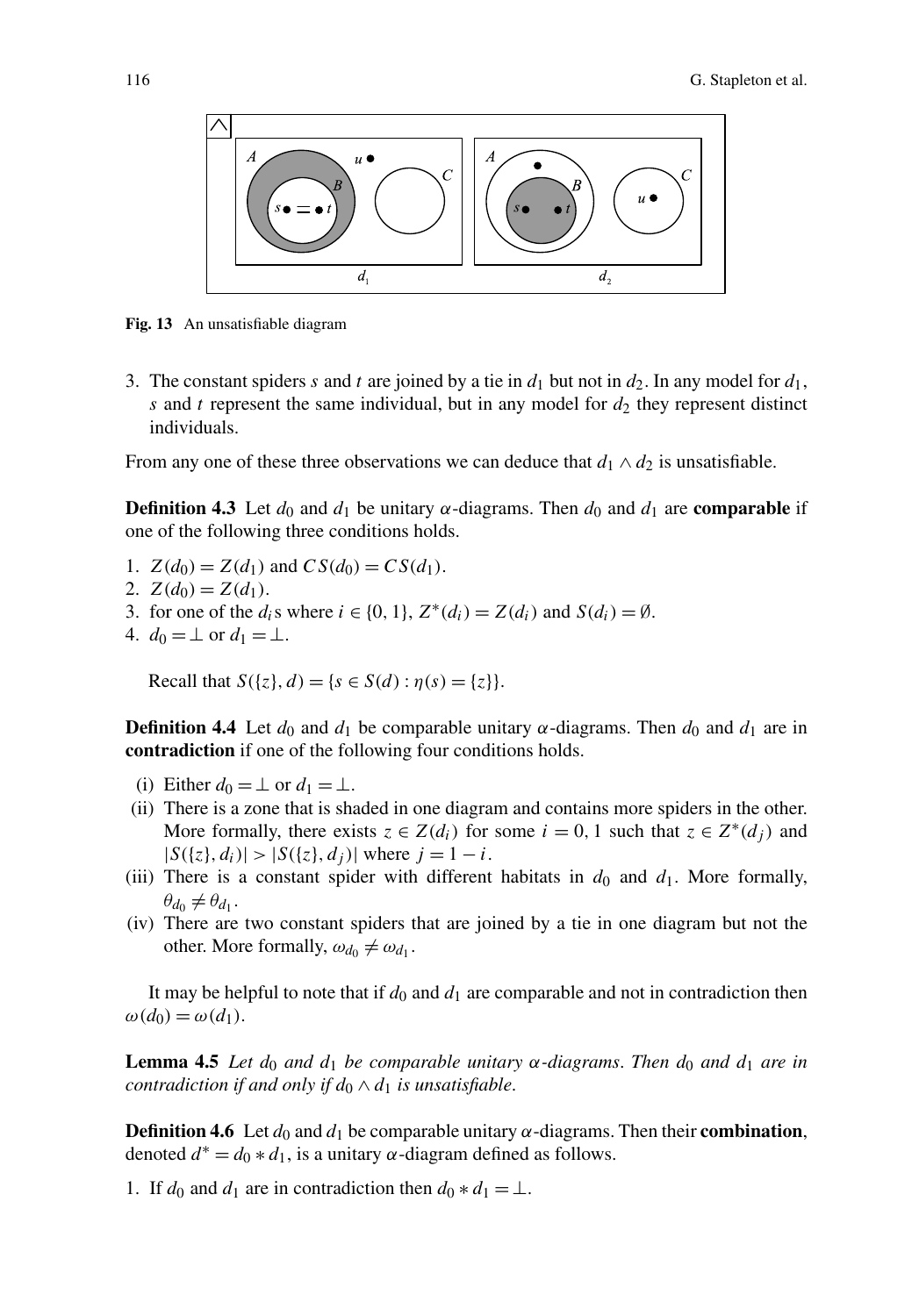- 2. Otherwise  $d^* = d_0 * d_1$  is a unitary  $\alpha$ -diagram such that the following hold.
	- (a) The set of zones in the combined diagram is the same as the set of zones in the original diagrams:  $Z(d^*) = Z(d_0)$ .
	- (b) The shaded zones in  $d^* = d_0 * d_1$  are those that are shaded in at least one of the original diagrams:  $Z^*(d^*) = Z^*(d_0) \cup Z^*(d_1)$ .
	- (c) The number of existential spiders in any zone in the combined diagram is the maximum number of existential spiders inhabiting that zone in the original diagrams:

$$
\forall z \in Z(d^*) \ ES(\{z\}, d^*) = ES(\{z\}, d_0) \cup ES(\{z\}, d_1).
$$

Equivalently,  $ES(d^*) = ES(d_0) \cup ES(d_1)$ .

- (d) The constant spiders in the combined diagram are the same as those in the original diagrams:  $CS(d^*) = CS(d_0)$ .
- (e) The habitats of the constant spiders in the combined diagram are the same as those in the original diagrams:  $\theta_{d^*} = \theta_{d_0}$ .
- (f) The webs of the constant spiders in the combined diagram are the same as those in the original diagrams:  $\omega(d^*) = \omega(d_0)$ .

**Rule 8** (*Combining*) Let  $d_0$  and  $d_1$  be comparable unitary  $\alpha$ -diagrams. Then  $d_0 \wedge d_1$  is logically equivalent to  $d_0 * d_1$ .

#### *4.3 Logic Reasoning Rules*

We now introduce a collection of rules, all of which have (obvious) analogies in symbolic logic. The next rule is analogous to  $P \vdash P \lor Q$ , for any propositions P, Q.

**Rule 9** (*Connecting a diagram*) Let  $D_1$  and  $D_2$  be spider diagrams. Then  $D_1$  logically entails  $D_1 \vee D_2$ .

**Rule 10** (*Inconsistency*) The diagram  $\perp$  logically entails any diagram.

**Rule 11** ( $\vee$ *-Idempotency*) Any spider diagram D is logically equivalent to  $D \vee D$ .

**Rule 12** ( $\land$ -*Idempotency*) Any spider diagram D is logically equivalent to  $D \land D$ .

**Rule 13** (∨-*Commutativity*) Let  $D_1$  and  $D_2$  be spider diagrams. Then  $D_1 \vee D_2$  is logically equivalent to  $D_2 \vee D_1$ .

**Rule 14** (∧-*Commutativity*) Let  $D_1$  and  $D_2$  be spider diagrams. Then  $D_1 \wedge D_2$  is logically equivalent to  $D_2 \wedge D_1$ .

**Rule 15** (∨-*Associativity*) Let  $D_1$ ,  $D_2$  and  $D_3$  be spider diagrams. Then  $D_1 \vee (D_2 \vee D_3)$ is logically equivalent to  $(D_1 \vee D_2) \vee D_3$ .

**Rule 16** (∧-*Associativity*) Let  $D_1$ ,  $D_2$  and  $D_3$  be spider diagrams. Then  $D_1 \wedge (D_2 \wedge D_3)$ is logically equivalent to  $(D_1 \wedge D_2) \wedge D_3$ .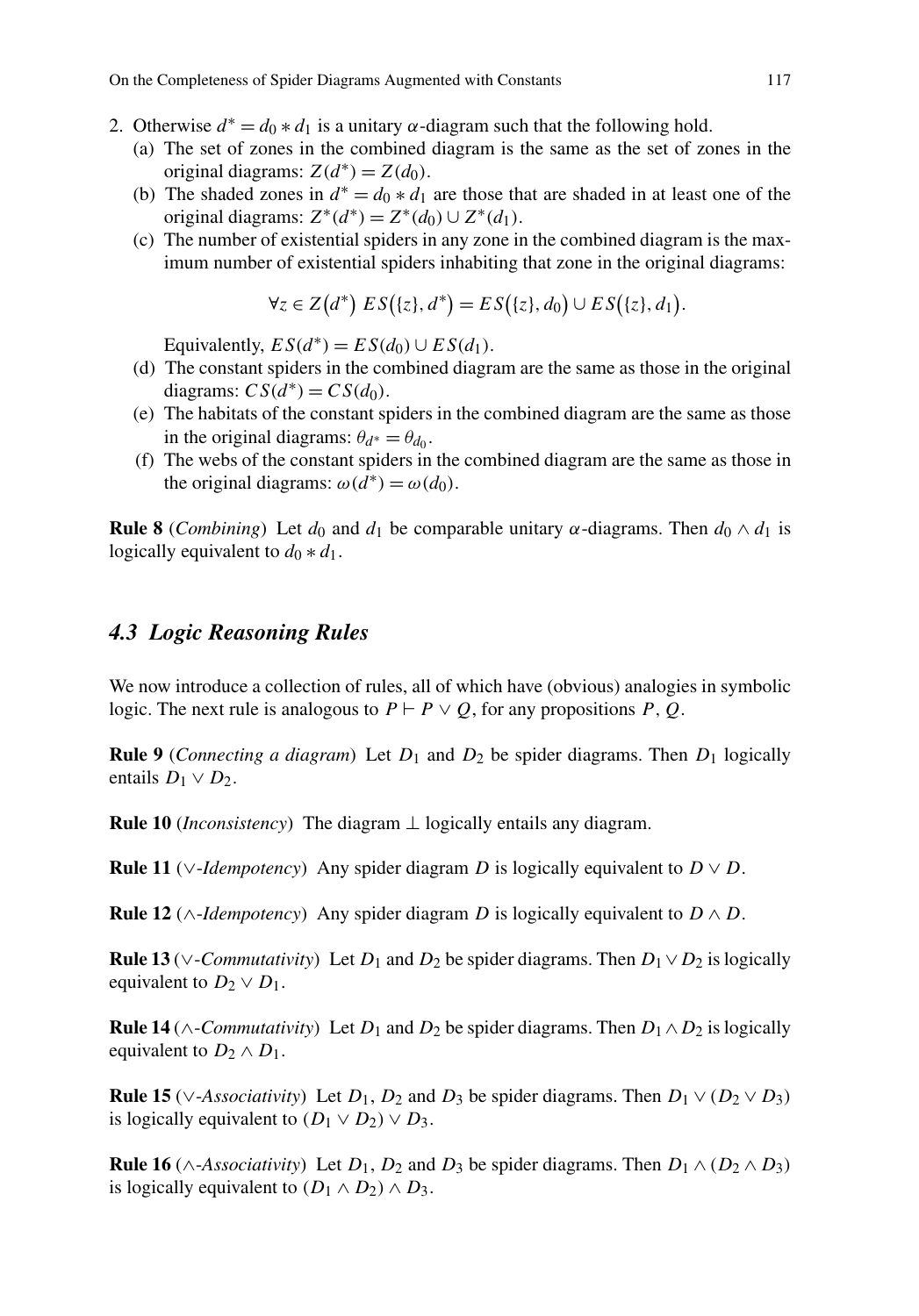**Rule 17** (∨-*Distributivity*) Let  $D_1$ ,  $D_2$  and  $D_3$  be spider diagrams. Then  $D_1 \vee (D_2 \wedge D_3)$ is logically equivalent to  $(D_1 \vee D_2) \wedge (D_1 \vee D_3)$ .

**Rule 18** (∧-*Distributivity*) Let  $D_1$ ,  $D_2$  and  $D_3$  be spider diagrams. Then  $D_1 \wedge (D_2 \vee D_3)$ is logically equivalent to  $(D_1 \wedge D_2) \vee (D_1 \wedge D_3)$ .

**Rule 19** ( $\vee$ -*Simplification*) Let  $D_1$ ,  $D_2$  and  $D_3$  be spider diagrams. If diagram  $D_2$  can be transformed into diagram  $D_3$  by one of reasoning rules then  $D_1 \vee D_2$  logically entails  $D_1 \vee D_3$ .

**Rule 20** ( $\wedge$ -*Simplification*) Let  $D_1$ ,  $D_2$  and  $D_3$  be spider diagrams. If diagram  $D_2$  can be transformed into diagram  $D_3$  by one of the reasoning rules then  $D_1 \wedge D_2$  logically entails  $D_1 \wedge D_3$ .

#### *4.4 Obtainability*

To conclude this section on reasoning rules we define obtainability.

**Definition 4.7** Let  $D_1$  and  $D_2$  be two spider diagrams with constants. Diagram  $D_2$  is **obtainable** from  $D_1$ , denoted  $D_1 \vdash D_2$ , if and only if there is a sequence of diagrams  $\langle D^1, D^2, \ldots, D^m \rangle$  such that  $D^1 = D_1$ ,  $D^m = D_2$  and  $D^{k+1}$  can be obtained from  $D^k$ (where  $1 \le k < m$ ) by applying a reasoning rule. If  $D_1 \vdash D_2$  and  $D_2 \vdash D_2$ , we write  $D_1 \equiv \vdash D_2.$ 

#### **5 Soundness**

In this section we show the soundness of the logic of spider diagrams with constants introduced in Sect. [4.](#page-9-0)

To prove that the system is sound, the strategy is to start by showing that each of the reasoning rules is sound. We show that the introduction of a constant spider rule is sound as an illustration but omit the remaining proofs. The soundness theorem then follows by a simple induction argument.

**Lemma 5.1** *Rule* [7](#page-14-1) (*introduction of a constant spider*) *is sound. Let*  $d_1$  *be unitary*  $\alpha$ *diagram such that*  $S(d_1) \neq \emptyset$  *and there exists*  $s_i \in \mathcal{CS} - CS(d_1)$ *. Then* 

$$
d_1 \equiv \models \bigvee_{d_2 \in \mathcal{E}} \bigvee_{\mathcal{X} \mathcal{T}(s_i, d_1)} d_2.
$$

*Proof* Let  $m = (U, \Psi)$  be an interpretation. Assume that  $m \models d_1$ . We will show that  $m \models$ d<sub>2</sub>, for some  $d_2 \in \mathcal{E} \mathcal{X} \mathcal{T}(s_i, d_1)$ . Let  $\Psi_1 : \mathcal{R} \cup \mathcal{C} \mathcal{S} \cup E \mathcal{S}(d_1) \to \mathbb{P} U$  be a valid extension to existential spiders for  $d_1$ . Using  $d_1$  and  $\Psi_1$ , we define a diagram,  $d_2$ , as follows.

1. The zones match:  $Z(d_1) = Z(d_2)$ .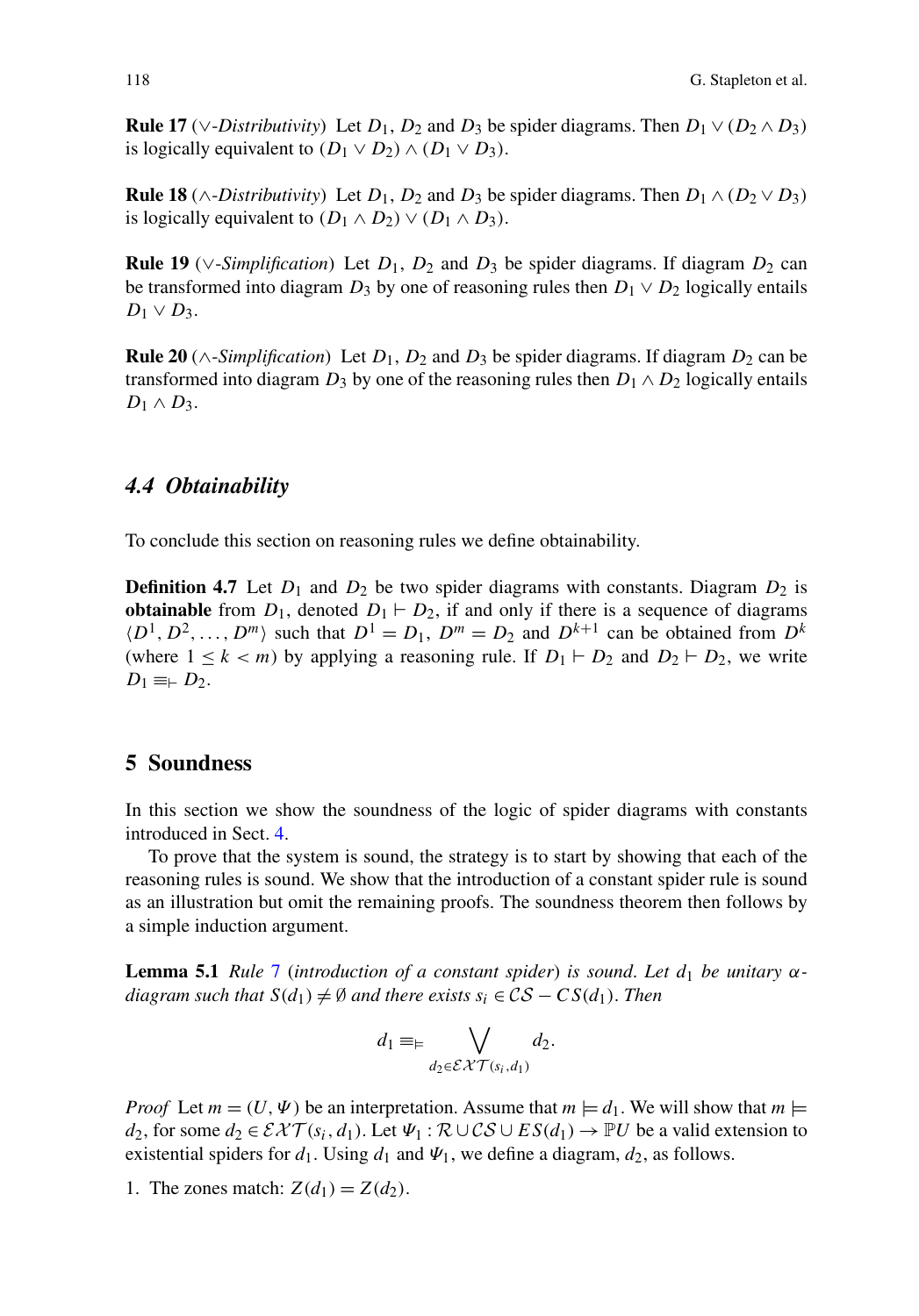<span id="page-20-0"></span>On the Completeness of Spider Diagrams Augmented with Constants 119

- 2. The shaded zones match:  $Z^*(d_1) = Z^*(d_2)$ .
- 3. The constant spiders in  $d_1$  are in  $d_2$  and, additionally,  $d_2$  contains  $s_i$ :  $CS(d_1) \cup \{s_i\}$  =  $CS(d_2)$ .
- 4. The habitats of the constant spiders match and the habitat of  $s_i$  in  $d_2$  is determined by  $\Psi_1$ :

$$
\theta_{d_1} = \theta_{d_2}|_{CS(d_1)}
$$

and

$$
\theta_{d_2}(s_i) = \{z\}
$$

where z is the unique zone in  $Z(d_1)$  such that  $\Psi(s_i) \subseteq \Psi(z)$ . Such a zone exists because the plane tiling condition holds for  $d_1$ .

- 5. The existing webs in  $d_1$  are preserved in  $d_2$ :  $\omega_{d_1} = \omega_{d_2}|_{CS(d_1)\times CS(d_1)}$ .
- 6. We now consider three cases in order to define the existential spiders (and their habitats) and the remaining webs of  $d_2$ .
	- (a) *There is an existential spider, s, in d<sub>1</sub> such that*  $\Psi_1(s) = \Psi(s_i)$ . In this case, we choose  $e_n({\eta(s)}),$  where  $(n, \eta(s)) \in ESD(d_1),$  and we define  $ES(d_2) = ES(d_1)$  –  $\{e_n(\eta(s))\}$ . For the remaining webs, we define, for all  $s_j \in CS(d_1), \omega_{d_2}(s_i, s_j) =$  $\emptyset$ . We note, by the spiders condition for  $d_1$ ,  $\theta_{d_2}(s_i) = \eta(s)$ .
	- (b) *There is a constant spider, c, in d<sub>1</sub> such that*  $\Psi(c) = \Psi(s_i)$ *.* In this case,  $ES(d_1) =$  $ES(d_2)$ , and, for the remaining webs, we start by defining  $\omega_{d_2}(s_i, c) = \theta_{d_1}(c)$ ; since  $d_1$  is an  $\alpha$ -diagram,  $\theta_{d_1}(c)$  is a single zone. It follows that  $s_i$  is also joined by a tie to all the constant spiders that are joined to  $c$  in  $d_1$  and, by (5) above and the transitivity of ties, not joined by a tie to any other constant spiders. We note, by the spiders condition for  $d_1$ ,  $\theta_{d_2}(s_i) = \theta_{d_1}(c)$ .
	- (c) *No spider,* s, in  $S(d_1)$  satisfies  $\Psi_1(s) = \Psi(s_i)$ . In this case, we have  $ES(d_1) =$  $ES(d_2)$  and for all  $c \in CS(d_1), \omega_{d_2}(s_i, c) = \emptyset$ .

It is straightforward to verify that  $d_2$  is an  $s_i$ -extension of  $d_1$ .

We now show that  $m \models d_2$ . Clearly, the plane tiling condition holds for  $d_2$ , since  $Z(d_1) = Z(d_2)$ . If case 6(a) holds then we suppose, without loss of generality, that  $s = e_n(\eta(s))$ . If either case 6(b) or 6(c) holds then no supposition is necessary. We define an extension of  $\Psi$  to the existential spiders in  $d_2$  by  $\Psi_2 = \Psi_1|_{\mathcal{R}\cup\mathcal{CS}\cup ES(d_2)}$ . The function  $\Psi_2$  is a valid extension of  $\Psi$  to existential spiders for  $d_2$ . Hence  $m \models d_2$ , and it follows that

$$
d_1 \vDash \bigvee_{d_2 \in \mathcal{EXT}(s_i,d_1)} d_2.
$$

For the converse, it can be shown that each  $d_2 \in \mathcal{EXT}(s_i, d_1)$  satisfies  $d_2 \vDash d_1$ . Assuming that  $m \models d_2$ , the proof strategy is to take a valid extension of  $\Psi$  to existential spiders for  $d_2$  and use this to construct a valid extension of  $\Psi$  to existential spiders for  $d_1$ . Thus,

$$
\bigvee_{d_2 \in \mathcal{EXY}(s_i,d_1)} d_2 \vDash d_1.
$$

Hence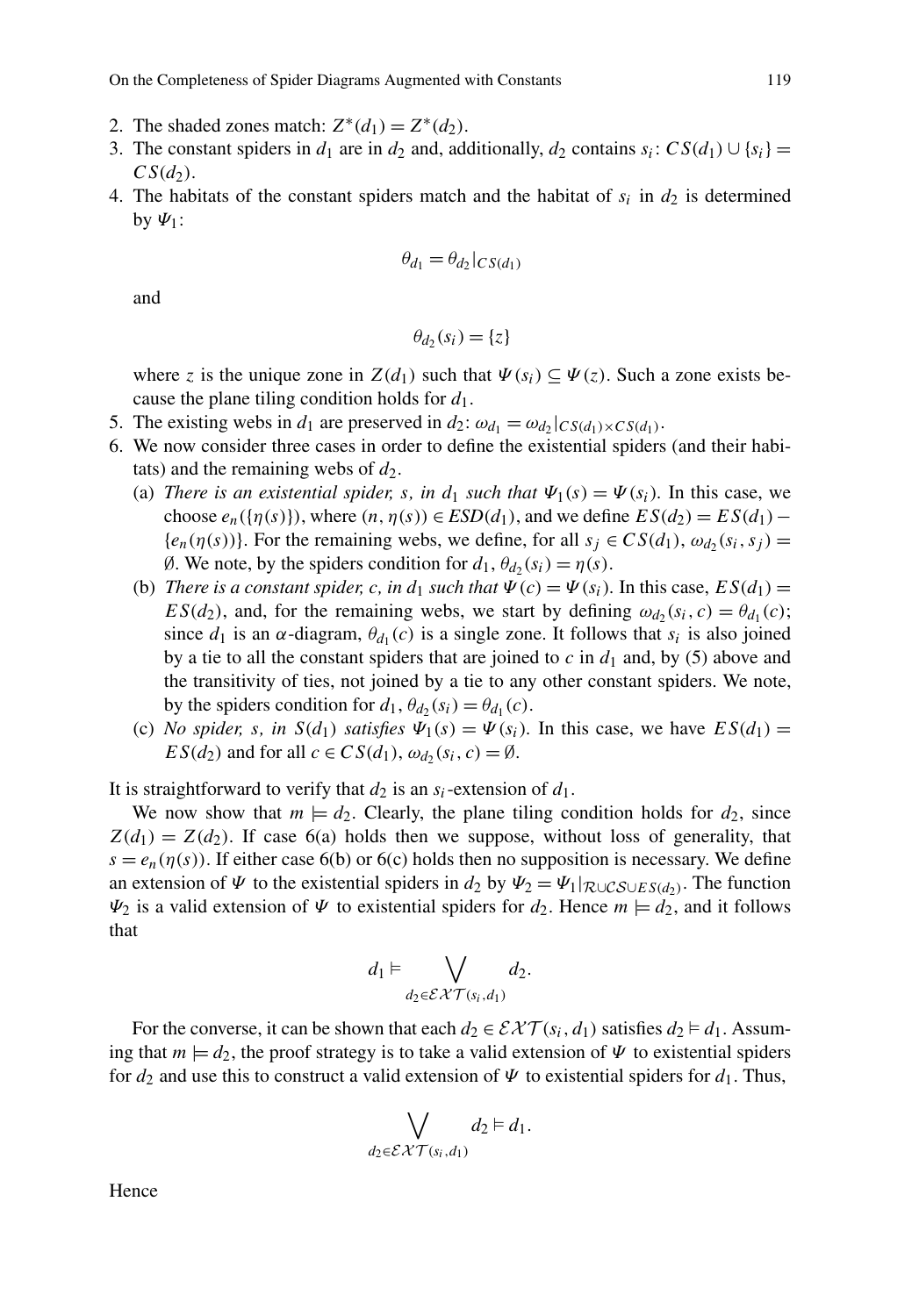$$
d_1 \equiv \models \bigvee_{d_2 \in \mathcal{E}} \bigvee_{\mathcal{X} \mathcal{T}(s_i, d_1)} d_2,
$$

<span id="page-21-0"></span>that is, Rule [7](#page-14-1) (introduction of a constant spider) is sound.  $\square$ 

**Theorem 5.2** (*Soundness*) *Let*  $D_1$  *and*  $D_2$  *be spider diagrams. If*  $D_1 \vdash D_2$  *then*  $D_1 \vdash D_2$ *.* 

<span id="page-21-1"></span>*Proof* The proof is by induction on the length, n, of a sequence establishing  $D_1 \vdash D_2$ , since each individual step can be shown to be sound along the lines of the proof of Lemma [5.1](#page-17-1) above.

#### **6 Completeness and Decidability**

In this section we show the completeness and decidability of the logic of spider diagrams with constants introduced in Sect. [4](#page-9-0). We begin with an informal overview, before giving details of the various stages of the proof.

#### *6.1 Overview*

The completeness proof strategy for spider diagrams without constants given in  $[12]$  $[12]$  extends to the more general case here. The extended strategy, outlined in Fig. [14](#page-20-0), is as follows. Suppose that  $D_1 \models D_2$ . The aim is to transform  $D_1$  and  $D_2$  into disjunctions of unitary  $\alpha$ -diagrams using reversible rules (i.e. those which are logical equivalences) where, roughly speaking, each unitary part has some specified contour label set and constant spider label set.

Firstly, we split the constant spiders in  $D_1$  and  $D_2$  until, in each unitary part, all the constant spiders have a single zone habitat, giving  $D_1^S$  and  $D_2^S$  respectively. This allows us to add contours to the unitary parts in both  $D_1^S$  and  $D_2^S$  using the reversible Rule [4](#page-12-3) (introduction of a contour label), until each (non-false) unitary part has the same contour label set, L. This gives  $D_1^L$  and  $D_2^L$  respectively. For the next step, zones are introduced to each unitary part until all (non-false) unitary parts have the same zone set, Z. This is done using the reversible Rule [1](#page-9-1) (introduction of a shaded zone) and yields  $D_1^Z$  and  $D_2^Z$  respectively. Now we obtain  $\alpha$ -diagrams using the reversible Rule [5](#page-12-0) (splitting spiders), yielding  $D_1^{\alpha}$  and  $D_2^{\alpha}$  respectively. The formalization of the diagrams  $D_i^L$ ,  $D_i^Z$  and  $D_i^{\alpha}$  readily generalize those given in [[12\]](#page-31-3) for spider diagrams without constants.

We wish to introduce constant spiders to each side until each unitary part has the same constant spider label set. However, we can only introduce constant spiders when our diagrams contain at least one spider (ensuring non-empty models). Thus the next step we take is to apply the excluded middle rule to both sides until all the (non-false) unitary parts are either entirely shaded or contain at least one spider. The reversible Rule [7](#page-14-1) (introduction of a constant spider) is then applied, introducing constant spiders to all unitary parts that contain a spider, until all such unitary parts have some specified constant spider label set, C. This gives  $D_1^C$  and  $D_2^C$  respectively.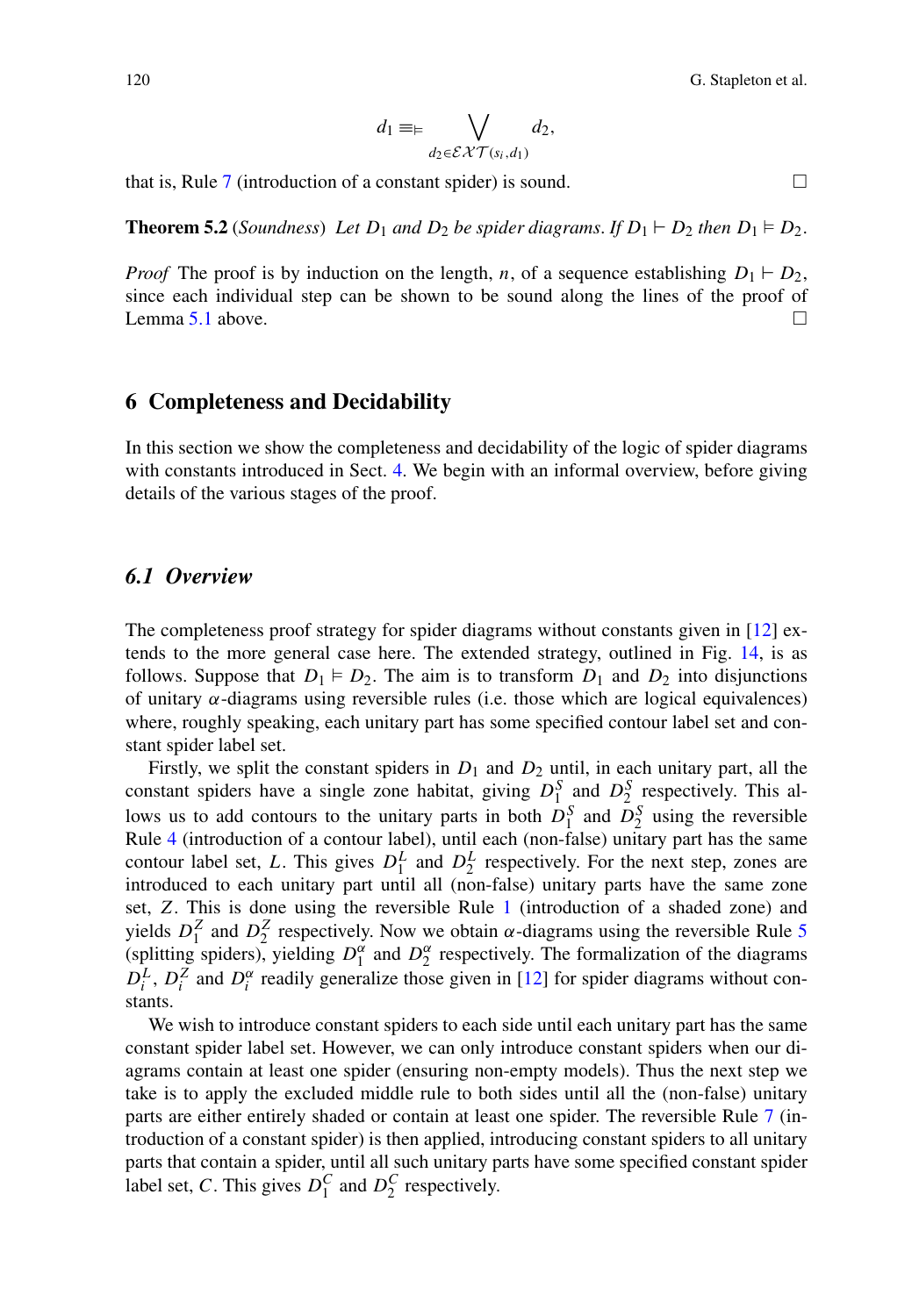<span id="page-22-0"></span>**Fig. 14** The completeness proof strategy



We now apply Rule [8](#page-16-0) (combining) to remove all the conjuncts, giving two disjunctions of unitary  $\alpha$ -diagrams,  $D_1^*$  and  $D_2^*$ . We call  $D_1^*$  ( $D_2^*$ ) the **disjunctified diagram associated with**  $D_1$  **(** $D_2$ **) given**  $D_2$  **(** $D_1$ **). All of the unitary parts of**  $D_1^*$  **and**  $D_2^*$  **are** either

- 1. ⊥,
- 2. have zone set Z and are entirely shaded and contain no spiders, or
- 3. have zone set Z and constant spider label set C.

Note that  $D_1 \equiv_{\vdash} D_1^*$  and  $D_2 \equiv_{\vdash} D_2^*$ , since all the rules applied so far are reversible. The diagram  $D_i^*$  is a normal form that reflects the semantics of  $D_i$  clearly. We now apply the excluded middle rule to  $D_1^*$  until there are sufficiently many existential spiders and there is enough shading to ensure that each unitary part on the left hand side syntactically entails a unitary part of  $D_2^*$ .

The details of the proof are given in the following sections. The major differences between the completeness proof strategy here and that for spider diagrams without constants are the addition of the first step (splitting the constant spiders), with knock on changes to details of the other steps, and the insertion of an extra stage between splitting existential spiders and combining diagrams. In addition, we note that the details of the proofs are more complex.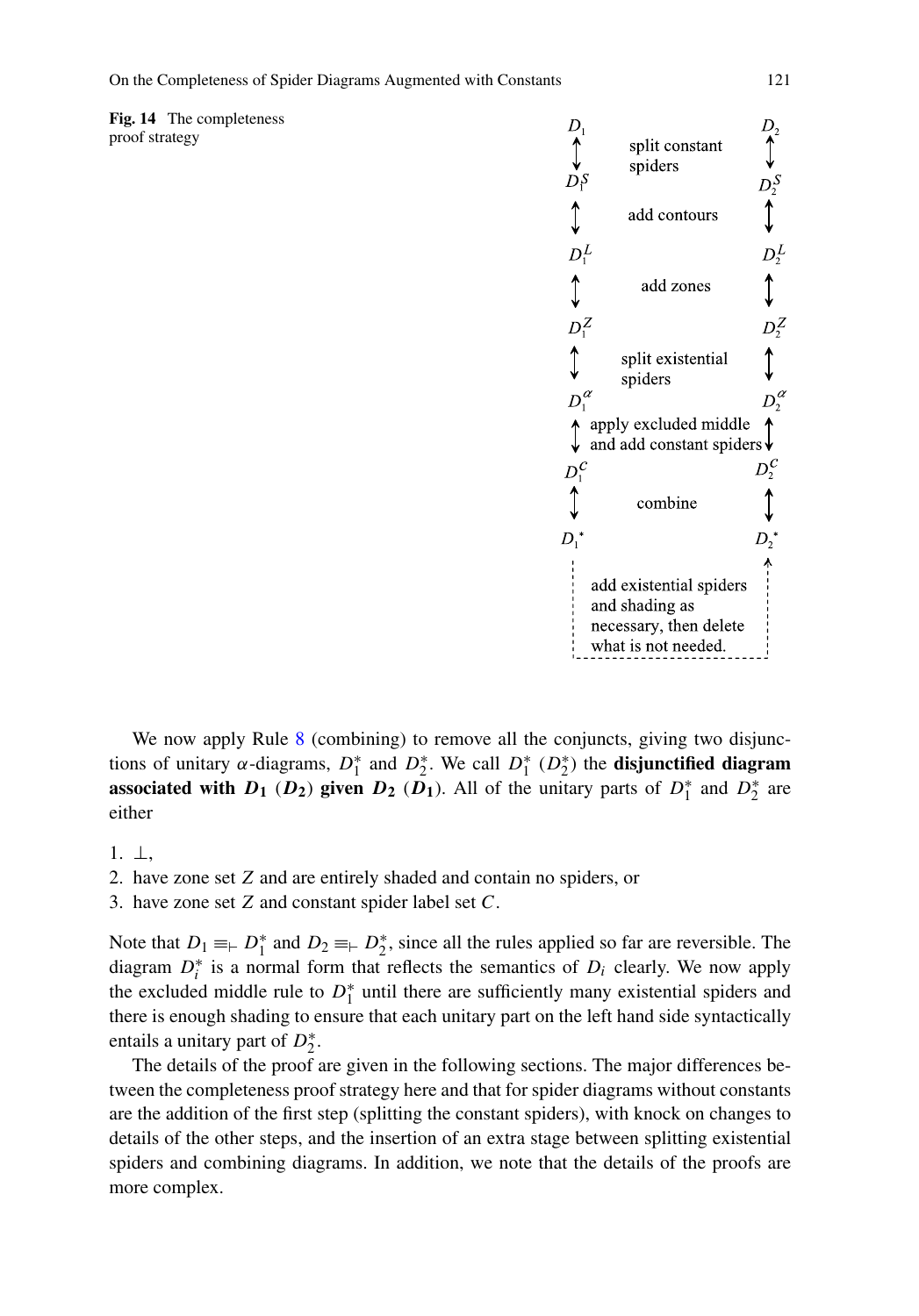

#### <span id="page-23-1"></span><span id="page-23-0"></span>*6.2 Completeness for Unitary* α*-Diagrams*

We show that if  $d_1 \models d_2$ , where  $d_1$  and  $d_2$  are unitary  $\alpha$ -diagrams with some fixed zone set and constant spider label set, then we can erase existential spiders and shading from  $d_1$  to give  $d_2$ .

*Example* The diagrams  $d_1$  and  $d_2$  in Fig. [15](#page-21-0) satisfy the following.

- (a) Every shaded zone in  $d_2$  is shaded in  $d_1$  and contains the same number of existential spiders in both diagrams.
- (b) Every zone in  $d_2$  contains the same number or fewer existential spiders than in  $d_1$ .
- (c) The constant spiders habitats match, as do their webs.

Under these conditions, the diagram  $d_2$  $d_2$  can be obtained from  $d_1$  by applying Rule 2 (erasure of shading), and Rule [3](#page-10-1) (erasure of an existential spider) can then be used to give  $d_3$ . The properties (a), (b) and (c) above relate to properties 3(a), 3(b) and 3(c) in Theorem [6.1](#page-22-0).

*Example* The diagram  $d_2$  in Fig. [16](#page-21-1) cannot be obtained from  $d_1$  for three reasons.

- (a) The zone ({A}, {B, C}) is shaded in  $d_2$  but not shaded in  $d_1$ . There is a model for  $d_1$ that will cause the shading condition for  $d_2$  to fail whenever the spiders condition for  $d_2$  holds.
- (b) The zone ({C}, {A, B}) contains a two existential spiders in  $d_2$  but only a single existential spider in  $d_1$ . Again we can deduce that there is a model for  $d_1$  that does not satisfy  $d_2$ . For example, at least one model,  $m = (U, \Psi)$  for  $d_1$  ensures that  $|\Psi({C}, {A, B})| = 1$ . In the interpretation m, it cannot be that case that both the spiders condition and the existential spiders condition hold for  $d_2$ .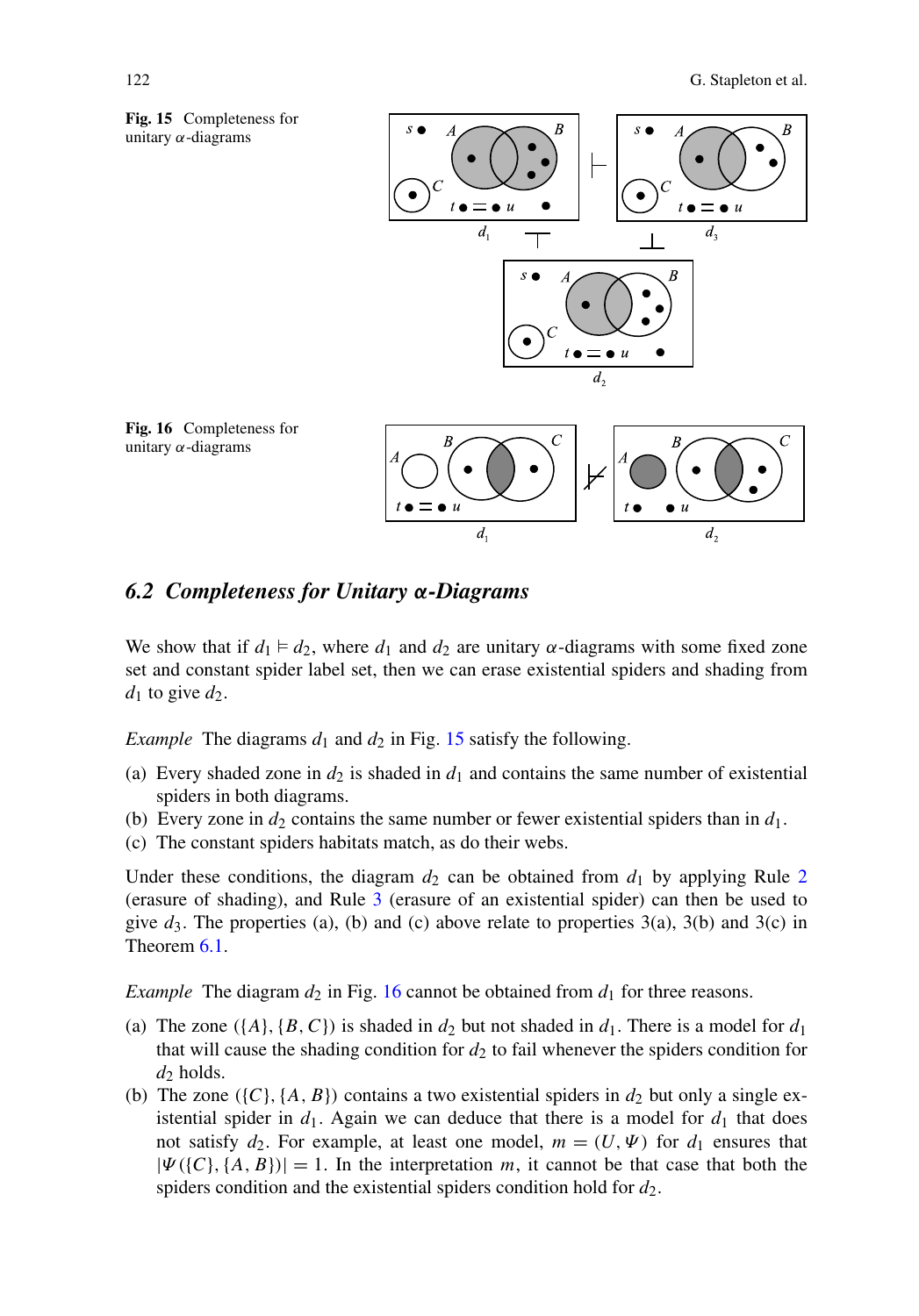<span id="page-24-0"></span>(c) The constant spiders  $t$  and  $u$  have the same habitat in both diagrams, but different webs. In any model for  $d_1$ , t and u represent the same individual, but in any model for  $d_2$  they represent distinct individuals.

From any one of the above observations we can deduce that  $d_1 \not\vdash d_2$ .

The following theorem gives syntactic conditions on unitary  $\alpha$ -diagrams equivalent to semantic and syntactic entailment. The theorem forms the heart of the proof of completeness and is modified from the corresponding result in [\[12](#page-31-3)] to take account of the fact the our spider diagrams now include constant spiders.

**Theorem 6.1** *Let*  $d_1 \neq \bot$  *and*  $d_2 \neq \bot$  *be two unitary*  $\alpha$ *-diagrams. If*  $Z(d_1) = Z(d_2)$ *and*  $CS(d_1) = CS(d_2)$  *then the following three statements are equivalent:* 

- 1.  $d_1 \vdash d_2$ .
- 2.  $d_1 \models d_2$ .
- 3. (a) *every zone that is shaded in*  $d_2$  *is shaded in*  $d_1$  *and contains the same number of existential spiders in both diagrams*:

$$
Z^*(d_2) \subseteq Z^*(d_1) \ \land \ \forall z \in Z^*(d_2) \ ES(\{z\}, d_2) = ES(\{z\}, d_1),
$$

(b) *every zone in*  $d_2$  *contains at most the same number of existential spiders as in*  $d_1$ :

$$
\forall z \in Z(d_2) \ ES\big(\{z\}, d_2\big) \subseteq ES\big(\{z\}, d_1\big),
$$

*and*

(c) *the constant spiders have the same habitats and the same webs in both diagrams*:  $\theta_{d_1} = \theta_{d_2}$  and  $\omega_{d_1} = \omega_{d_2}$ .

*Proof* By soundness,  $d_1 \vdash d_2 \Rightarrow d_1 \models d_2$ .

We now show that 2 (i.e.,  $d_1 \models d_2$ ) implies 3. Suppose that  $d_1 \models d_2$  and let  $m = (U, \Psi)$ be a standard model for  $d_1$ . We define, for each existential spider,  $e_1$ , in  $d_1$ ,  $\Psi_1(e) = \{e\}$ and the mapping  $\Psi_1$  yields a valid extension to existential spiders for  $d_1$ . Since  $d_1 \models d_2$ , m is a model for  $d_2$ . Let  $\Psi_2 : \mathcal{R} \cup \mathcal{CS} \cup ES(d_2) \rightarrow \mathbb{P}U$  be a valid extension to existential spiders for  $d_2$ . We will show that  $\Psi_2$  induces an injective, habitat preserving map  $\sigma$ :  $ES(d_2) \rightarrow ES(d_1)$ . Now,  $\Psi_2$  ensures that the spiders condition holds for  $d_2$ . Therefore, for each existential spider,  $e_2$ , in  $d_2$ , there exists an existential spider,  $e_1$ , in  $d_1$  such that  $\Psi_2(e_2) = \{e_1\}$  (each constant spider,  $s_i$ , in  $d_2$  maps to [ $s_i$ ]). Define  $\sigma$  by

$$
\sigma(e_2) \in \Psi_2(e_2).
$$

By the spiders condition for  $d_1$ ,

$$
\big\{\sigma(e_2)\big\}=\Psi_1\big(\sigma(e_2)\big)\subseteq\Psi\big(\eta\big(\sigma(e_2)\big)\big)
$$

and, by the spiders condition for  $d_2$ ,

$$
\big\{\sigma(e_2)\big\}=\Psi_2(e_2)\subseteq\Psi\big(\eta(e_2)\big).
$$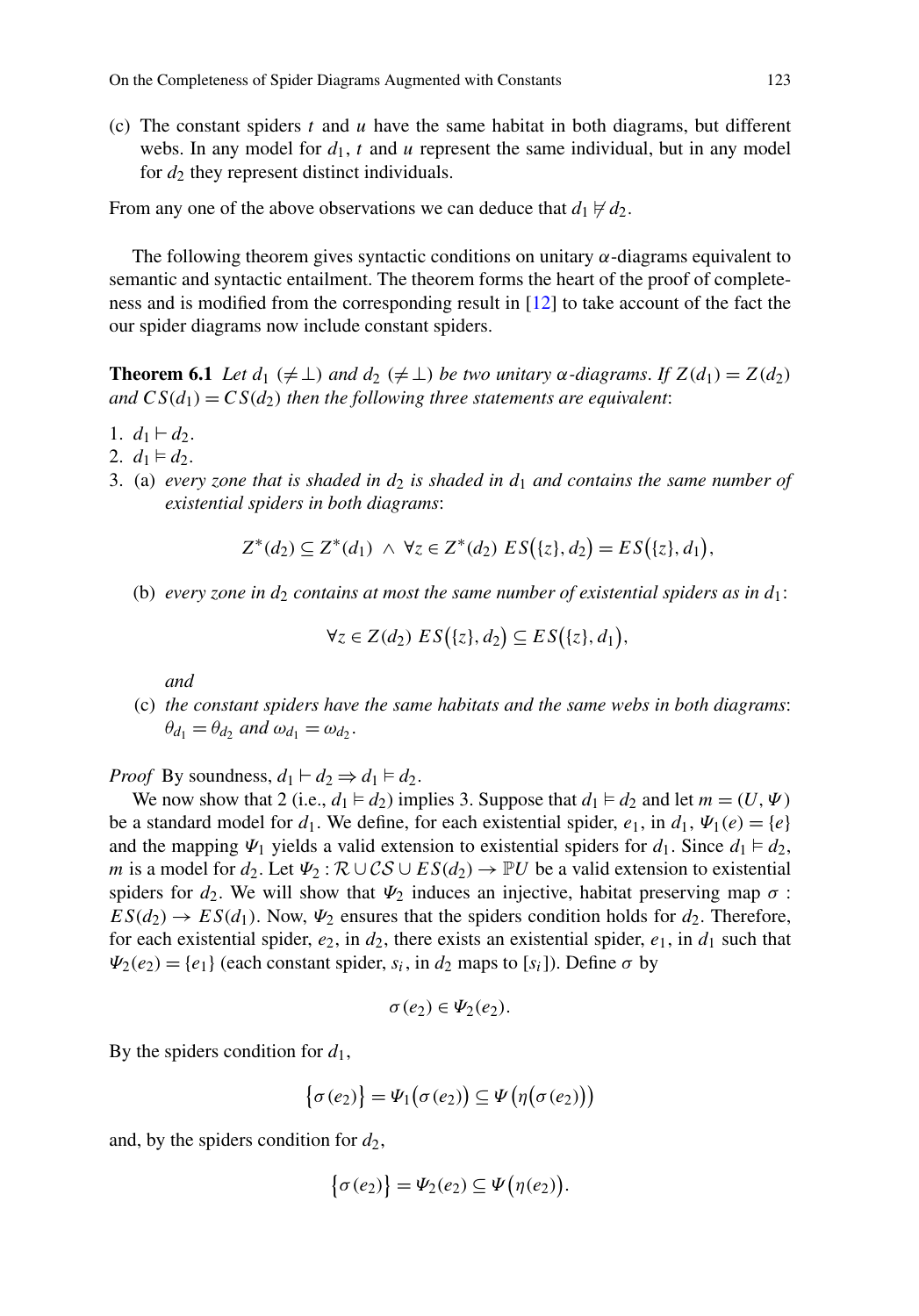We deduce that, since distinct zones in  $d_1$  represent disjoint sets,

$$
\eta(\sigma(e_2)) = \eta(e_2).
$$

Therefore  $\sigma$  is habitat preserving. We now show that  $\sigma$  is injective. Suppose that  $\sigma(e_2)$  =  $\sigma(e_3)$  for some  $e_3 \in ES(d_2)$ . Then  $\Psi_2(e_2) = \Psi_2(e_3)$ , which implies, by the existential spiders condition for  $d_2$ ,  $e_2 = e_3$ . Hence  $\sigma$  is injective. We deduce that 3(b) holds. It can also be shown that, for all  $z \in Z^*(d_2)$ ,

$$
ES({z}, d2) = ES({z}, d1).
$$

<span id="page-25-0"></span>Moreover, it is obvious that  $d_1 \models d_2$  implies  $Z^*(d_2) \subseteq Z^*(d_1)$ . Thus 3(a) holds.

We now consider 3(c). The spiders condition for  $d_1$  states, in part,

$$
\forall s_i \in CS(d_1) \ \Psi(s_i) \subseteq \Psi(\theta_{d_1}(s_i)).
$$

Since  $CS(d_1) = CS(d_2)$ , we deduce that

$$
\forall s_i \in CS(d_2) \ \Psi(s_i) \subseteq \Psi(\theta_{d_1}(s_i)). \tag{1}
$$

The spiders condition for  $d_2$  states, in part,

$$
\forall s_i \in CS(d_2) \ \Psi(s_i) \subseteq \Psi(\theta_{d_2}(s_i)). \tag{2}
$$

Since distinct zones in  $d_1$  represent disjoint sets, it follows from ([1\)](#page-23-0) and ([2\)](#page-23-1) that

$$
\forall s_i \in CS(d_2) \ \theta_{d_1}(s_i) = \theta_{d_2}(s_i).
$$

Hence  $\theta_{d_1} = \theta_{d_2}$ . Suppose that constant spiders  $s_i$  and  $s_j$  are joined by a tie in  $d_1$ . That is,

$$
\omega_{d_1}(s_i,s_j)=\theta_{d_1}(s_i).
$$

Then  $\Psi(s_i) = \Psi(s_i)$ , by the constant spiders condition for  $d_1$ . By the constant spiders condition for  $d_2$ ,

$$
\exists z \in \omega_{d_2}(s_i, s_j) \ \Psi(s_i) = \Psi(s_j).
$$

Therefore,  $s_i$  and  $s_j$  are joined by a tie in  $d_2$ . That is,

$$
\omega_{d_2}(s_i, s_j) = \theta_{d_2}(s_i) = \theta_{d_1}(s_i).
$$

Alternatively, suppose that spiders  $s_i$  and  $s_j$  are not joined by a tie in  $d_1$ . That is,

$$
\omega_{d_1}(s_i,s_j)=\emptyset.
$$

Then  $\Psi(s_i) \neq \Psi(s_j)$  so it cannot be that  $s_i$  and  $s_j$  are joined by a tie in  $d_2$ . That is,

$$
\omega_{d_2}(s_i, s_j) = \emptyset.
$$

Hence  $\omega_{d_1} = \omega_{d_2}$ . Thus 3(c) holds.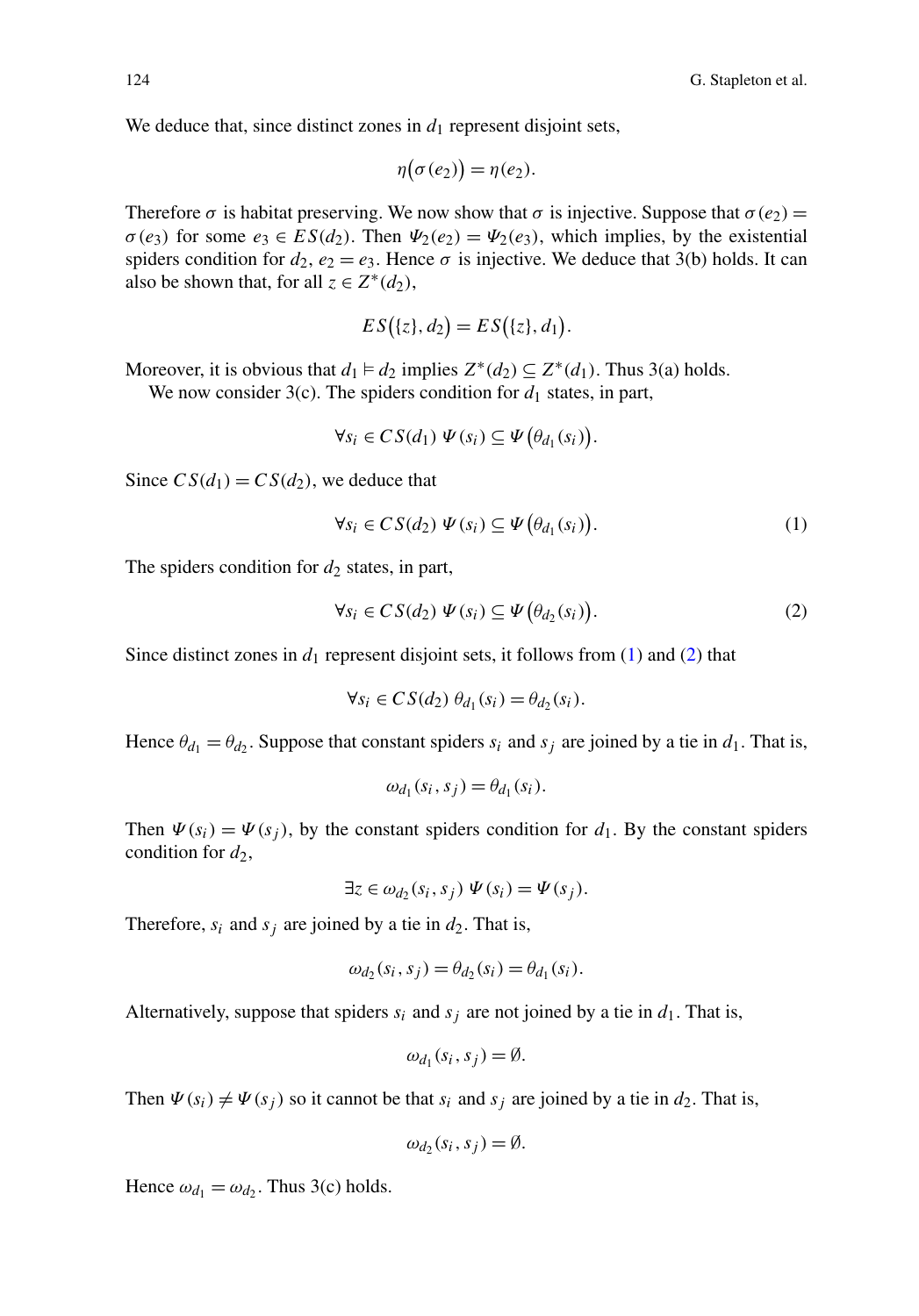<span id="page-26-0"></span>

Finally to show that 3 implies 1, it can be shown that shading and existential spiders can be deleted from  $d_1$ , using Rules [2](#page-9-2) and [3](#page-10-1) respectively, to give  $d_2$ . Hence all three statements are equivalent.

#### *6.3 Extended Diagrams*

<span id="page-26-1"></span>*Example* In Fig. [17](#page-24-0), the diagram D is a semantic consequence of d but no unitary component of D is semantically entailed by d; that is  $d \not\vdash d_1$ ,  $d \not\vdash d_2$  and  $d \not\vdash d_3$ . The diagram  $ext(d, D)$  can be obtained from d (and vice versa) by applying Rules [6](#page-12-2) (excluded middle) and [19](#page-17-2) (∨-simplification). The spiders and shading introduced to  $d$  to obtain  $ext(d, D)$  are determined by D. For example, consider the outside zone  $(\emptyset, \{A\})$ . In  $d_3$ , this zone is shaded and contains two existential spiders and no other unitary component of D contains more than two existential spiders in this zone. In  $ext(d, D)$ , this zone contains either one, two or three existential spiders in any unitary component. The process of constructing  $ext(d, D)$  will be described in Definitions [6.2](#page-25-0) and [6.3](#page-26-0) below.

Note that we have

 $d'_1 \vDash d_1$ ,  $d'_2 \vDash d_2$ ,  $d'_3 \vDash d_1$ ,  $d'_4 \vDash d_1$ ,  $d'_5 \vDash d_2$ , and  $d'_6 \vDash d_2$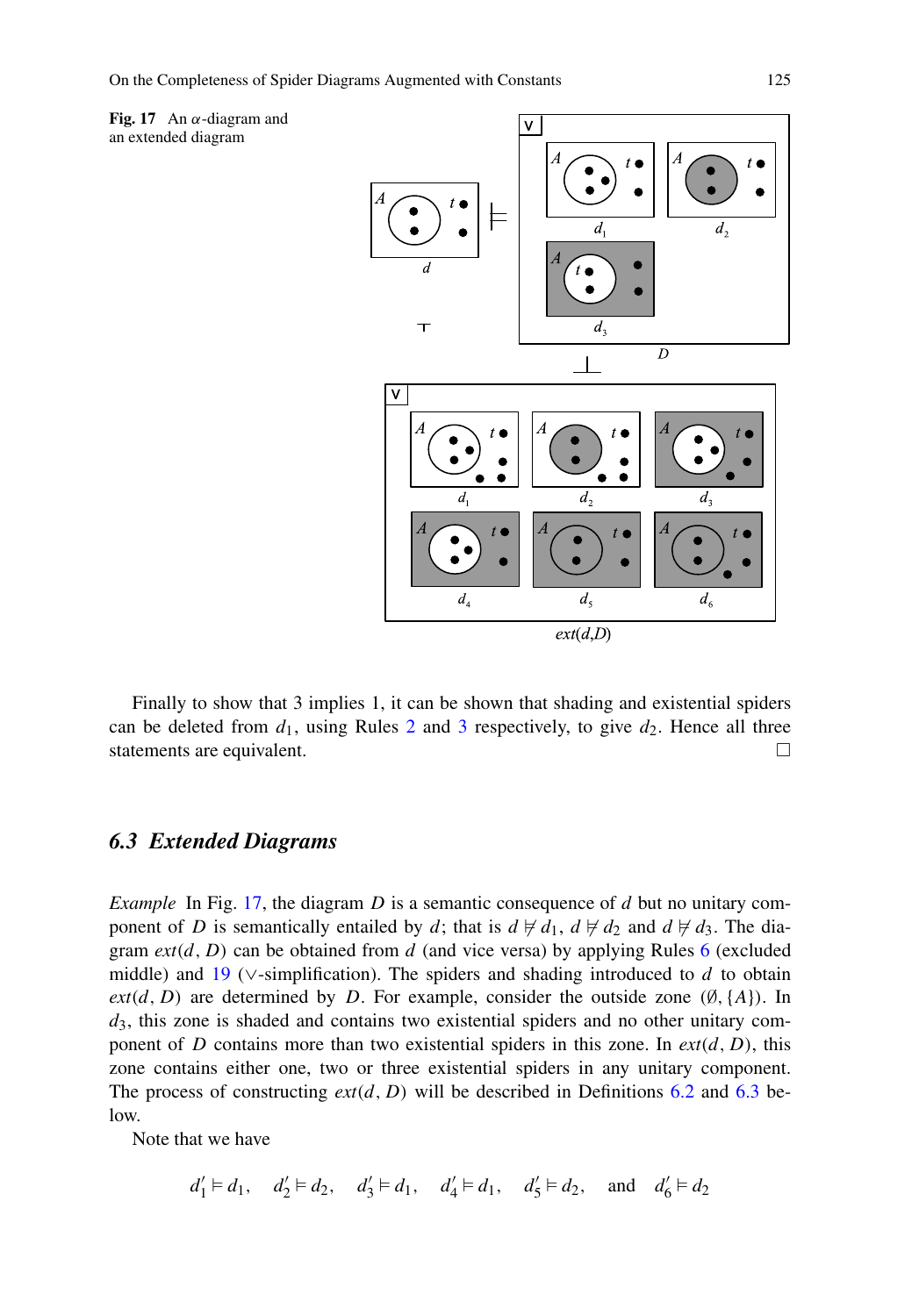so, for each unitary component  $d_i'$  of  $ext(d, D)$ , there exists a unitary component  $d_j$  of  $D$ such that  $d'_i \models d_j$ . In fact,

$$
d'_1 \vee d'_3 \vee d'_4 \vdash d_1
$$
 and  $d'_2 \vee d'_5 \vee d'_6 \vdash d_2$ .

Therefore

<span id="page-27-1"></span>
$$
ext(d, D) = d'_1 \vee d'_3 \vee d'_4 \vee d'_2 \vee d'_5 \vee d'_6 \vdash d_1 \vee d_2.
$$

By Rule [9](#page-16-1) (connecting a diagram)  $d_1 \vee d_2 \vdash D$  and by transitivity  $ext(d, D) \vdash D$ . Therefore  $d \vdash D$ , since  $d \equiv_{\vdash} ext(d, D)$ .

In general, the diagram  $ext(d, D)$  will be constructed by taking copies of d and adding shading and existential spiders, as specified below. The unitary components of  $ext(d, D)$ are called *extended unitary components associated with* d, which we now define. Firstly, we define  $comp(D)$  to be the set of all the unitary parts of  $D$ .

**Definition 6.2** Let  $d \neq \perp$  be a unitary  $\alpha$ -diagram and D be an  $\alpha$ -diagram. Then, given D, a unitary  $\alpha$ -diagram  $\ell d$  is an **extended unitary component associated with** d, denoted  $d \sqsubseteq_e^D^e d$ , if and only if the following seven conditions are satisfied.

- 1. The diagrams d and <sup>e</sup>d have the same zones:  $Z(d) = Z({}^e d)$ .
- 2. All shading in d occurs in  $^e d: Z^*(d) \subseteq Z^*(^e d)$ .
- 3. All existential spiders in d occur in  $ed$ :  $ES(d) \subseteq ES(^{e}d)$ .
- 4. If zone z is shaded in d then the existential spiders match in d and  $^e d$ :  $\forall z \in \mathbb{Z}^*(d)$  $ES({z}, d) = ES({z}, ^{e}d).$
- 5. If zone z is not shaded in d but is shaded in some unitary component of  $D$  and the number, m say, of existential spiders that z contains in d is at most the number that z contains in any unitary component of  $D$  in which  $\zeta$  is shaded then

(a) if z is shaded in  $\epsilon d$  then z contains at most m spiders in  $\epsilon d$ ; and

(b) if z is not shaded in  $ed$  then z contains  $m + 1$  spiders in  $ed$ .

More formally:

<span id="page-27-0"></span>
$$
\forall z \in Z(d) - Z^*(d)
$$
\n
$$
\left( \left( z \in \bigcup_{d_i \in comp(D)} Z^*(d_i) \land ES(\lbrace z \rbrace, d) \subseteq \bigcup_{d_i \in comp(D)} ES(\lbrace z \rbrace, d_i) \right) \right)
$$
\n
$$
\Rightarrow \left( \left( z \in Z^*(e_d) \land ES(\lbrace z \rbrace, e_d) \subseteq \bigcup_{d_i \in comp(D)} ES(\lbrace z \rbrace, d_i) \right) \right)
$$
\n
$$
\lor \left( z \in Z(e_d) - Z^*(e_d) \land \left| ES(\lbrace z \rbrace, e_d) \right| = \bigg| \bigcup_{d_i \in comp(D)} ES(\lbrace z \rbrace, d_i) \bigg| + 1 \right) \right) \right).
$$

6. If a non-shaded zone z in d is not shaded in any unitary component of D or z contains more spiders in d than any shaded occurrence of z in D then z is not shaded in  $\epsilon d$  and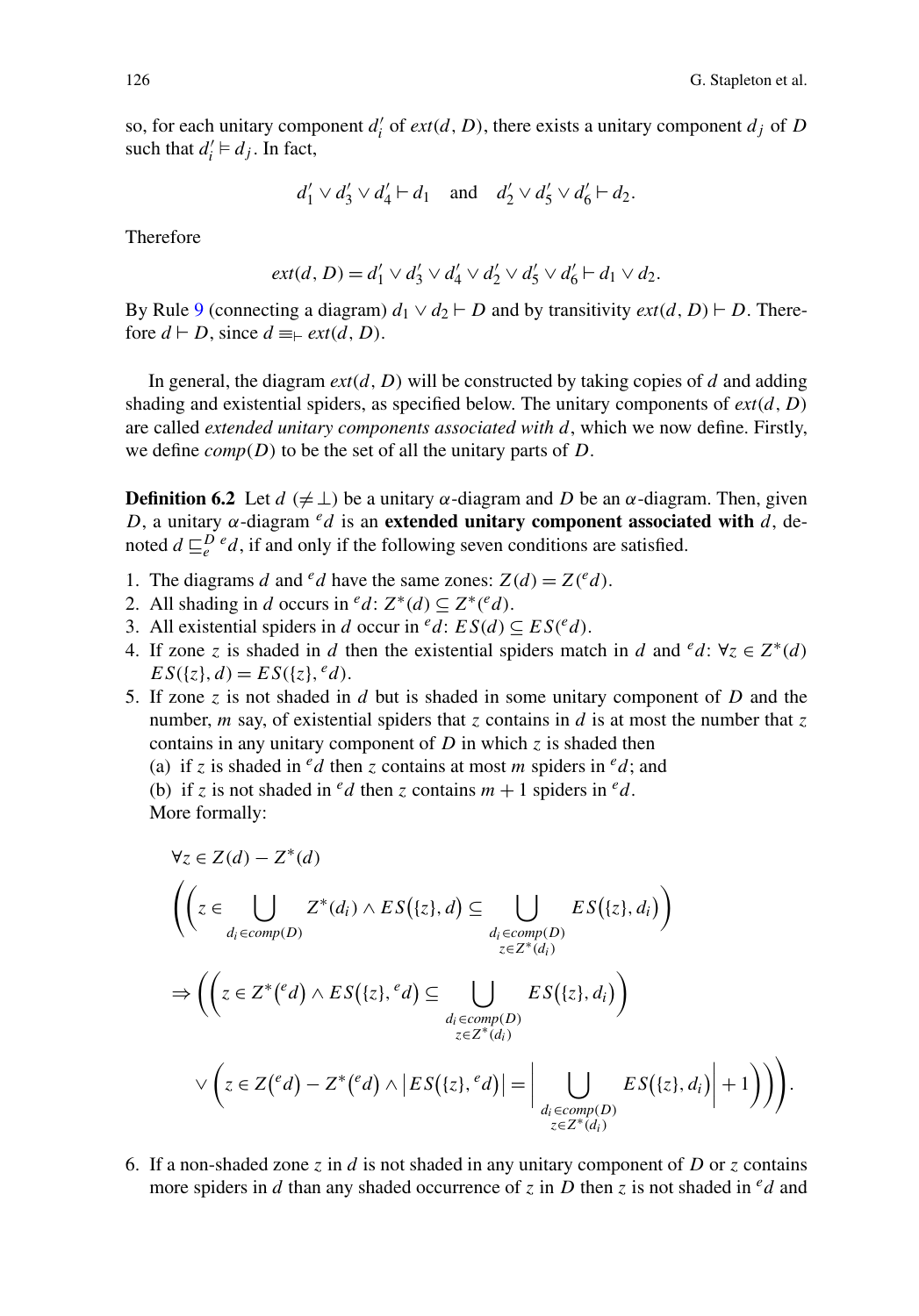z contains the same number of spiders in  $\ell d$  as in d. More formally:

<span id="page-28-0"></span>
$$
\forall z \in Z(d) - Z^*(d)
$$
  
\n
$$
\left(z \notin \bigcup_{d_i \in comp(D)} Z^*(d_i) \vee ES(\{z\}, d) \supset \bigcup_{\substack{d_i \in comp(D) \\ z \in Z^*(d_i)}} ES(\{z\}, d_i)\right)
$$
  
\n
$$
\Rightarrow \left(z \in Z(\mathcal{C}d) - Z^*(\mathcal{C}d) \wedge ES(\{z\}, \mathcal{C}d) = S(\{z\}, d)\right).
$$

7. The constant spiders and their webs match:  $CS(d_1) = CS(d_2)$ ,  $\theta_{d_1} = \theta_{d_2}$  and  $\omega_{d_1} = \omega_{d_2}$ .

If  $d = \perp$  then the **extended unitary component associated with** d is  $\perp$ .

**Definition 6.3** Let d be a unitary  $\alpha$ -diagram and let D be a disjunction of unitary  $\alpha$ diagrams such that d is comparable to each  $d_i \in comp(D)$ . Given D, let  $\mathcal{D}_e^d$  be the set of all extended unitary components associated with d

$$
\mathcal{D}_e^d = \left\{ d' \in \mathcal{D}_0 : d \sqsubseteq_e^D d' \right\}.
$$

Then the diagram

$$
ext(d, D) = \bigvee_{d' \in \mathcal{D}_e^d} d'
$$

is the **extended diagram associated with** d **in the context of** D.

*Example* In Fig. [17](#page-24-0), each  $d_i'$  ( $i = 1, ..., 6$ ) is an extended unitary component associated with d, given D. Indeed, all such extended components  $^e d$  are present, so  $ext(d, D)$  is the extended diagram associated with  $d$  in the context of  $D$ .

**Theorem 6.4** *Let* d *be a unitary* α*-diagram and let* D *be a disjunction of unitary* α*diagrams such that d is comparable to each*  $d_i \in comp(D)$ . *Then d is syntactically equivalent to ext*(d, D), *the extended diagram associated with* d *in the context of* D:

$$
d \equiv_{\vdash} ext(d, D).
$$

*Sketch of proof* Follows by repeated application of Rules [6](#page-12-2) (excluded middle) and [19](#page-17-2) ( $\vee$ -simplification) to d in the case where  $d \neq \perp$ . When  $d = \perp$  the result follows immediately.

#### *6.4 The Completeness Theorem*

The next result is the final prerequisite to our proof of completeness.

**Theorem 6.5** *Let*  $d \neq \bot$ *) be a unitary*  $\alpha$ *-diagram such that*  $S(d) \neq \emptyset$ *. Let D be a disjunction of unitary*  $\alpha$ *-diagrams such that d is comparable to each*  $d_i \in comp(D)$ . *Given* D,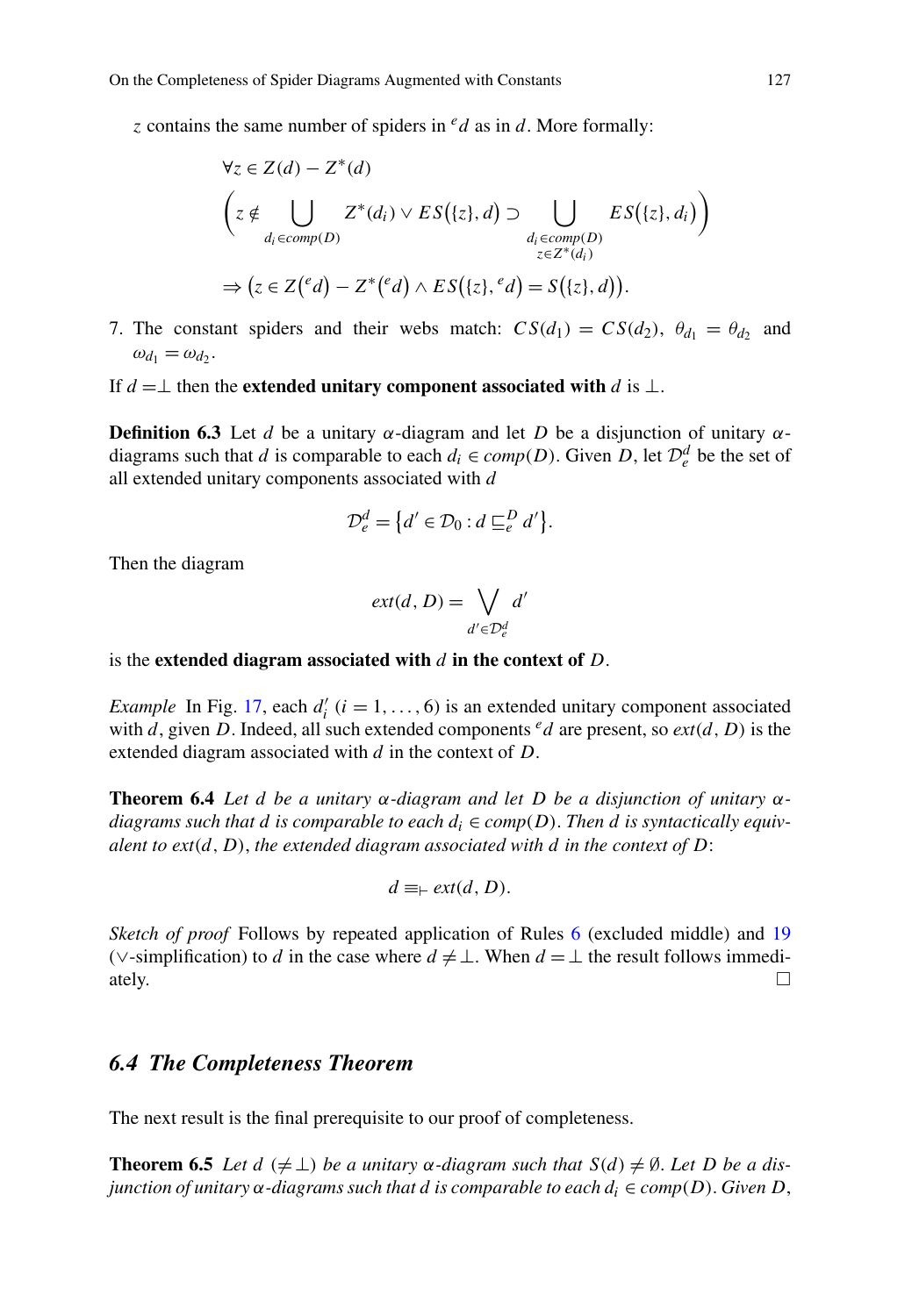*let*  $^e d \in \mathcal{D}_e^d$ . *If*  $^e d \models D$  *then there exists a unitary component of D*, *say*  $d_i$ , *such that*  $e_d \vDash d_i$ :

$$
{}^e d \models D \quad \Rightarrow \quad \exists d_i \in comp(D) \; {}^e d \models d_i.
$$

*Proof* The proof is by contradiction. Assume  $^e d \models D$  but there is no  $d_i \in comp(D)$  for which  $^e d \models d_i$ . We will show that a standard model,  $m = (U, \Psi)$ , for  $^e d$  does not satisfy D, giving the contradiction we seek. The interpretation  $m$  does not satisfy  $D$  if and only if m does not satisfy any unitary part,  $d_i$ , of D. There are three types of  $d_i$  to consider.

- 1.  $d_i = \perp$ . Clearly *m* does not satisfy  $\perp$ .
- 2.  $Z(d) = Z(d_i)$  and  $Z^*(d_i) = Z(d_i)$  and  $S(d_i) = \emptyset$ . Since d contains at least one spider, so too does  $ed$ . Therefore  $U \neq \emptyset$ . But  $d_i$  has only one model: the empty model (that is,  $U = \emptyset$ ). Therefore *m* does not satisfy  $d_i$ .
- 3.  $Z(d) = Z(d_i)$  and  $CS(d_i) = CS(d)$  and  $S(d_i) \neq \emptyset$ . Firstly, suppose that m satisfies  $d_i$ and we will reach a contradiction, thus completing the proof that  $m$  does not satisfy any unitary part of D. Since m satisfies  $d_i$ , it must be that  $m \models^e d \land d_i$ , so  $^e d$  and  $d_i$ are not in contradiction. We immediately deduce, by Lemma [4.5,](#page-15-1) that the following conditions do not hold.
	- $(a<sub>1</sub>)$  There is a zone that is shaded in one diagram and contains more spiders in the other diagram. More formally, either

$$
\exists z \in Z^*(^e d) |S(\lbrace z \rbrace, d_i)| > |S(\lbrace z \rbrace, ^e d)|
$$

or

$$
\exists z \in Z^*(d_i) \big| S(\lbrace z \rbrace, ^e d) \big| > \big| S(\lbrace z \rbrace, d_i) \big|.
$$

 $(b<sub>1</sub>)$  There are two constant spiders that are joined by a tie in one diagram but not the other. More formally,  $\omega_{d_i} \neq \omega_{d_i}$ .

Since  $(b_1)$  does not hold, we deduce that

$$
\omega_{d_i} = \omega_{d}.\tag{3}
$$

Since  $(a_1)$  does not hold, we deduce that

$$
\forall z \in Z^*(d_i) \left| S\big(\{z\},^{\,e}d\big) \right| \leq \left| S\big(\{z\},d_i\big) \right|.
$$

Since  $m \models d_i$ , and the fact that  $d_i$  is an  $\alpha$ -diagram, for all  $z \in \mathbb{Z}^*(d_i)$ ,

$$
\big|\Psi(z)\big| = \big|ES\big(\{z\}, d_i\big)\big| + \big|ConS(z, d_i)\big|.\tag{4}
$$

Moreover, if z is not shaded in  $\ell d$ , then, by the construction of  $ext(d, D)$ , z contains more existential spiders in  $ed$  than in  $d_i$ :

$$
|ES({z},ed)|>|ES({z},d_i)|.
$$

So,

$$
\begin{aligned} \left| \Psi(z) \right| &\geq \left| ES(\lbrace z \rbrace, ^e d) \right| + \left| Cons(z, ^e d) \right| \\ &= \left| ES(\lbrace z \rbrace, ^e d) \right| + \left| Cons(z, d_i) \right| \quad \text{since } \omega_{d_1} = \omega_{d_2} \end{aligned}
$$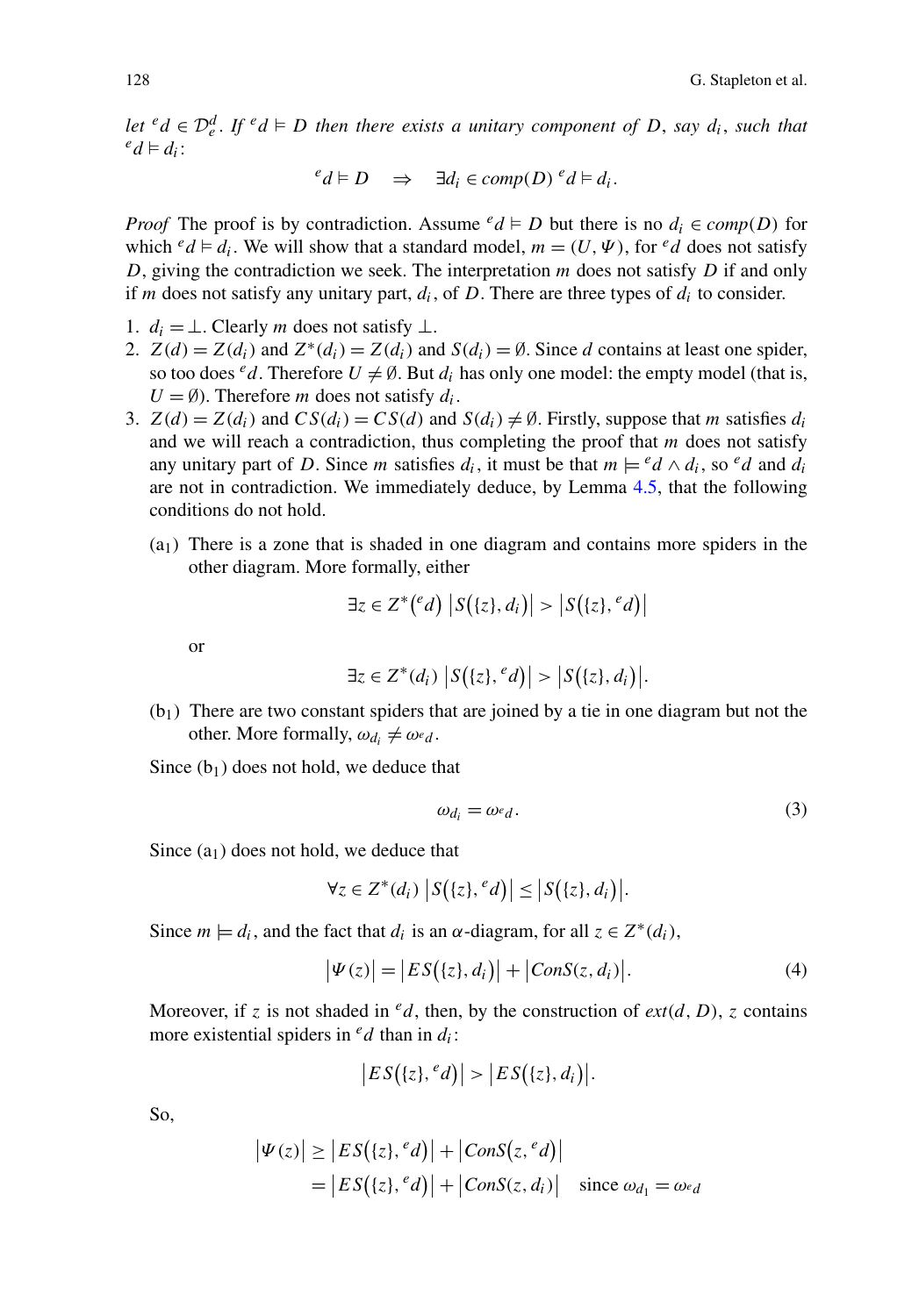On the Completeness of Spider Diagrams Augmented with Constants 129

$$
> |ES(\lbrace z \rbrace, d_i)| + |ConS(z, d_i)|.
$$

This contradicts ([4\)](#page-27-0). Therefore, it must be that z is shaded in  $\ell d$ . Furthermore, it can be shown that  $|ES({z},^e d)| = |ES({z}, d_i)|$ . Hence

$$
\forall z \in Z^*(d_i) \ z \in Z^*(^e d) \land ES(\lbrace z \rbrace, d_i) = ES(\lbrace z \rbrace, ^e d). \tag{5}
$$

Since  $\ell d \not\vdash d_i$ , by Theorem [6.1](#page-22-0) one of the following three conditions holds.

- $(a_2) \exists z \in Z^*(d_i) \ z \notin Z^*(^e d) \vee ES(\{z\}, d_i) \neq ES(\{z\}, {^e} d).$ (b<sub>2</sub>)  $\exists z \in Z(d_i)$   $ES({z},^e d)$  ⊂  $ES({z}, d_i)$ .
- (c<sub>2</sub>)  $\exists s_i, s_j \in CS(d_1) \omega_{d_1}(s_i, s_j) \neq \omega_{d_2}(s_i, s_j).$

We now consider each of these three possibilities  $(a_2)$ ,  $(b_2)$  and  $(c_2)$  in turn. Firstly,  $(a<sub>2</sub>)$  contradicts ([5\)](#page-28-0) above, so does not hold. Secondly,  $(c<sub>2</sub>)$  contradicts ([3\)](#page-27-1) above, so does not hold. Finally we consider (b<sub>2</sub>). In the model m for  $\ell d$  we have,

$$
|\Psi(z)| = |ES(\lbrace z \rbrace, ^e d)| + |Cons(z, ^e d)|.
$$

Now, because *m* is a model for  $d_i$  we have

$$
\big|\Psi(z)\big|\geq \big|ES\big(\{z\},d_i\big)\big|+\big|ConS(z,d_i)\big|
$$

from which we deduce that

$$
|ES({z},ed)|+|Cons(z,ed)| \geq |ES({z}, d_i)|+|Cons(z, d_i)|.
$$

Therefore, since  $\omega_{d_i} = \omega_{d_i}$ ,

$$
|ES({z},ed)| \geq |ES({z}, d_i)|.
$$

Thus

$$
\forall z \in Z(d_i) \ ES\big(\{z\}, d_i\big) \subseteq ES\big(\{z\},^e d\big),
$$

which contradicts  $(b_2)$ . Thus in any of the three cases, m does not satisfy  $d_i$ .

It follows that the interpretation,  $m$ , does not satisfy any unitary part of  $D$ . Therefore  $m$ does not satisfy D giving a contradiction. Hence if  $ed \models D$  then there exists a unitary component of D, say  $d_i$ , such that  $^e d \models d_i$ :

$$
{}^e d \models D \quad \Rightarrow \quad \exists d_i \in comp(D) \, {}^e d \models d_i. \qquad \Box
$$

<span id="page-30-0"></span>**Theorem 6.6** (*Completeness*) *Let*  $D_1$  *and*  $D_2$  *be spider diagrams with constants. Then*  $D_1 \models D_2$  *implies*  $D_1 \vdash D_2$ .

*Proof* Suppose that  $D_1 \models D_2$ . Let  $D_1^*$  be the disjunctified diagram associated with  $D_1$ given  $D_2$ . Let  $D_2^*$  be the disjunctified diagram associated with  $D_2$  given  $D_1$ . To recap, the diagrams  $D_1^*$  and  $D_2^*$  both have the following properties:

- 1. they are disjunctions of unitary  $\alpha$ -diagrams, and
- 2. there exists a set of zones  $Z$  and a set of constant spider labels  $C$  such that each unitary part,  $d_i$  satisfies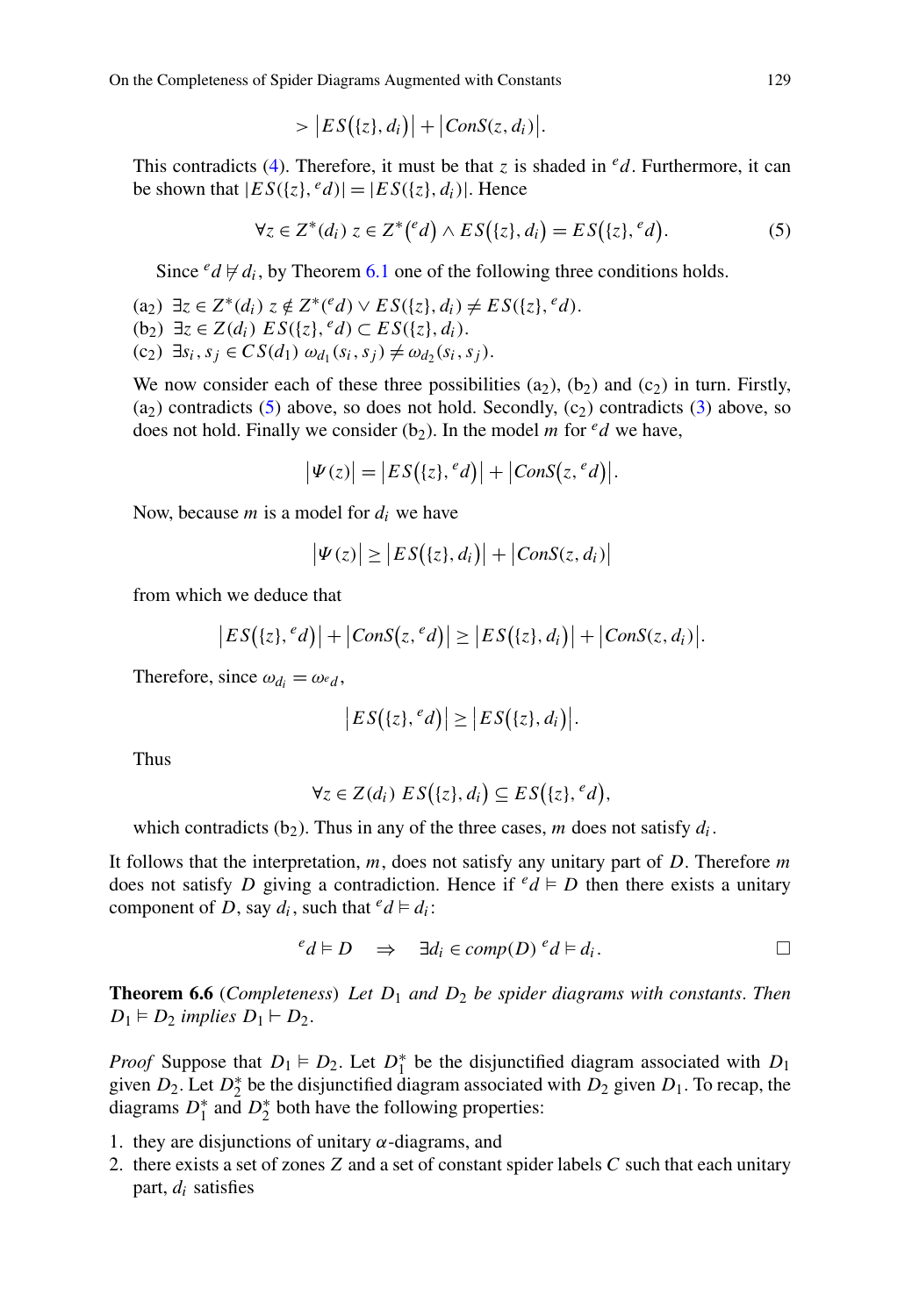- <span id="page-31-18"></span><span id="page-31-12"></span><span id="page-31-8"></span><span id="page-31-7"></span><span id="page-31-0"></span>(a)  $d_i = \perp$ ,
- (b)  $Z(d_i) = Z$  and  $Z^*(d_i) = Z(d_i)$  and  $S(d_i) = \emptyset$ , or
- (c)  $Z(d_i) = Z$  and  $C(d_i) = C$  and  $S(d_i) \neq \emptyset$ .

<span id="page-31-17"></span><span id="page-31-2"></span>For each unitary part,  $d_1$  of  $D_1^*$  obtain the diagram  $ext(d_1, D_2^*)$ . Since  $D_1 \equiv \n \in D_1^*$ ,  $D_2 \equiv E D_2^*$  and  $D_1 \vDash D_2$  it follows that  $d_1 \vDash D_2$ . Therefore,  $ext(d_1, D_2^*) \vDash D_2^*$ . Thus, each unitary part, <sup>e</sup> $d_1$  of  $ext(d_1, D_2^*)$  satisfies <sup>e</sup> $d_1 \vDash D_2^*$ . By Theorem [6.5,](#page-26-1) <sup>e</sup> $d_1 \vDash d_2$ , for some  $d_2 \in comp(D_2^*)$ . We now consider three possibilities for  $d_1$ .

- <span id="page-31-10"></span>1.  $d_1 = \perp$ . In this case,  $d_1 = {}^e d$  and it is trivial that  $d_1 \vdash d_2$ .
- <span id="page-31-11"></span>2.  $Z(d_1) = Z$  and  $Z^*(d_1) = Z(d_1)$  and  $S(d_1) = \emptyset$ . In this case,  $d_1 = {}^e d$ . Since  ${}^e d \models D_2^*$ , it must be the case that some unitary part,  $d_2$  say, of  $D_2^*$  has an empty model. In which case,  $d_2$  does not contain any spiders and so, by the construction of  $D_2^*$ , is entirely shaded. Thus  $d_2 = e^e$  and it is trivial that  $e^e$   $\theta \vdash d_2$ .
- <span id="page-31-6"></span>3.  $Z(d_1) = Z$  and  $C(d_1) = C$  and  $S(d_1) \neq \emptyset$ . In this case,  $e^d \vdash d_2$  by Theorem [6.1](#page-22-0).

<span id="page-31-21"></span><span id="page-31-19"></span><span id="page-31-3"></span>In each case, we have shown that  $^e d \vdash d_2$  and we deduce that  $^e d \vdash D_2^*$ , by Rule [9](#page-16-1) (connecting a diagram). It follows that  $ext(d_1, D_2^*) \vdash D_2^*$ . By transitivity,  $d_1 \vdash D_2$ . Using Rule [19](#page-17-2) (∨-simplification),  $D_1^* \vdash D_2^*$ . Thus  $D_1^* \vdash D_2$ . By transitivity,  $D_1 \vdash D_2$ . Hence the system is complete.  $\Box$ 

#### <span id="page-31-13"></span><span id="page-31-9"></span>*6.5 Decidability*

<span id="page-31-15"></span>The proof of completeness provides an algorithmic method for constructing a proof that  $D_1 \vdash D_2$  whenever  $D_1 \vDash D_2$ . It is simple to adapt this algorithm to determine, for any  $D_1$ and  $D_2$ , whether  $D_1 \vdash D_2$ .

<span id="page-31-22"></span><span id="page-31-14"></span>**Theorem 6.7** (*Decidability*) *There exists an algorithm that determines whether*, *for any spider diagrams*  $D_1$  *and*  $D_2$ ,  $D_1 \vdash D_2$ .

#### <span id="page-31-5"></span><span id="page-31-1"></span>**7 Implementation**

<span id="page-31-20"></span><span id="page-31-4"></span>We have seen that equality between spider diagrams including constants is decidable, and so it is possible to build computer-based tools that will be able to check decidability, but also which can construct equality proofs when they exist, whether automatically or with user guidance. In this short section we discuss the state of the art in implementing tools for this and other purposes.

<span id="page-31-16"></span>The development of tools to support diagrammatic reasoning is well underway, and recent advances provide a basis for automated support for spider diagrams with constants. Such tools require varied functionality and the research challenges can be viewed as more broad than for symbolic logics. There are at least two major differences: first, it is more difficult to parse a 2D diagram than a 1D symbolic sentence; more significantly, when automatically generating proofs, the diagrams must be laid out in order for the user to read the proof. In respect of the second difference, possibly the hardest aspect of spider diagram layout is in the initial generation of the underlying Euler diagram. There have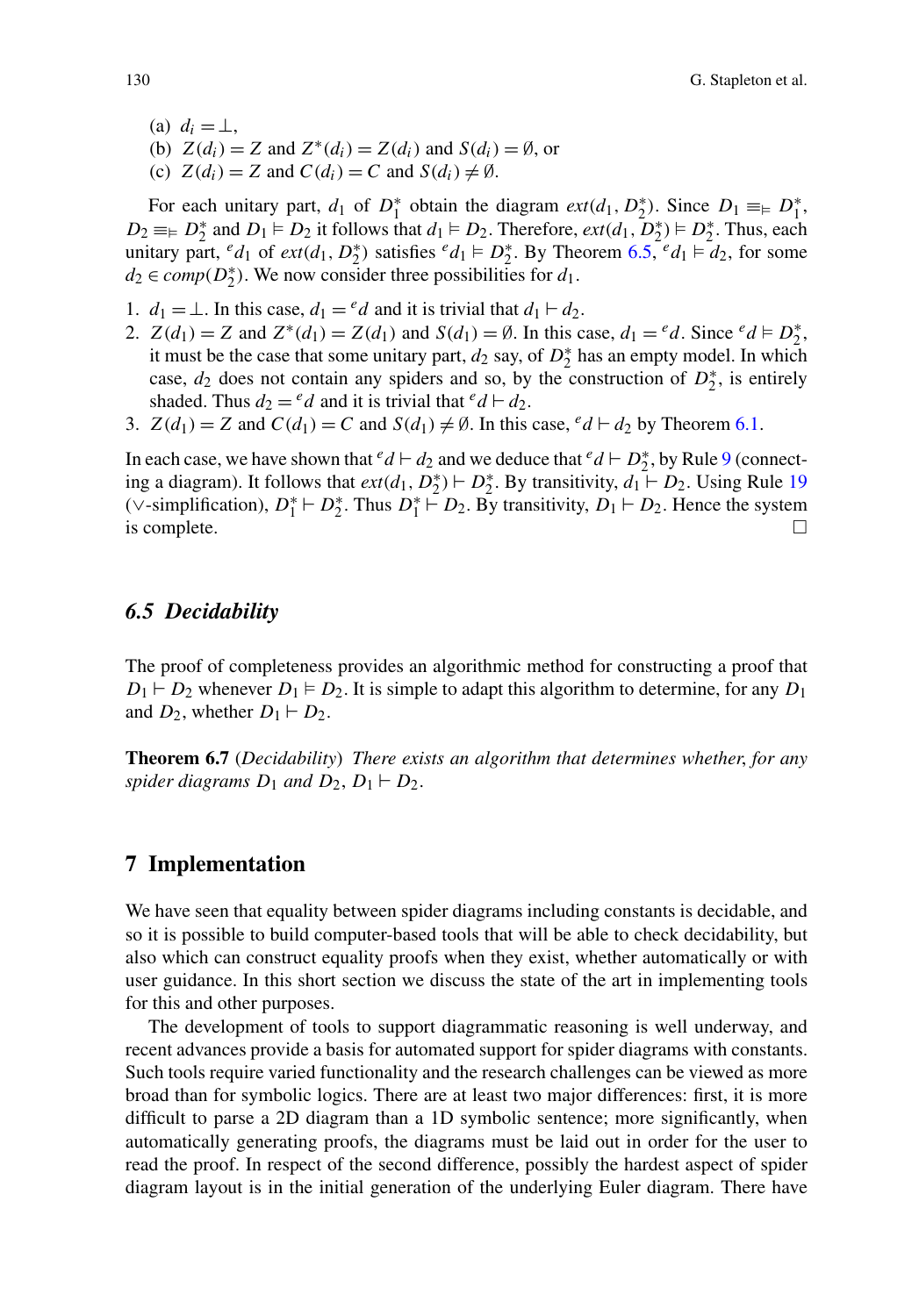<span id="page-32-3"></span><span id="page-32-2"></span><span id="page-32-1"></span><span id="page-32-0"></span>been many recent efforts in this regard, including [\[1](#page-30-0), [5](#page-31-12), [15](#page-31-13), [19,](#page-31-14) [26\]](#page-32-3). Spiders can be automatically added later, as demonstrated in [\[17](#page-31-15)].

In terms of automated reasoning, this has been investigated for unitary Euler diagrams [[24\]](#page-31-16) and, to some extent, for spider diagrams, for example [[7\]](#page-31-17). The approaches used rely on a heuristic search, guided by a function that provides a lower bound on proof length. Roughly speaking, the better this lower bound, the more efficiently the theorem prover finds proofs. It has been possible to produce better proof search techniques for reasoning with unitary spider diagrams [\[7](#page-31-17)] than for compound diagrams [\[6](#page-31-18)]. As was demonstrated in [\[25](#page-32-1)], the translation of a unitary spider diagram with constants results in (except in trivial cases), a compound diagram. So, it is highly likely to be beneficial, from an automated reasoning perspective, to develop theorem provers for spider diagrams with constants using the rules presented in this paper rather than use translations and subsequently employ theorem provers for spider diagrams. An Euler diagram theorem prover, called EDITH, is freely available for download from [http://www.](http://www.cmis.brighton.ac.uk/research/vmg/autoreas.htm) [cmis.brighton.ac.uk/research/vmg/autoreas.htm.](http://www.cmis.brighton.ac.uk/research/vmg/autoreas.htm) We note that the main goals of automated reasoning in diagrammatic systems need not include outperforming symbolic theorem provers in terms of speed; of paramount importance is the production of proofs that are accessible to the reader and it may be that this readability constraint has a big impact on the time taken to find a proof.

#### **8 Conclusion**

We have provided formal syntax and semantics for the language of spider diagrams with constants and presented a set of reasoning rules for this language. We have shown that the resulting system is sound, complete and decidable. Although the inclusion of constant spiders does not increase expressive power, we believe that if one wishes to make statements about specific individuals then it is natural to do so using constants explicitly. Thus augmenting with constants, although it brings no expressiveness benefits, is likely to increase the usability of the notation. With the reasoning rules developed in this paper, users can reason with the language when constants are included. Such reasoning systems provide an essential basis for permitting diagrams to be used for mathematical formalization and reasoning.

In the future, we plan to investigate the use of constants in notations that extend spider diagrams. These include constraint diagrams [[14\]](#page-31-19) and their generalizations [[22\]](#page-31-20). Recent research has begun to develop a variation of constraint diagrams that is suitable for specifying and reasoning about ontologies [\[13](#page-31-21), [18\]](#page-31-22).

**Acknowledgement** This work is supported by the UK EPSRC grant "Defining Regular Languages with Diagrams" [EP/H012311/1].

#### **References**

1. Chow, S., Ruskey, F.: Drawing area-proportional Venn and Euler diagrams. In: Proceedings of Graph Drawing 2003, Perugia, Italy. LNCS, vol. 2912, pp. 466–477. Springer, Berlin (2003)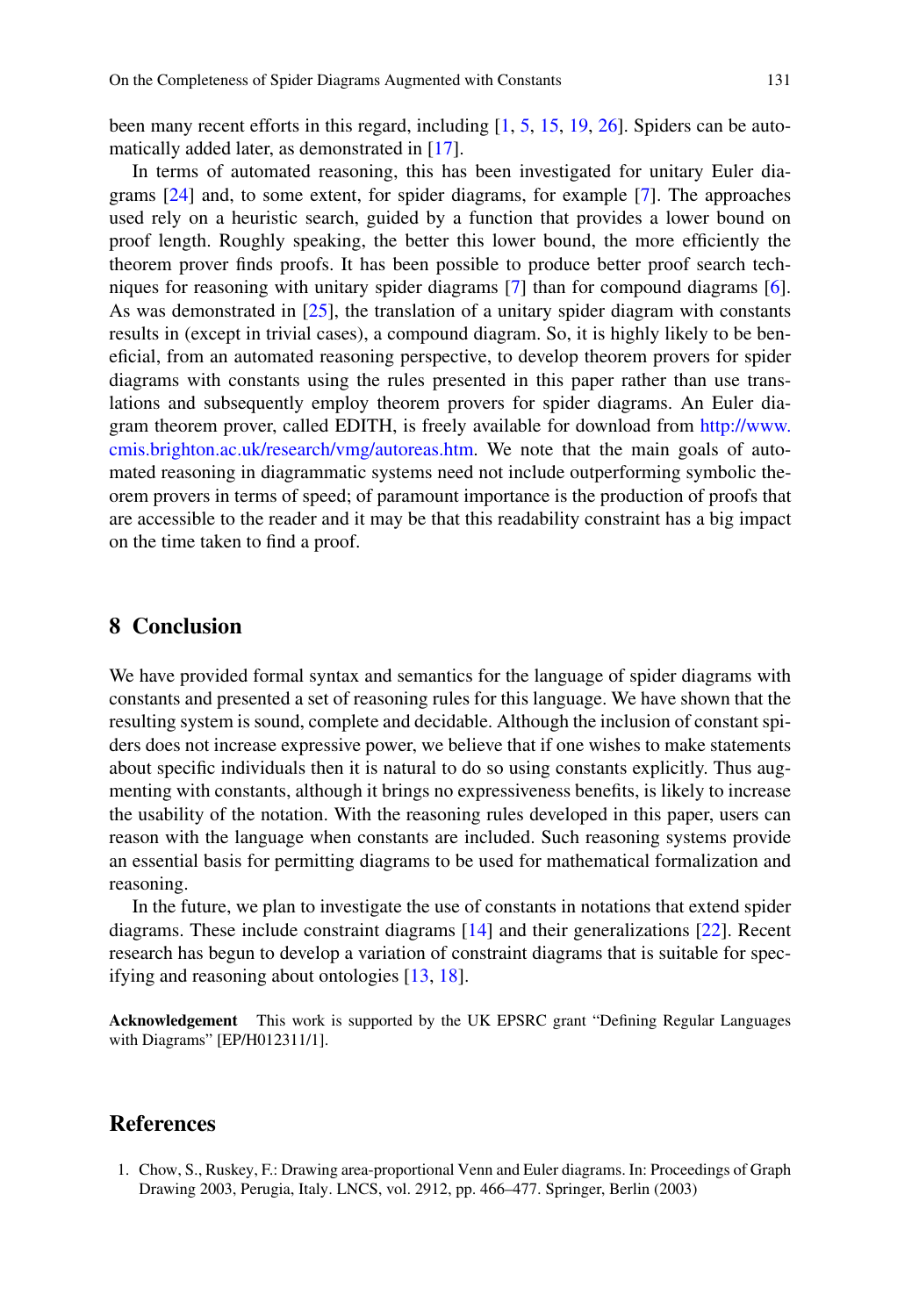- 2. Clark, R.: Failure mode modular de-composition using spider diagrams. In: Proceedings of Euler Diagrams 2004. Electronic Notes in Theor. Comput. Sci., vol. 134, pp. 19–31 (2005)
- 3. De Chiara, R., Erra, U., Scarano, V.: VennFS: a Venn diagram file manager. In: Proceedings of Information Visualisation, pp. 120–126. IEEE Comput. Soc., Los Alamitos (2003)
- 4. Euler, L.: Lettres a une princesse d'Allemagne sur divers sujets de physique et de philosophie. Opera Omnia **2**, 102–108 (1775)
- 5. Flower, J., Howse, J.: Generating Euler diagrams. In: Proceedings of 2nd International Conference on the Theory and Application of Diagrams, Georgia, USA, pp. 61–75. Springer, Callaway Gardens (2002)
- 6. Flower, J., Masthoff, J., Stapleton, G.: Generating proofs with spider diagrams using heuristics. In: Proceedings of Distributed Multimedia Systems, International Workshop on Visual Languages and Computing, pp. 279–285. Knowledge Systems Institute, San Francisco (2004)
- 7. Flower, J., Masthoff, J., Stapleton, G.: Generating readable proofs: a heuristic approach to theorem proving with spider diagrams. In: Proceedings of 3rd International Conference on the Theory and Application of Diagrams, Cambridge, UK. LNAI, vol. 2980, pp. 166–181. Springer, Berlin (2004)
- 8. Gurr, C.: Aligning syntax and semantics in formalisations of visual languages. In: Proceedings of IEEE Symposia on Human-Centric Computing Languages and Environments, pp. 60–61. IEEE Comput. Soc., Los Alamitos (2001)
- 9. Hayes, P., Eskridge, T., Saavedra, R., Reichherzer, T., Mehrotra, M., Bobrovnikoff, D.: Collaborative knowledge capture in ontologies. In: Proceedings of the 3rd International Conference on Knowledge Capture, pp. 99–106 (2005)
- 10. Howse, J., Molina, F., Shin, S.-J., Taylor, J.: Type-syntax and token-syntax in diagrammatic systems. In: Proceedings FOIS-2001: 2nd International Conference on Formal Ontology in Information Systems, Maine, USA, pp. 174–185. ACM, New York (2001)
- 11. Howse, J., Molina, F., Taylor, J., Kent, S., Gil, J.: Spider diagrams: a diagrammatic reasoning system. J. Vis. Lang. Comput. **12**(3), 299–324 (2001)
- 12. Howse, J., Stapleton, G., Taylor, J.: Spider diagrams. LMS J. Comput. Math. **8**, 145–194 (2005)
- 13. Howse, J., Stapleton, G., Taylor, K., Chapman, P.: Visualizing ontologies: a case study. In: International Semantic Web Conference 2011. Springer, Bonn (2011)
- 14. Kent, S.: Constraint diagrams: visualizing invariants in object oriented modelling. In: Proceedings of OOPSLA97, pp. 327–341. ACM, New York (1997)
- 15. Kestler, H., Muller, A., Kraus, J., Buchholz, M., Gress, T., Kane, D., Zeeberg, B., Weinstein, J.: Venn-Master: area-proportional Euler diagrams for functional go analysis of microarrays. BMC Bioinformatics **9**(67) (2008)
- 16. Lovdahl, J.: Towards a visual editing environment for the languages of the semantic web. PhD thesis, Linkoping University (2002)
- 17. Mutton, P., Rodgers, P., Flower, J.: Drawing graphs in Euler diagrams. In: Proceedings of 3rd International Conference on the Theory and Application of Diagrams, Cambridge, UK. LNAI, vol. 2980, pp. 66–81. Springer, Berlin (2004)
- 18. Oliver, I., Howse, J., Stapleton, G., Nuutila, E., Törmä, S.: Visualising and specifying ontologies using diagrammatic logics. In: 5th Australasian Ontologies Workshop. Conf. Res. Pract. Inf. Technol., vol. 112. CRPIT, Melbourne (2009)
- 19. Rodgers, P., Zhang, L., Fish, A.: General Euler diagram generation. In: International Conference on Theory and Applications of Diagrams, pp. 13–27. Springer, Herrsching (2008)
- 20. Shimojima, A.: Inferential and expressive capacities of graphical representations: survey and some generalizations. In: Proceedings of 3rd International Conference on the Theory and Application of Diagrams, Cambridge, UK. LNAI, vol. 2980, pp. 18–21. Springer, Berlin (2004)
- 21. Stapleton, G.: Spider diagrams augmented with constants: a complete system. In: Visual Languages and Computing, pp. 292–299 (2008)
- 22. Stapleton, G., Delaney, A.: Evaluating and generalizing constraint diagrams. J. Vis. Lang. Comput. **19**(4), 499–521 (2008)
- 23. Stapleton, G., Thompson, S., Howse, J., Taylor, J.: The expressiveness of spider diagrams. J. Log. Comput. **14**(6), 857–880 (2004)
- 24. Stapleton, G., Masthoff, J., Flower, J., Fish, A., Southern, J.: Automated theorem proving in Euler diagrams systems. J. Autom. Reason. **39**, 431–470 (2007)